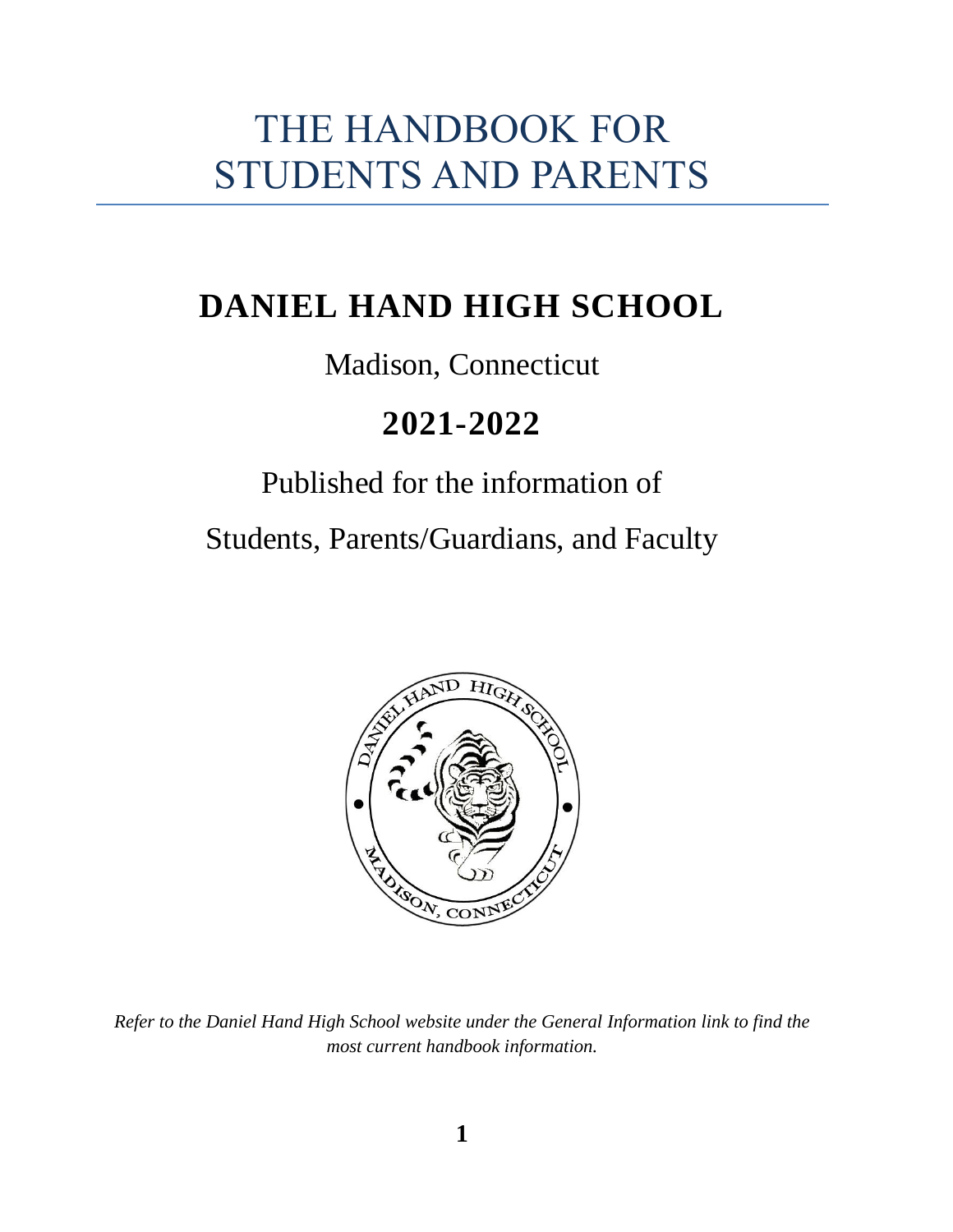# **Daniel Hand High School 286 Green Hill Road Madison, CT 06443-2299**

Website – [www.madison.k12.ct.us](http://www.madison.k12.ct.us/) Website – [www.danielhand.org](http://www.danielhand.org/)

Main Office (203) 245-6350 Athletic Department (203) 245-6366 Attendance Line (203) 245-6355 Guidance and School Counseling Department (203) 245-6360 Health Office (203) 245-6370

# **Madison Board of Education**

Galen Cawley, *Chairperson* Gregory DeSantis, Ed.D., *Vice Chairperson* Emily Rosenthal, MPH, LMSW, *Secretary* Diane Infantine-Vyce, D.P.M. Happy Marino Violet McNerney, Ed.D. Cathy Miller Thomas Pellegrino, Ph.D. Katie Stein

# **Central Office Administration**

| Elizabeth Battaglia, Ed.DDirector of Special Education and Student Services |
|-----------------------------------------------------------------------------|
|                                                                             |
|                                                                             |
|                                                                             |
|                                                                             |
|                                                                             |
|                                                                             |
|                                                                             |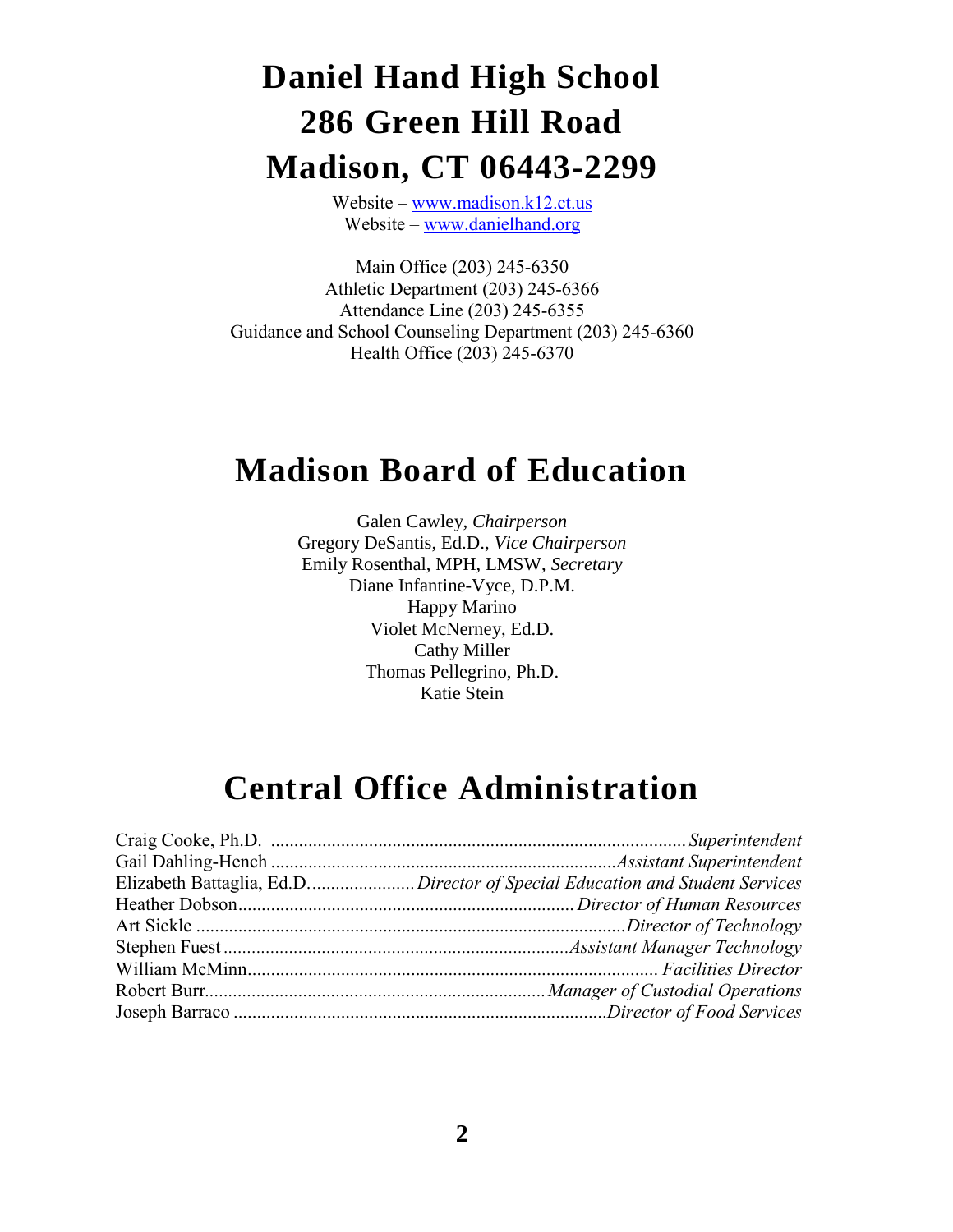# **TABLE OF CONTENTS**

| . 23 |
|------|
|      |
|      |
|      |
|      |
|      |
|      |
|      |
|      |
|      |
|      |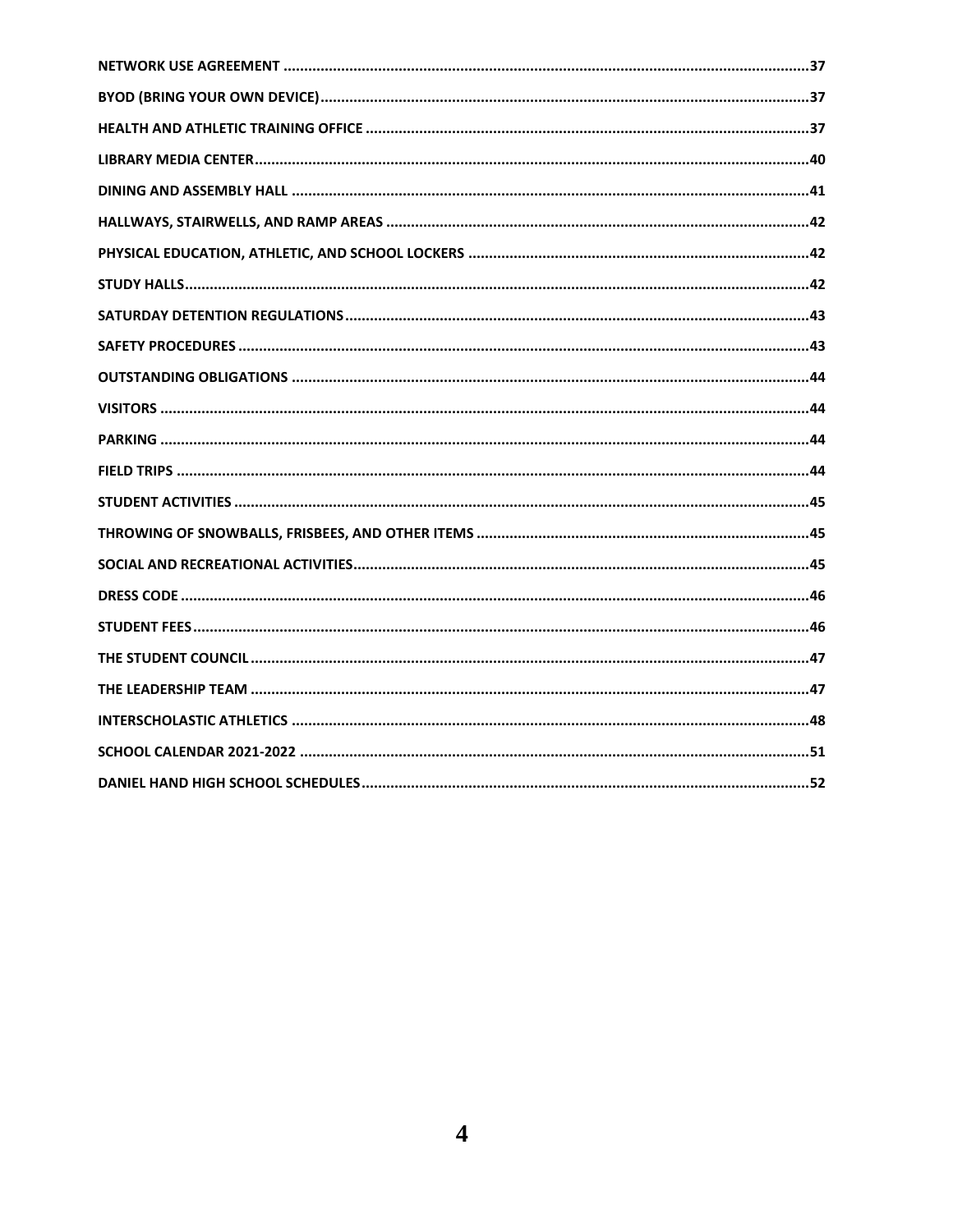# **DANIEL HAND HIGH SCHOOL'S**  CORE VALUES AND BELIEFS

Our primary purpose is to graduate successful life-long learners who are responsible citizens in the global community. Daniel Hand High School students, in collaboration with educators, parents/guardians, and the Madison community, will develop as motivated, self-reliant, creative, and ethical individuals who respect differences in others.

#### **Core Values and Beliefs Statement:**

The Daniel Hand High School community believes that the mission of our school is to support all students by providing them with challenging educational opportunities which will prepare them to be globally aware citizens of the 21st century. To succeed in this mission, we recognize that our students must demonstrate competence in oral and written communication; understand effective and responsible use of technology; and develop critical thinking, problem solving, and creativity. In addition, it is critical that our students respect and contribute to the diverse, multicultural community and international community in which they live.

#### **We are committed to the following:**

- ➢ All students meet or exceed high performance standards in rigorous core and related arts programs.
- ➢ All students will have access to appropriate programs and services.
- ➢ All students will be provided opportunities to learn in a safe and secure school facility.
- ➢ All students will respond to success and failure with reflection and resiliency.
- $\triangleright$  School facilities and instructional resources will support 21<sup>st</sup> century learning and enhance educational experiences for all students.
- ➢ All students will be supported in learning environments that foster a climate of respect for all.
- $\triangleright$  Staff and administration will create and encourage student participation in activities that foster students' wellness and physical health.
- $\triangleright$  All students will benefit from support services delivered in a student-centered school that addresses social-emotional development and well-being.
- <span id="page-4-0"></span>➢ All students and staff will benefit from collaboration and partnership with civic, business, higher education, and other community groups and resources.

# **LEARNING EXPECTATIONS**

#### **Academic Competencies:**

1. Demonstrate proficiency and fluency in communication to meet the demands of the global community:

1A. Writing - Write effectively for a variety of purposes.

1B. Presenting - Speak effectively and clearly; listen actively.

- 1C. Comprehending Understand written, auditory, and/or visual materials.
- 2. Use technology effectively and responsibly.
- 3. Apply effective and efficient strategies to gather information and materials, think critically, and create innovative solutions to problems.
- 4. Demonstrate creative expression and skill through a performance or a product.

#### **Civic and Social Competency:**

5. Demonstrate respect for others and oneself and contribute to the success of others.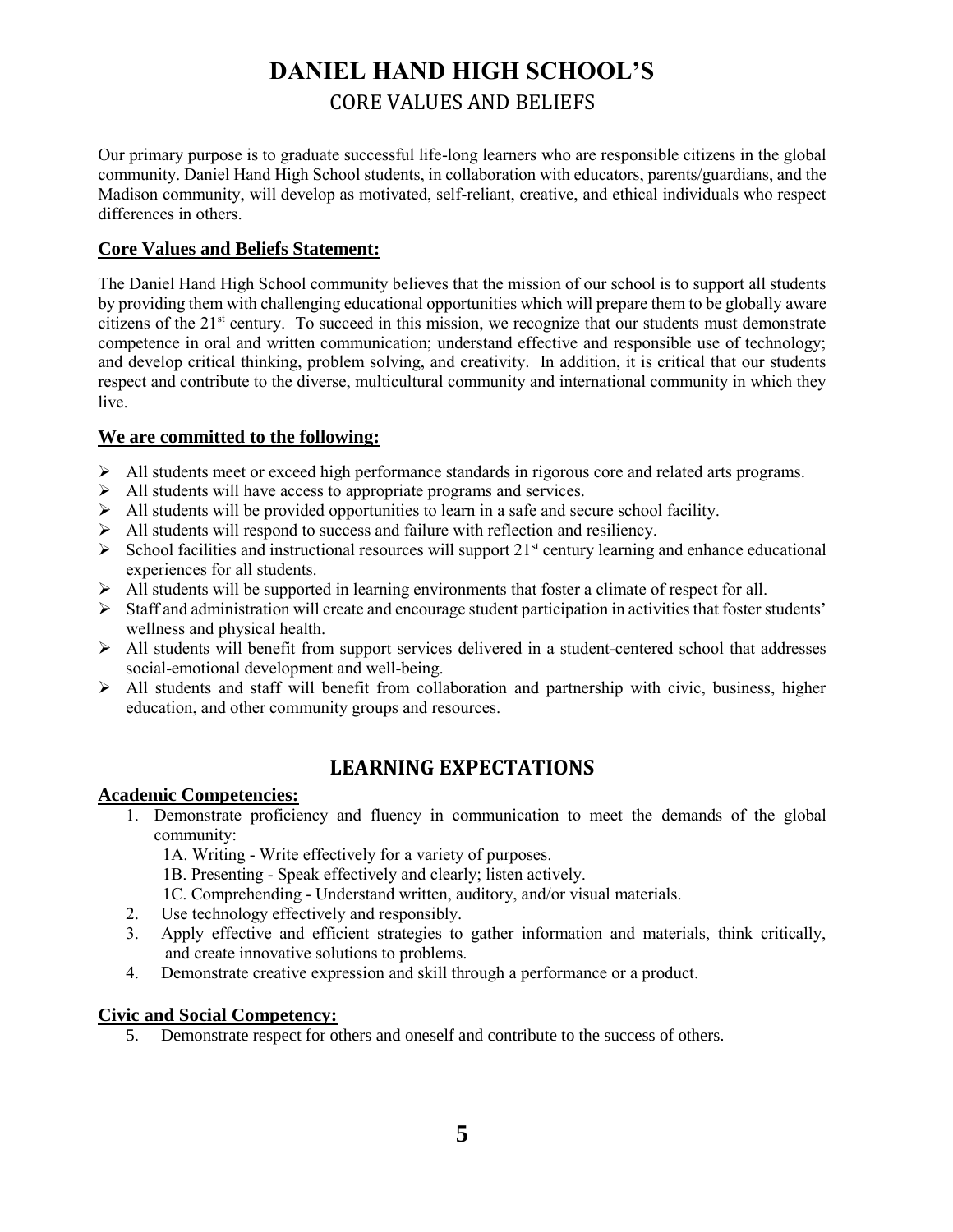### **SCHOOL PERSONNEL**

#### **Administrators**

Anthony R. Salutari Jr., Principal Brian M. Bodner, Assistant Principal Melanie A. Whitcher, Assistant Principal Craig Semple, Athletic Director

#### **Department Coordinators/Leads**

<span id="page-5-0"></span>

#### **Student Services**

| CounselorsChristine Coyle, Kyle Heins, Patricia Judson, Deborah Rossi, Cynthia Skarsten |
|-----------------------------------------------------------------------------------------|
|                                                                                         |
|                                                                                         |
|                                                                                         |
|                                                                                         |
|                                                                                         |
|                                                                                         |
|                                                                                         |

#### **Support Staff**

#### **Custodial Staff**

| Custodial Staff Mark Acampora, David Bolton, Anthony Coppola, Tim Cox, Pablo Gonzales  |  |
|----------------------------------------------------------------------------------------|--|
| Nicole Hammill, John Lopes, Max Martinez, Zachary Martone, Joel Raffone, Norbu Wangdu. |  |

#### **Health and Athletic Training Office**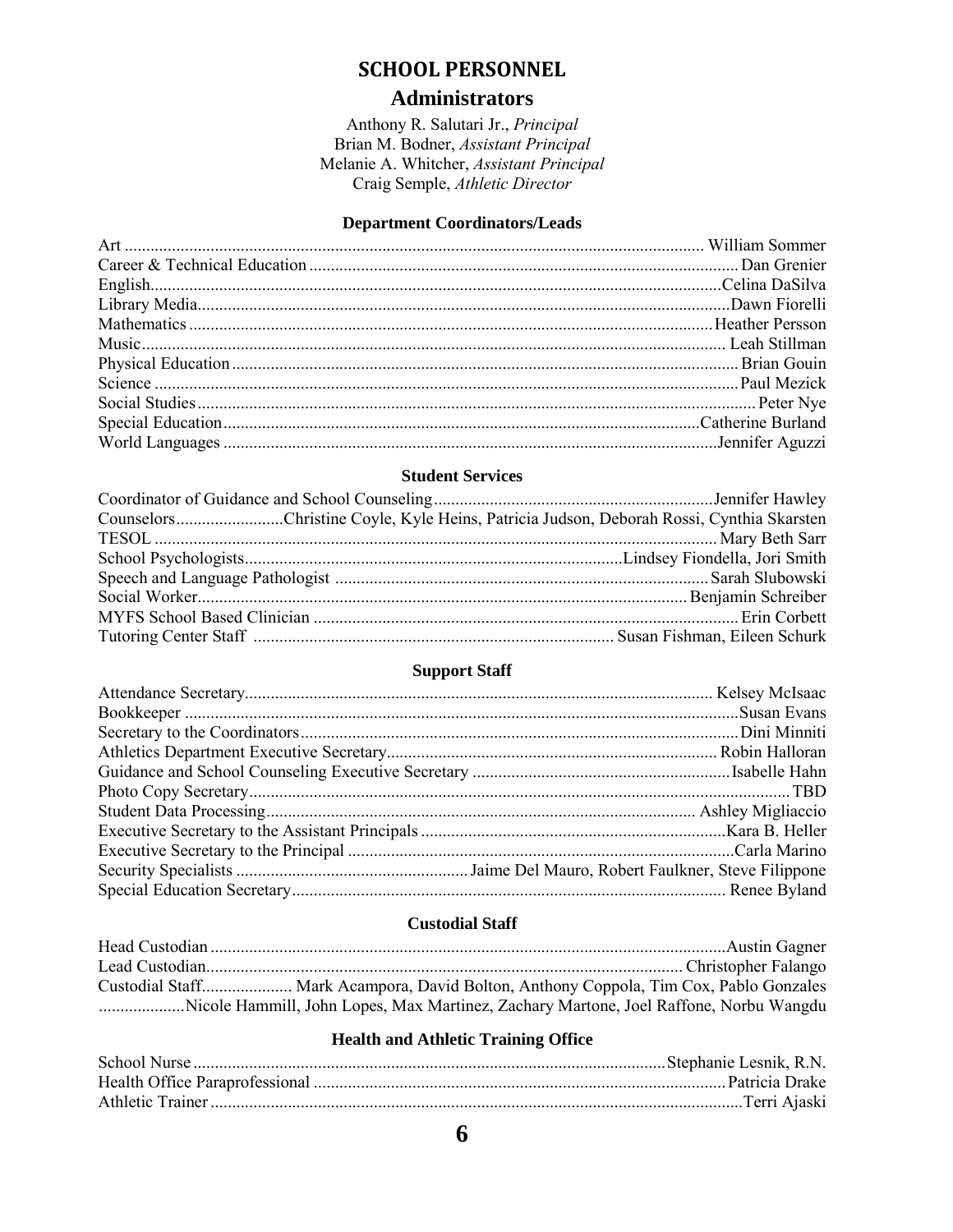### **FACULTY AND STAFF**

#### <span id="page-6-0"></span>**ART**

William Sommer, Coordinator Robert Del Russo Katrina Engelhardt Suzanne Gaskell Mary Smith

#### **BUILDING SUBSTITUTES**

Robert Baskin Jennifer Collins Joni Gage Julie Potter

#### **CAREER & TECHNICAL**

**EDUCATION (CTE)** Daniel Grenier, Coordinator Bryan Amenta Lucien Arsenault Erik Becker Marcie Rocchio William Schultz David Tommaso

#### **EFFECTIVE SCHOOL**

**SOLUTIONS (ESS)** William Cox III Hannah Croce-Reisman

#### **ENGLISH**

Celina DaSilva, Coordinator TBD, Instructional Coach Allison McMahon, Reading Specialist Joelle Coretti Mia Corvino Denise Earles Mark Harris Michael Lajoie Veronica LaVista Scott Morrison Alecia Rubino Kelly Smith Pierre Sorey Joshua Young

#### **LIBRARY MEDIA**

Dawn Fiorelli, Coordinator Michelle Hurteau Anthony Mancini

#### **TECHNOLOGY**

Michael Kiefer Jake Siciliano

#### **MATHEMATICS**

Heather Persson, Coordinator Michelle Bass, Math Interventionist Timothy Ballantyne David Buller Jason Engelhardt Victoria Fetchel Sue Groll John Hajus Christine Justice Justin Kaeser Ella Sayin Danielle Wandel

#### **MUSIC**

Leah Stillman, Coordinator Taralyn Bulyk John Gage Ron Soja

#### **PHYSICAL**

#### **EDUCATION/HEALTH** Brian Gouin, Lead

Jennifer Amasino Patrick Barnett Clarence Bell

#### **SCIENCE**

Paul Mezick, Coordinator Frank Balantic Elisa Brako Alina Britchi Erica Browne Lisa Ciampi Michael Docker Sarah Grissom Katherine O'Neil Corey Rice David Russo Sarah Tibbetts Jacob Werman

#### **SOCIAL STUDIES**

Peter Nye, Coordinator Martin Glasser Julie Johnson Ashley Joiner Catherine Kennedy Susan Leckey Ben Pelletier Thomas Quirk Ronald Spears Laura Stott Nicholas Warhola

#### **SPECIAL EDUCATION**

Catherine Burland, Coordinator Ali Cappetta Kayla Carroll Patricia Docker Kimberly Dunn Danielle Fragoso Susan Greenvall Carly McGrady Kristy Simmons Travis Winkley

#### **SPECIAL EDUCATION**

**PARAEDUCATORS** Kimberly Albee Danielle Amato Katherine Clyde Mary-Lynn Currier Lorraine Dinneen Scott Duncanson Maria Ferrara Lynn Hagan Laura McCartney Robin Melly Jamie Nocera Ryan Nuzzo Sharday Olah Rebekah Sherer Barbara Simos Nicholas Simos Adrian Whaley Emma Zoeckler

#### **WORLD LANGUAGES**

Jennifer Aguzzi, Coordinator David Brine Gabrielle Butcher Rosana Casais Paul Curran Sasha Gauley Jonathan Garcia Mary Merkle-Scotland Page Pelphrey

#### **ADMINISTRATIVE INTERN** n/a

#### **STUDENT TEACHERS**

Martine Barentsen, Mathematics Diana Karsanow, Special Education Jay Long, Social Studies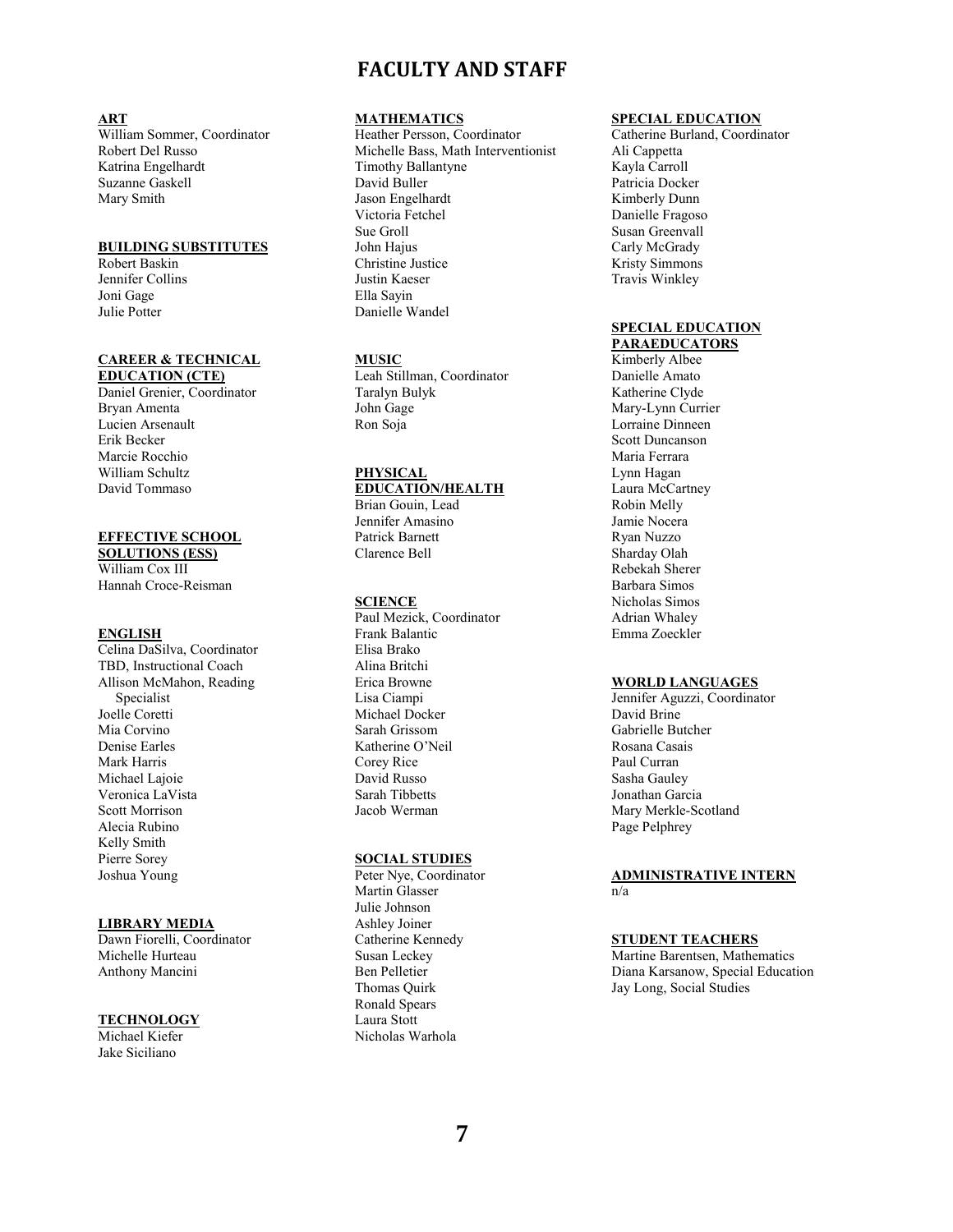# **STUDENT RIGHTS AND RESPONSIBILITIES (Madison Board of Education Policy 5090)**

<span id="page-7-0"></span>The Board of Education believes that students have rights, which should be recognized and respected. It also believes that every right carries with it certain responsibilities.

Students have the right to a quality education and the responsibility to put forth their best efforts during the educational process. Students have the right to expect school personnel to be qualified in providing that education. Students have the responsibility to respect the rights of other students and all persons involved in the educational process.

If all rights and responsibilities of all individuals are clearly understood, the elements of respect and cooperation will result in the harmonious and constructive education of the student.

The school administrators and district administrators have the authority to interpret and apply these policies. Students must obey any such interpretation subject to an appeal.

The Board has the responsibility to afford students the rights that are theirs by virtue of guarantees under the federal and state constitutions and statues. In connection with rights, there are responsibilities that must be assumed by students.

*Among these rights and responsibilities are the following:*

- 1. Civil rights- including the rights to equal educational opportunity and freedom from discrimination; the responsibilities not to discriminate against others;
- 2. The right to attend free public schools; the responsibility to attend school regularly and to observe school rules essential for permitting others to learn at school;
- 3. The right to due process of law with respect to suspension, expulsion, and decisions which the student believes injures his or her rights;
- 4. The right to free inquiry and expression; responsibility to observe reasonable rules regarding these rights; and
- 5. The right to privacy, which includes privacy in respect to the student's school record

It is the Board's belief that as part of the educational process students should be made aware of their legal rights and of the authority of the Board to make and delegate authority to its staff to make rules regarding the orderly operation of the schools.

Students have the right to be informed of the standards of behavior that are expected of them, and the consequences of misbehavior.

The rights and responsibilities of students, including standards of conduct, will be made available to students and their parents through handbook distributed annually.

*For a list of all Board of Education policies, visit <http://www.madison.k12.ct.us/boe/policyindex.html>*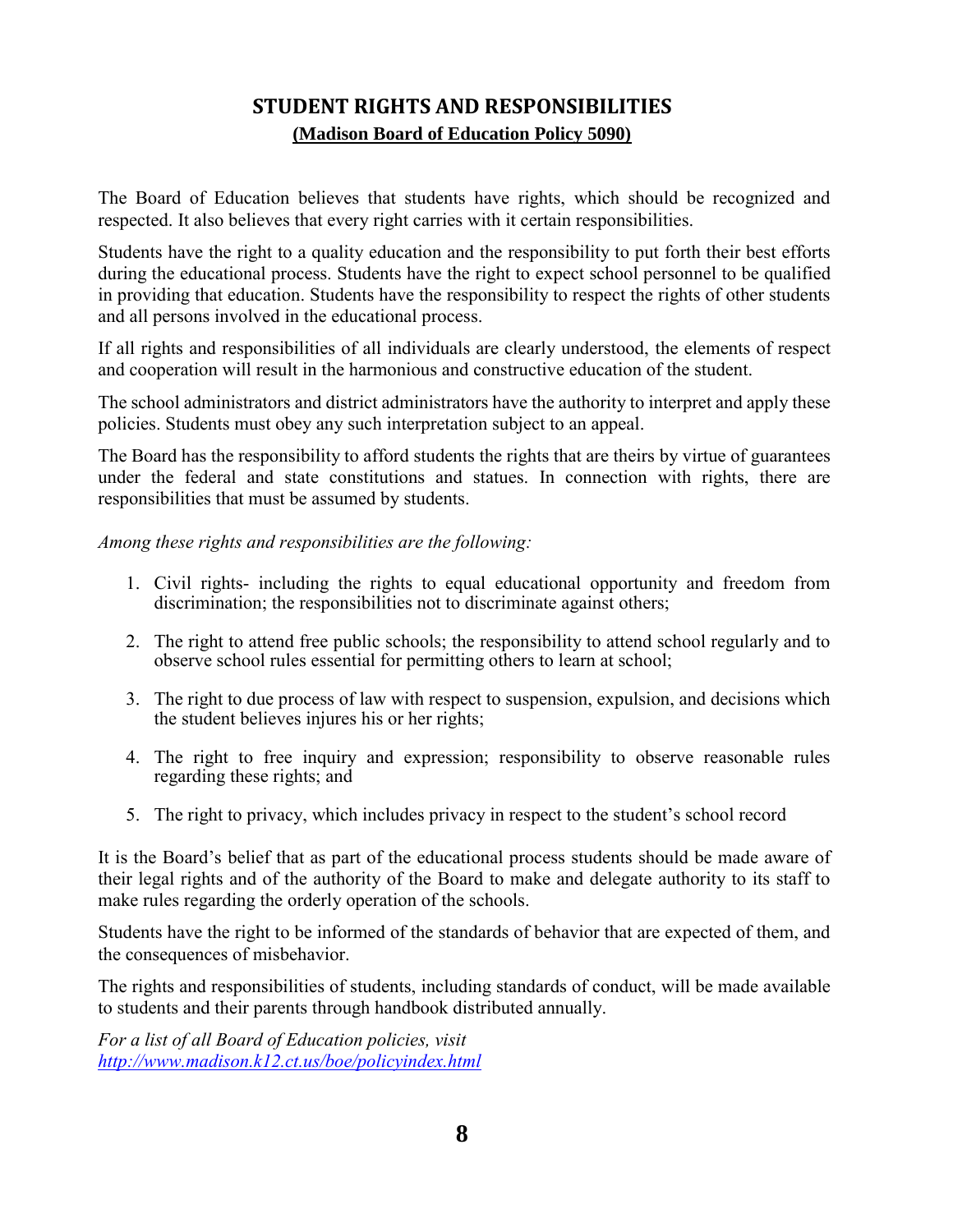## **BOARD OF EDUCATION POLICIES**

<span id="page-8-0"></span>As required by law, the Superintendent is required to inform parents about the following policies from the Board of Education Policy Manual and that they are accessible on the homepage of the Madison Public Schools website [\(www.madison.k12.ct.us\)](http://www.madison.k12.ct.us/) in the Back to School Information section and under the Board of Education heading.

| #0521 and #5020.1 | Nondiscrimination                                                                  |
|-------------------|------------------------------------------------------------------------------------|
| #3541.5           | <b>Transportation Safety Complaints</b>                                            |
| #4010             | Prohibition on Recommendations for Psychotropic Drugs                              |
| #4112.1           | Certification                                                                      |
| #4116.1           | Sex Discrimination and Sexual Harassment                                           |
| #5020             | <b>Equal Educational Opportunity</b>                                               |
| #5070             | Promotion/Acceleration / Retention                                                 |
| #5080             | <b>Student Absences</b>                                                            |
| #5080.1           | Tardiness                                                                          |
| #5080.2           | Truancy                                                                            |
| #5090.1.4         | <b>Student Misconduct in Schools</b>                                               |
| #5090.3           | <b>General Rules of Student Conduct</b>                                            |
|                   | <b>Student Conduct on School Buses</b>                                             |
| #5090.3.3         |                                                                                    |
| #5090.3.4         | Out of School Misconduct                                                           |
| #5090.4.2.1       | Pledge of Allegiance                                                               |
| #5090.7           | Drugs, Alcohol, Tobacco, Inhalants, and Performance-Enhancing<br><b>Substances</b> |
| #5090.8           | Weapons and Dangerous Instruments                                                  |
| #5090.11          | Concerns/Issues Procedures                                                         |
| #5100.9.1         | <b>Student Recruitment</b>                                                         |
| #5110             | <b>Student Discipline</b>                                                          |
| #5110.4           | Suspension/Expulsion/Exclusion from School/School Activities                       |
| #5120.3           | <b>Health Services</b>                                                             |
| #5120.3.1.        | <b>Communicable and Infectious Diseases</b>                                        |
| #5120.3.2         | <b>HIV</b> Infection                                                               |
| #5120.3.3         | <b>Administering Medications</b>                                                   |
| #5120.4.2.1       | Suicide Prevention                                                                 |
| #5120.4.2.4       | Title IX of the Education Amendments of 1972-Prohibition of Sex                    |
|                   | Discrimination and Sexual Harassment                                               |
| #5120.4.2.5       | Child Abuse                                                                        |
| #5120.3.4         | Managing Student Food Allergies                                                    |
| #5120.9           | <b>Homeless Students</b>                                                           |
| #5128             | Rank in Class                                                                      |
| #5131.911         | <b>Bullying</b>                                                                    |
| #5180.1           | Records/Confidentiality                                                            |
| #5180.1.1         | Directory Information                                                              |
| #5180.4           | Using Schools or Students for Publicity Purposes                                   |
| #6080.1.2         | Title I Programs/Parental Involvement                                              |
| #6080.21.1        | English as a Second Language                                                       |
| #6080.24.2        | <b>Magnet Schools</b>                                                              |
| #6100.15.2        | Use of Internet/Online Services                                                    |
| #6146             | <b>Graduation Requirements</b>                                                     |
| #6154             | Homework/Make Up Work                                                              |
| #6141.312         | <b>Migrant Students</b>                                                            |
| #7120             | Hazardous Materials in Schools                                                     |
|                   |                                                                                    |

\* Please see the District website for additional temporary COVID-19 related policies.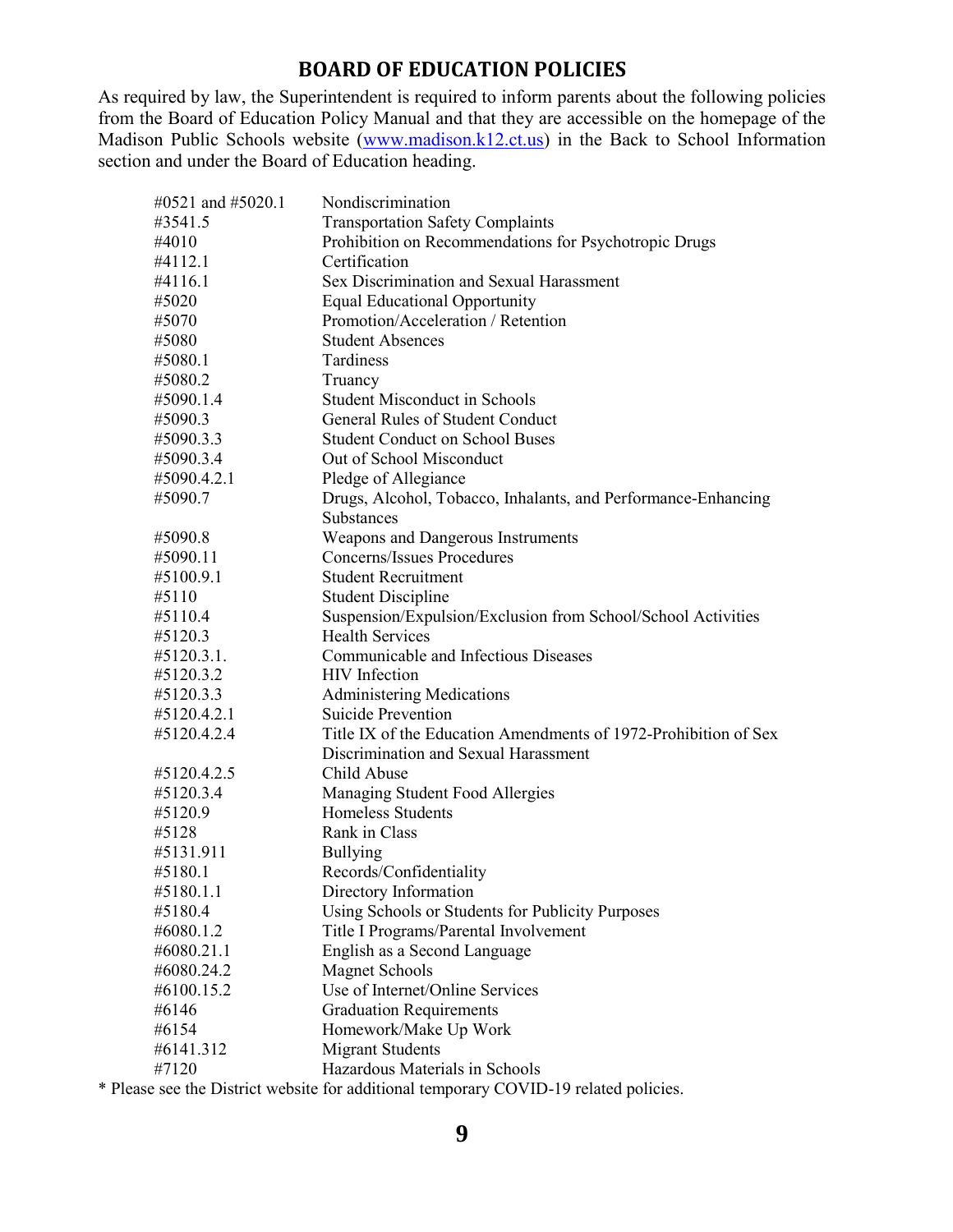# **CODE OF CONDUCT**

<span id="page-9-0"></span>The Madison Public Schools' Student Code of Conduct is approved annually by the Board of Education. The Code of Conduct can be accessed on the homepage of the Madison Public Schools website in the Back to School Information section and/or on individual school homepages. We ask that you review this information with your student.

Disciplinary actions are designed to enable the student to see that their behavior has consequences, both positive and negative. It is our hope that disciplinary consequences will help our students grow and mature, as well as become responsible and accountable for their actions. In all instances, our decisions will be driven by the Code of Conduct. The final decision for discipline rests with the Principal and/or Assistant Principals.

A student's disciplinary record will be held in the strictest confidence among their teachers, parents, school counselors, and the administration.

# **Notice to Parents**

Parents often wish to know, *what happened to the other student?* Both state and federal laws prohibit the administration from discussing consequences with victims or victims' parents. Therefore, this question cannot legally be answered due to confidentiality restrictions.

# **NON-DISCRIMINATION POLICY**

<span id="page-9-1"></span>The Madison Board of Education complies with all applicable federal, state and local laws prohibiting the exclusion of any person from any of its educational programs or activities, or the denial to any person of the benefits of any of its educational programs or activities because of national origin, ancestry, alienage, sex, sexual orientation, marital status, age, disability, pregnancy, gender identity or expression, veteran status, subject to the conditions and limitations established by law.

It is the policy of the Board that any form of discrimination or harassment on the basis of race, color, religion, age, sex, sexual orientation, marital status, national origin, alienage, ancestry, disability, pregnancy, gender identity or expression, veteran status, or any other basis prohibited by state or federal law is prohibited, whether by students, Board employees or third parties subject to the control of the Board.

Any person wishing to file a complaint regarding discrimination may obtain a copy of the Board's complaint procedures and complaint form, which are included in the Board's Administrative Regulations Regarding Non-Discrimination/Students. These regulations accompany Board Policy #5020.1 and are available online at<https://www.madison.k12.ct.us/board-of-education/policies> or upon request from the Main Office at any district school.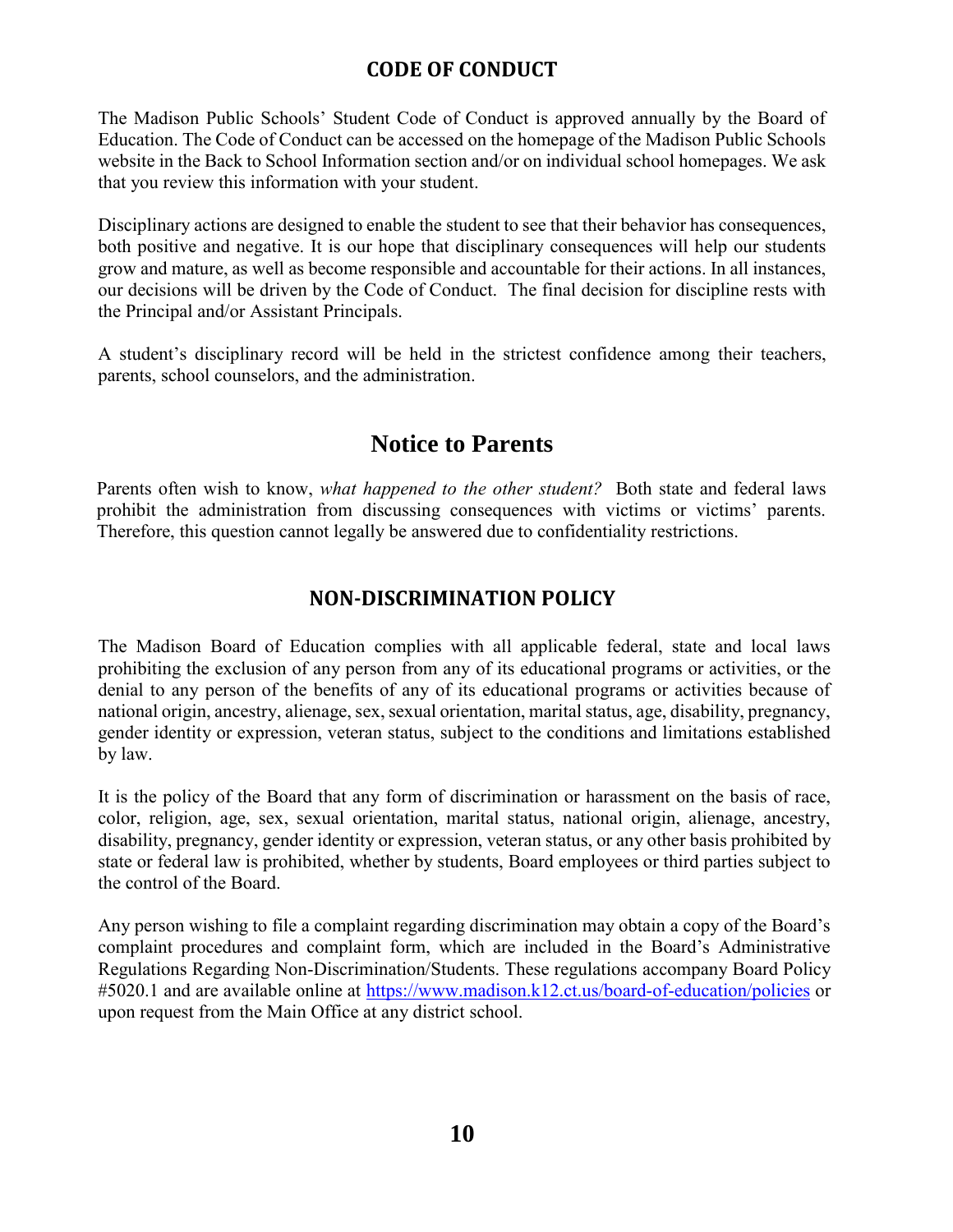## <span id="page-10-0"></span>**GRIEVANCE PROCEDURE FOR TITLE VI, TITLE IX, AND SECTION 504**

The Director of Special Education and Student Services is the Coordinator for Section 504, Title VI and Title IX. Any student or employee of the Madison Board of Education, who feels they have been discriminated against on the basis of race, color, national origin, age, sex, or handicap, may contact such coordinator at any time there is a complaint. The coordinators are located in the Board of Education offices. If the coordinator of Title VI and Title IX is unable to resolve the complaint, the grievance will be taken to mediation. The mediation committee consists of the coordinator and three members of the Title IX Committee who will work within the law and with fairness to find facts and resolve the issue. The final level for the grievance will be with the Superintendent of Schools and the Board of Education. Any individual who feels he or she has been discriminated against in violation of Section 504 should immediately contact the Director of Special Education and Student Services. Additionally, such individual may file a complaint with the Boston Regional Office of the Office of Civil Rights at:

> Office for Civil Rights/ED 8th Floor 5 Post Office Square, Suite 900 Boston, MA 02109-3921

#### **SAFE SCHOOL CLIMATE PLAN**

<span id="page-10-1"></span>The Madison Board of Education, and all school boards in Connecticut, has revised its policy on bullying to reflect the expanded definition of bullying as required by Public Act No. 11-232 – An Act Concerning the Strengthening of School Bullying Laws, which went into effect on July 1, 2011. In addition to revising the policy on bullying (Policy #5090.3.6.1.1) which is located on the district's website under the Board of Education heading, the law required school districts to develop, implement, and submit to the State Department of Education a safe school climate plan on or before January 2012. In response to Public Act No 11-232, the Madison Public Schools codified the many programs and practices that have been in place in our schools into an official district safe school climate plan. This new legislation supports and reinforces our school district and community commitment to provide our students with a safe, caring, and successful school experience. The Safe School Climate Plan is posted on the district and school websites.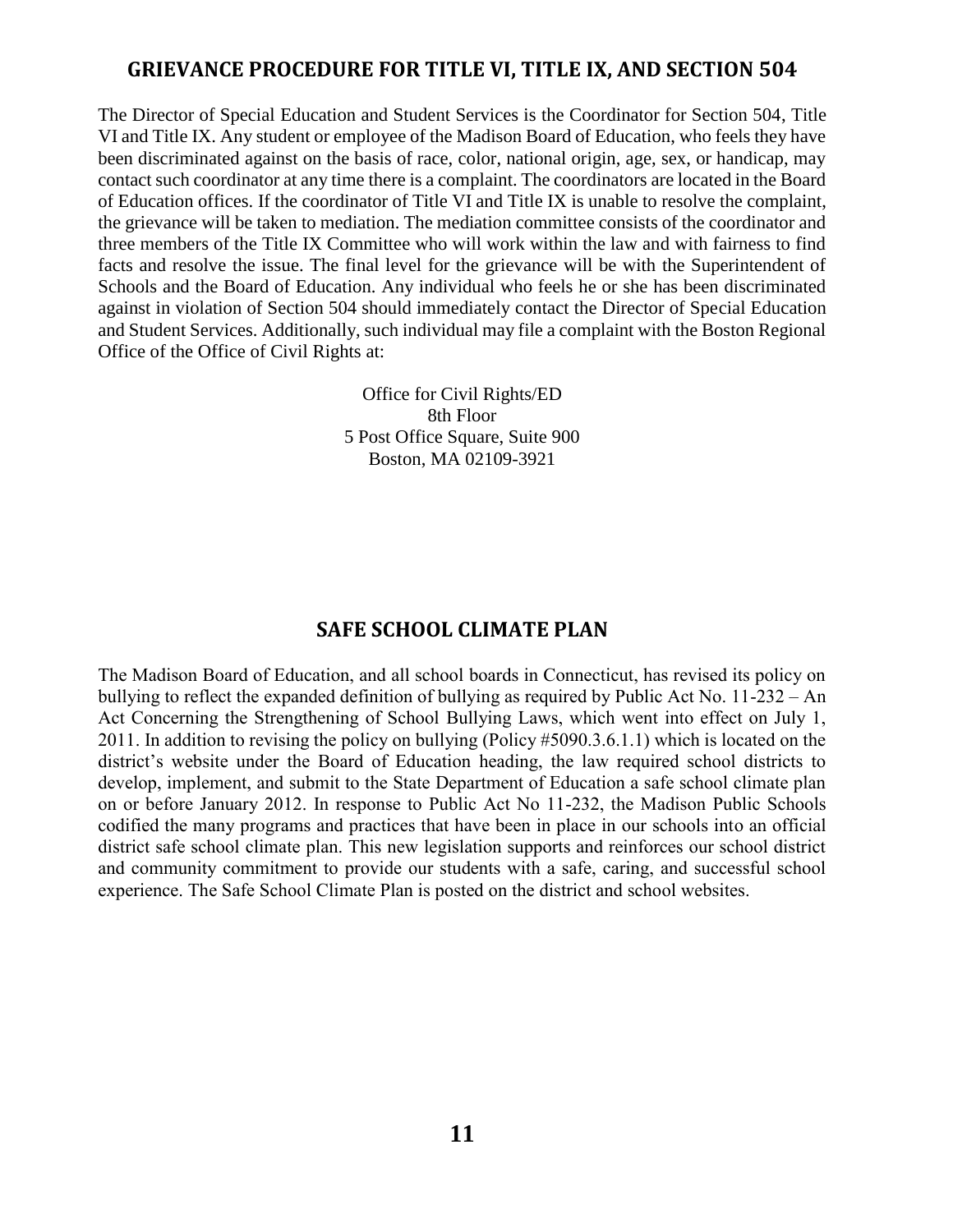# **ANNUAL BULLYING NOTICE**

<span id="page-11-0"></span>Bullying behavior by any student in the Madison Public Schools is strictly prohibited, and such conduct may result in disciplinary action, including suspension and/or expulsion from school. "Bullying" means the repeated use by one or more students of a written, oral or electronic communication, such as cyberbullying, directed at or referring to another student attending school in the same school district or a physical act or gesture by one or more students repeatedly directed at another student attending school in the same school district that:

- A. Causes physical or emotional harm to such student or damage to such student's property,
- B. Places such student in reasonable fear of harm to himself or herself, or of damage to his or her property,
- C. Creates a hostile environment at school for such student,
- D. Infringes on the rights of such student at school, or
- E. Substantially disrupts the education process or the orderly operation of a school.

Bullying shall include, but not be limited to, a written, verbal or electronic communication or physical act or gesture based on any actual or perceived differentiating characteristic, such as race, color, religion, ancestry, national origin, gender, sexual orientation, gender identity or expression, socioeconomic status, academic status, physical appearance, or physical, mental, developmental or sensory disability, or by association with an individual or group who has or is perceived to have one or more of such characteristics.

Teen dating violence means any act of physical, emotional or sexual abuse, including stalking, harassing and threatening that occurs between two students who are currently in or have recently been in a dating relationship.

Students who engage in any act of bullying or teen dating violence, on school grounds, at a schoolsponsored or school-related activity, function or program whether on or off school grounds, at a school bus stop, on a school bus or other vehicle owned, leased or used by the Board of Education, or through the use of an electronic device or an electronic mobile device owned, leased or used by the Board of Education, and outside of the school setting if such bullying:

- A. Creates a hostile environment at school for the victim,
- B. Infringes on the rights of the victim at school, or
- C. Substantially disrupts the education process or the orderly operation of a school.

Students and/or parents may file verbal or written complaints concerning suspected bullying or teen dating violence behavior, and students shall be permitted to anonymously report acts of bullying or teen dating violence to school employees. Any report of suspected bullying or teen dating violence behavior will be promptly reviewed. If acts of bullying or teen dating violence are verified, prompt disciplinary action may be taken against the perpetrator, consistent with his/her rights of due process. Board policy #5131.911 set forth this prohibition and the related procedures in detail, and are available to students and their parents/guardians upon request. Rev. 6/14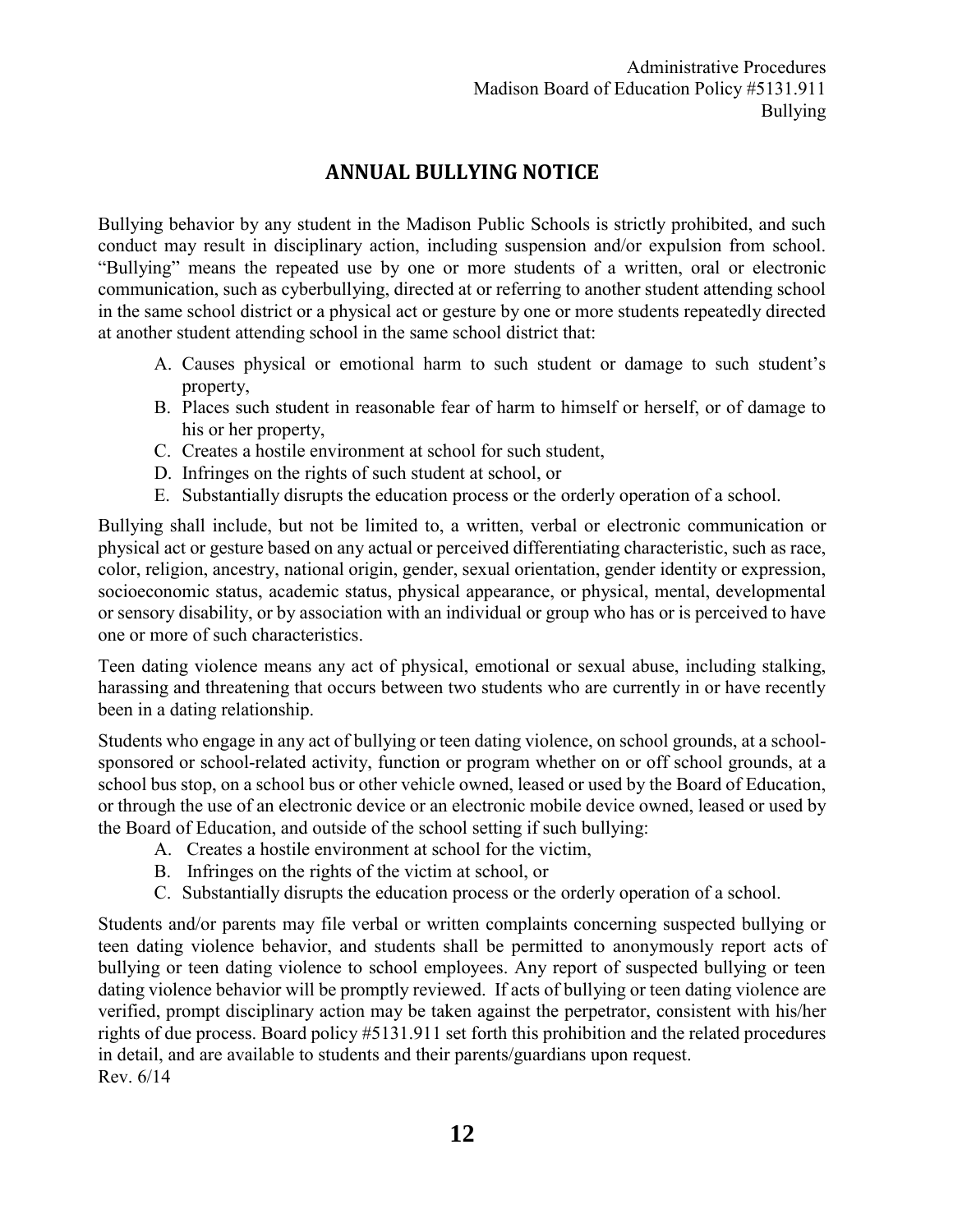#### **CAMERAS**

<span id="page-12-1"></span><span id="page-12-0"></span>Electronic surveillance may occur on any school property or on any transportation vehicle.

#### **PUBLIC SCHOOL CHOICE IN CONNECTICUT**

Parents/guardians and students are encouraged to explore other educational opportunities that are offered in the school district locally and regionally. These options may include magnet, charter, lighthouse, and vocational-technical schools, Open Choice and interdistrict programs, and vocational agriculture centers. Contact the School Counseling Department for further information on these School Choice options.

#### <span id="page-12-2"></span>**RELEASE OF DIRECTORY INFORMATION TO MILITARY RECRUITERS**

The No Child Left Behind Act of 2001 and the National Defense Authorization Act of 2002 require the Madison Public Schools to provide, upon a request made by military recruiters or an institution of higher education, access to secondary school students' names, addresses, and telephone listings. However, a parent or guardian of a secondary school student or the student himself/herself, if he/she has reached the age of majority ("eligible student") may object to the release this information. Parents, guardians and students who have reached the age of majority who do not want the student's name, address, and telephone number released to military recruiters have the right to request in writing that this information **not** be released. If you do **not** want this information released, please complete the Military Recruiters electronic form on the Madison Public Schools website in the Back to School Information section, and return it to the Office of the Superintendent via e-mail or U.S. Mail on or before October 1st.

#### **ACCESS TO PUBLIC RECORDS**

<span id="page-12-3"></span>Directory information or class lists of student names and/or addresses for recruitment purposes shall not be distributed without the knowledge of the parent or legal guardian of the students or by the student who has attained majority status. *For more detailed information refer to Board of Education policy, #51009.1*

#### **STUDENTS AND MEDIA COVERAGE**

<span id="page-12-4"></span>We are very proud of the impressive accomplishments of our Madison Public Schools' students and enjoy sharing our pride in the media and on our website. If you do **not** want your child photographed or videotaped for public relations and/or promotional reasons, please complete the Media Coverage Refusal electronic form on the Madison Public Schools website in the Back to School Information section and return it to the Office of the Superintendent via e-mail or U.S. Mail on or before October 1<sup>st</sup>.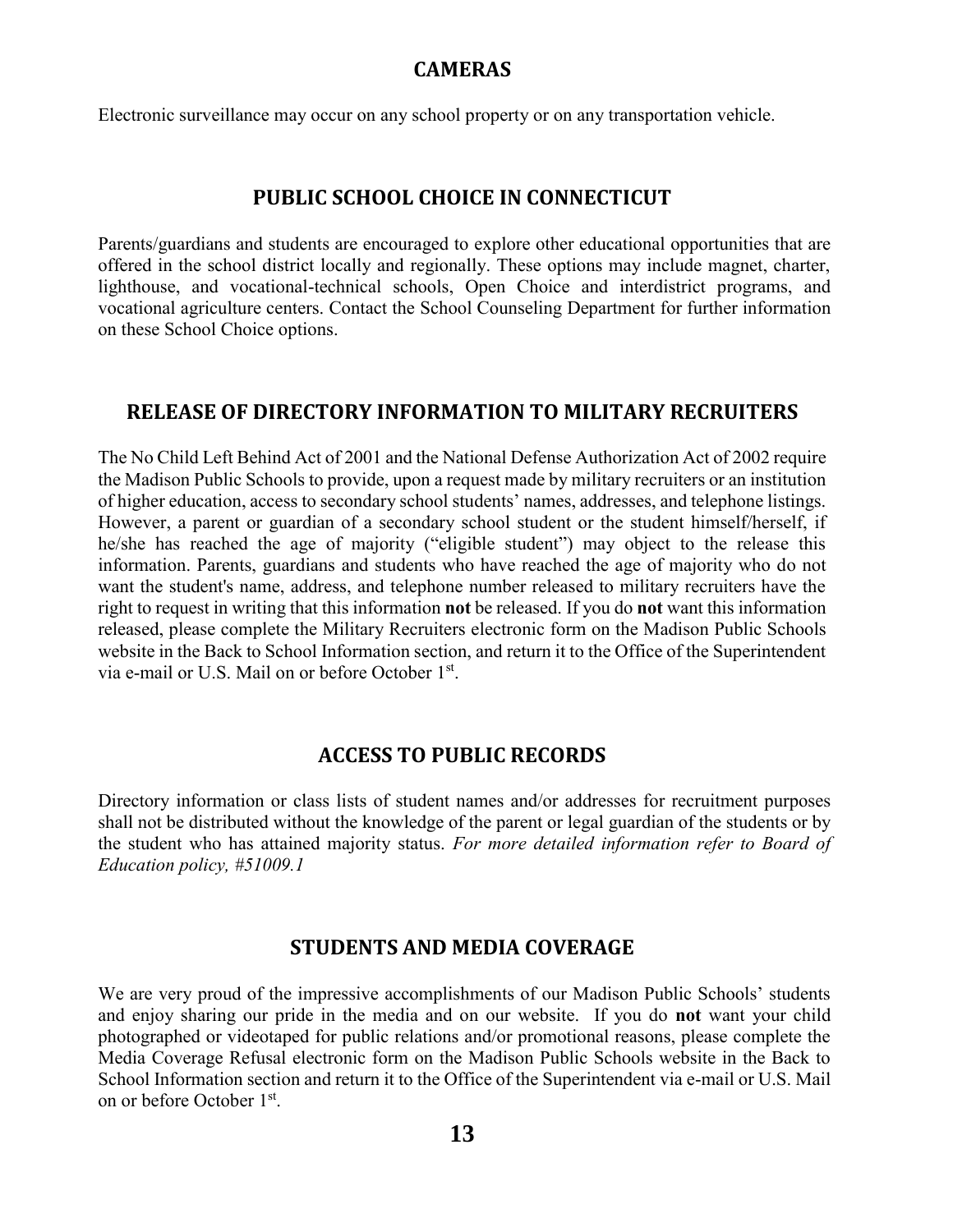# **DUE PROCESS PROCEDURES**

## <span id="page-13-0"></span>**Student Rights:**

Students have the right to have a defined procedure for considering student problems and arriving at decisions. The procedure is called *due process.* It is designed to protect students from the exercise of arbitrary authority.

## **Student Responsibilities:**

Students have the responsibility to be aware of the steps of due process. They should cooperate with school authorities by providing the full information needed to make a prompt and fair decision.

#### **Due Process Procedure:**

In disciplinary cases carrying the potential of suspension, students are entitled to a form of due process, which includes the right to:

- 1. Notification of specific charges and evidence against them.
- 2. Present their defense in an informal hearing with a building administrator.
- 3. Receive notice of the decision reached.
- <span id="page-13-1"></span>4. Appeal a decision containing a substantial error to the principal.

# **PEST MANAGEMENT/ PESTICIDE APPLICATION NOTICE**

Board of Education Policy #7120 on the use of pesticides in school buildings and on school grounds is a common-sense approach rather than routine application. Personnel licensed by the State of Connecticut will apply all pesticides and no pesticides will be applied when school is in session except in emergency situations. Any parent, guardian, or school staff member may register for notice of pesticide application. To register for notice of pesticide application, please go to the Madison Public Schools website in the Back to School Information section, complete the Pesticide Notification Registration electronic form and return it to the Office of the Superintendent via email or U.S. Mail on or before October 1st. The Central Office, Facilities Department and **e**ach school maintains a registry of persons requesting notification. Such notice will include the name of the active ingredient of the applied pesticide, the date of the application on the school property, and the name of the person who may be contacted for further information. Notification will be made by either telephone or by e-mail. A record of each pesticide application will be kept in the Facilities Department and the custodian's office.

### **ASBESTOS MANAGEMENT PROGRAM**

<span id="page-13-2"></span>An Asbestos Management Program exists to guarantee that asbestos-containing materials are maintained in a condition in which they do not pose a health hazard. As part of this program, these materials are periodically inspected. Anyone wishing to know more about the Asbestos Management Program or the asbestos-containing materials found in the Madison Public Schools may request to read the Asbestos Management Plan which is on file in the School Facilities Office (203-245-6470).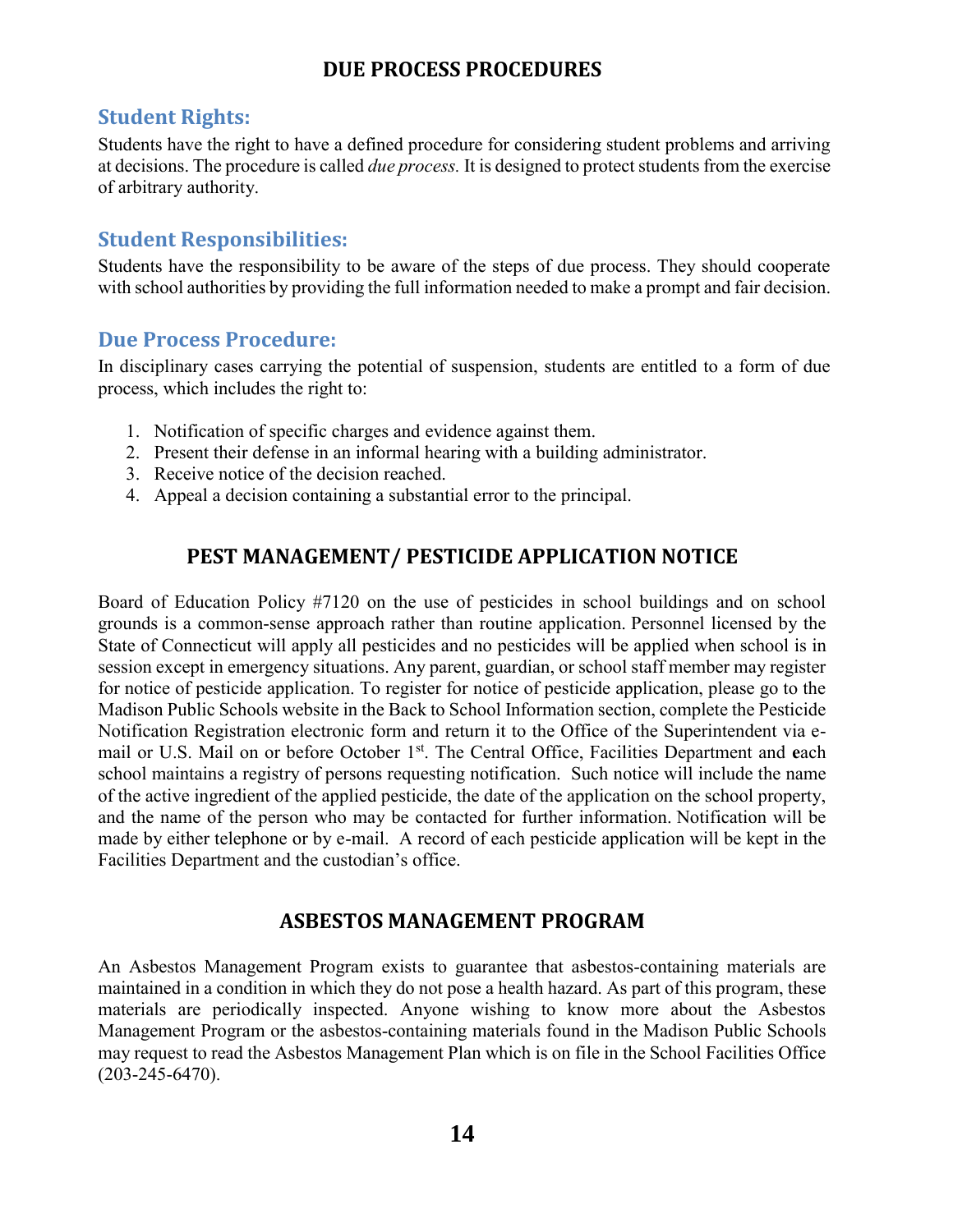# **DANIEL HAND HIGH SCHOOL FLOW CHART**

## <span id="page-14-0"></span>**Parent – School Communication Plan:**

Daniel Hand High School encourages parents/guardians to take every opportunity to foster positive dialogue with faculty and staff (see flow chart below). In the event a question or concern arises, parents should make their first contact with the classroom teacher. If the situation remains unresolved, the parent should then seek conversation with the department coordinator, guidance counselor, or program manager (for special education students). Should the situation continue to be an issue, the parents should contact school administration (the assistant principal serving as the child's grade administrator and then the principal), followed by central office personnel (Assistant Superintendent or Director of Student Services for special education students and then the Superintendent of Schools). The final step in the district communication process is to the Board of Education where a request for a meeting will be considered only after all the above-mentioned steps have been exhausted.

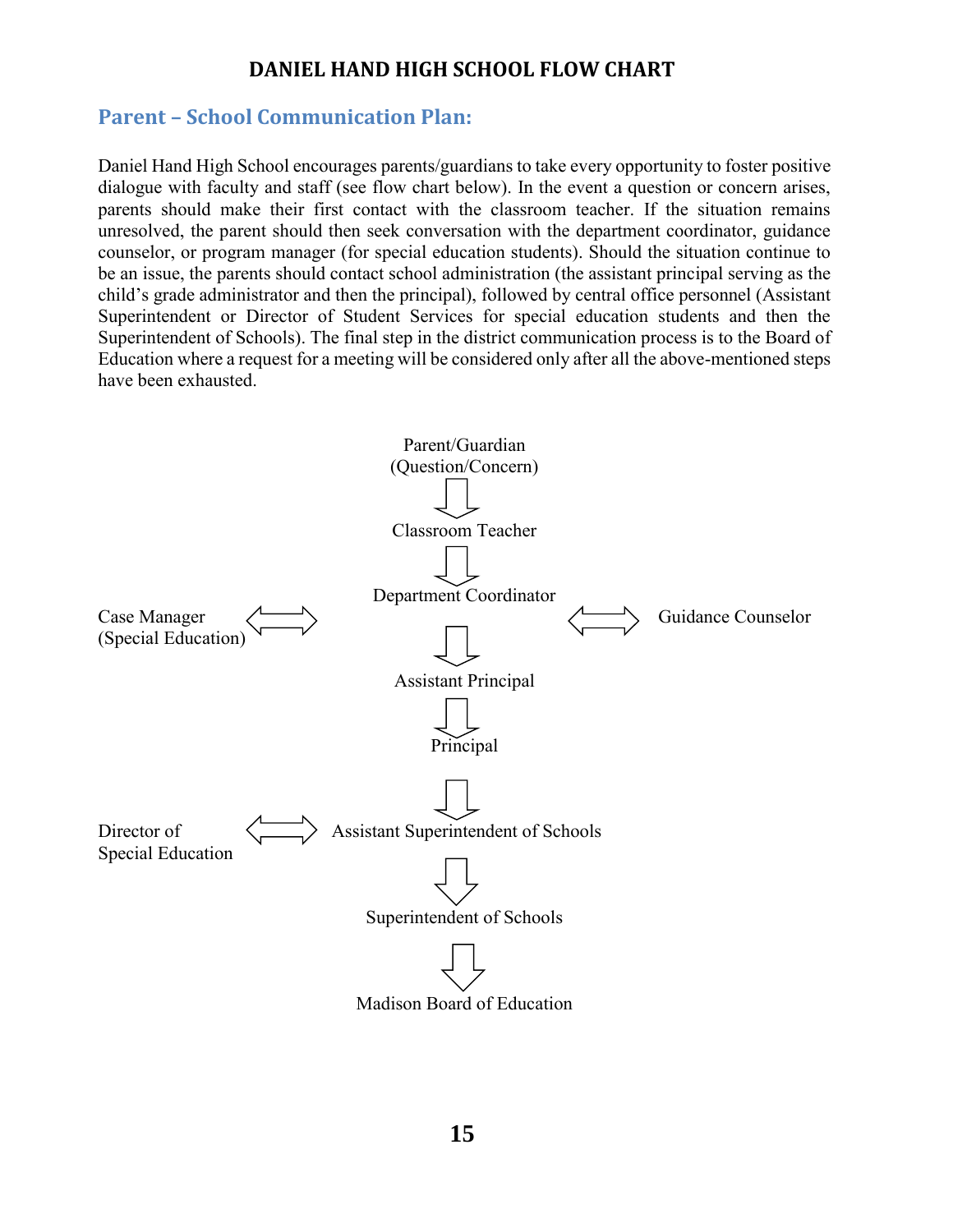## **ATTENDANCE**

<span id="page-15-0"></span>The Madison Board of Education recognizes Connecticut State Law 10-198a that requires parents/guardians to cause their children to attend school regularly during the hours and terms the public school is in session. Learning experiences that occur in the classroom are considered to be meaningful and essential components of the learning process. Time lost from class tends to be irretrievable in terms of opportunity for instructional interaction.

The faculty and administration of the Madison Public Schools maintains that attendance to assigned classes is essential, and therefore has established an attendance requirement for all courses offered. A student should not be absent from school without the parents' knowledge and consent. Verification of absences should be communicated by telephone, email, or in writing by parent or guardian. Teachers, administrators, and pupil personal staff members will work together to enhance attendance and motivate a student to attend school on a regular basis.

# **ABSENCES**

#### **Excused Absences**

A student's absence from school shall be considered excused if written documentation of the reason for the absence has been submitted within ten school days of the student's return to school or in accordance with Section 10-210 of the Connecticut General Statutes and meets the following criteria:

- A. For absences one through nine, a student's absences from school are considered excused when the student's parent/guardian approves such absence and submits appropriate documentation; and
- B. For the tenth absence and all absences thereafter, a student's absences from school are considered excused for the following reasons:
	- 1. Student illness (Note: all student illness absences must be verified by an appropriately licensed medical professional to be deemed excused, regardless of the length of absence);
	- 2. Student's observance of a religious holiday;
	- 3. Death in the student's family or other emergency beyond the control of the student's family;
	- 4. Mandated court appearances (additional documentation required);
	- 5. The lack of transportation that is normally provided by a district other than the one the student attends (no parental documentation is required for this reason); or
	- 6. Extraordinary educational opportunities pre-approved by district administrators and in accordance with Connecticut State Department of Education guidance.
- C. Daniel Hand High School excuses up to three days for college visits per year. You may be asked to bring documentation to verify your visit.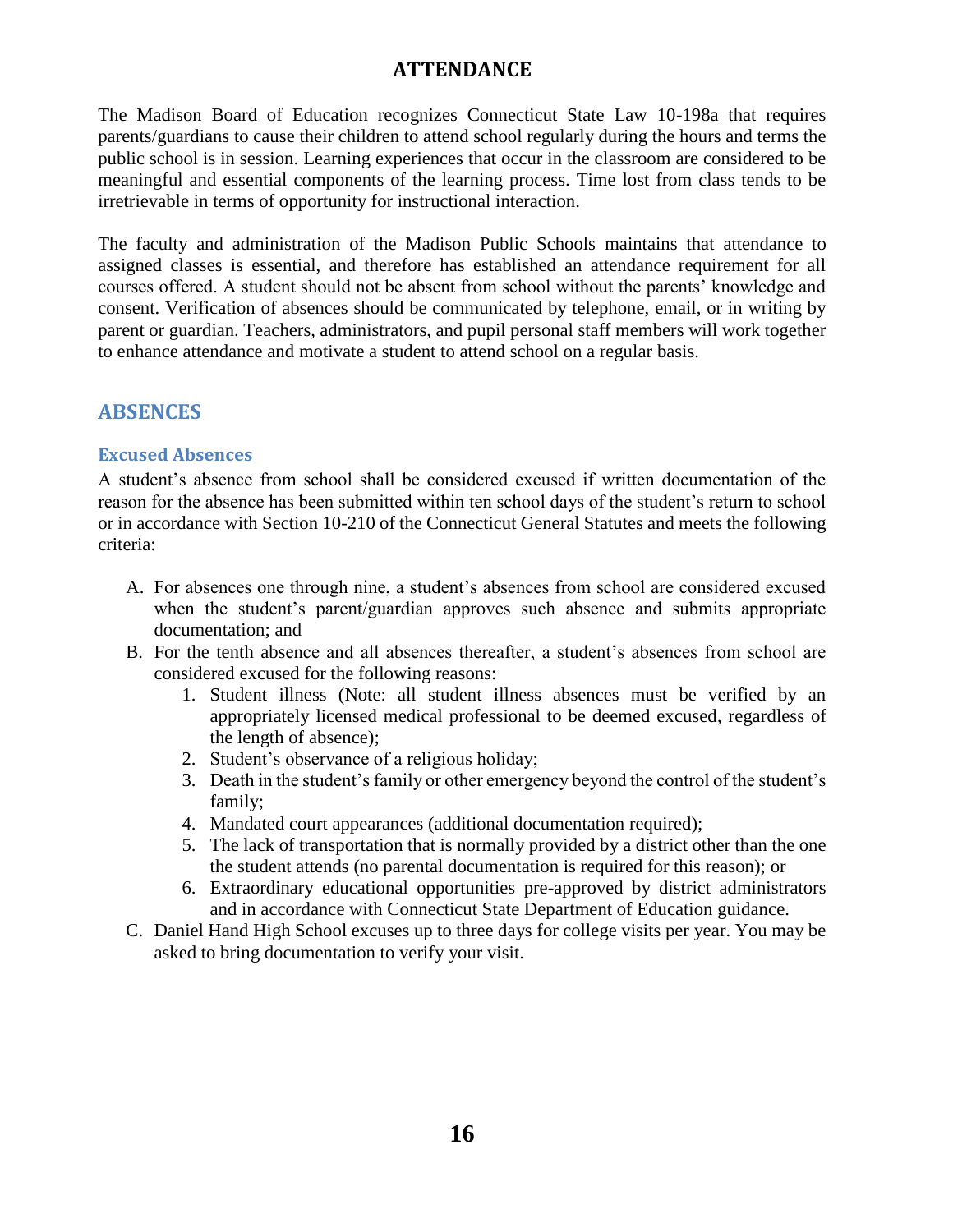#### **Unexcused Absences**

A student's absence from school shall be considered unexcused unless they meet one of the following criteria:

- A. The absence meets the definition of an excused absence (including documentation requirements); or
- B. The absence meets the definition of a disciplinary absence.

Connecticut State Statutes Section 10-198a:

"For the purposes of this section, 'truant' means a child age five to eighteen inclusive, who is enrolled in a public or private school and has four unexcused absences from school in any one month or ten unexcused absences from school in any school year CONN. GEN. STAT. §10-  $198a(a)$ ."

A student may lose credit for a class if the student has accumulated absences in excess of the number allowed by Madison Board of Education Policy.

# **ACADEMIC CONSEQUENCES/LOSS OF CREDIT**

Course Credit will be withheld when a student exceeds:

| 6 unexcused absences  |  |
|-----------------------|--|
| 12 unexcused absence  |  |
| 18 unexcused absences |  |

1 trimester course 2 trimester course Full year course

*All unexcused tardies over 20 minutes will be considered as unexcused absences to class and will count towards loss of credit. Also see the section on Tardy Policy.*

# **EXCESSIVE ABSENCES**

#### **Students**

- Will forfeit course credit once they have exceeded the number of unexcused absences listed.
- May appeal the loss of credit.
- Will lose credit for failure to comply with any plan put in place as a result of the appeal for reinstatement of credit.

### **Parents/Guardians**

- Must immediately ensure with the main office that any required medical excuses or other documentation have been filed.
- Must fill out an appeal for their child and file the appeal with the attendance secretary upon notification of loss of credit.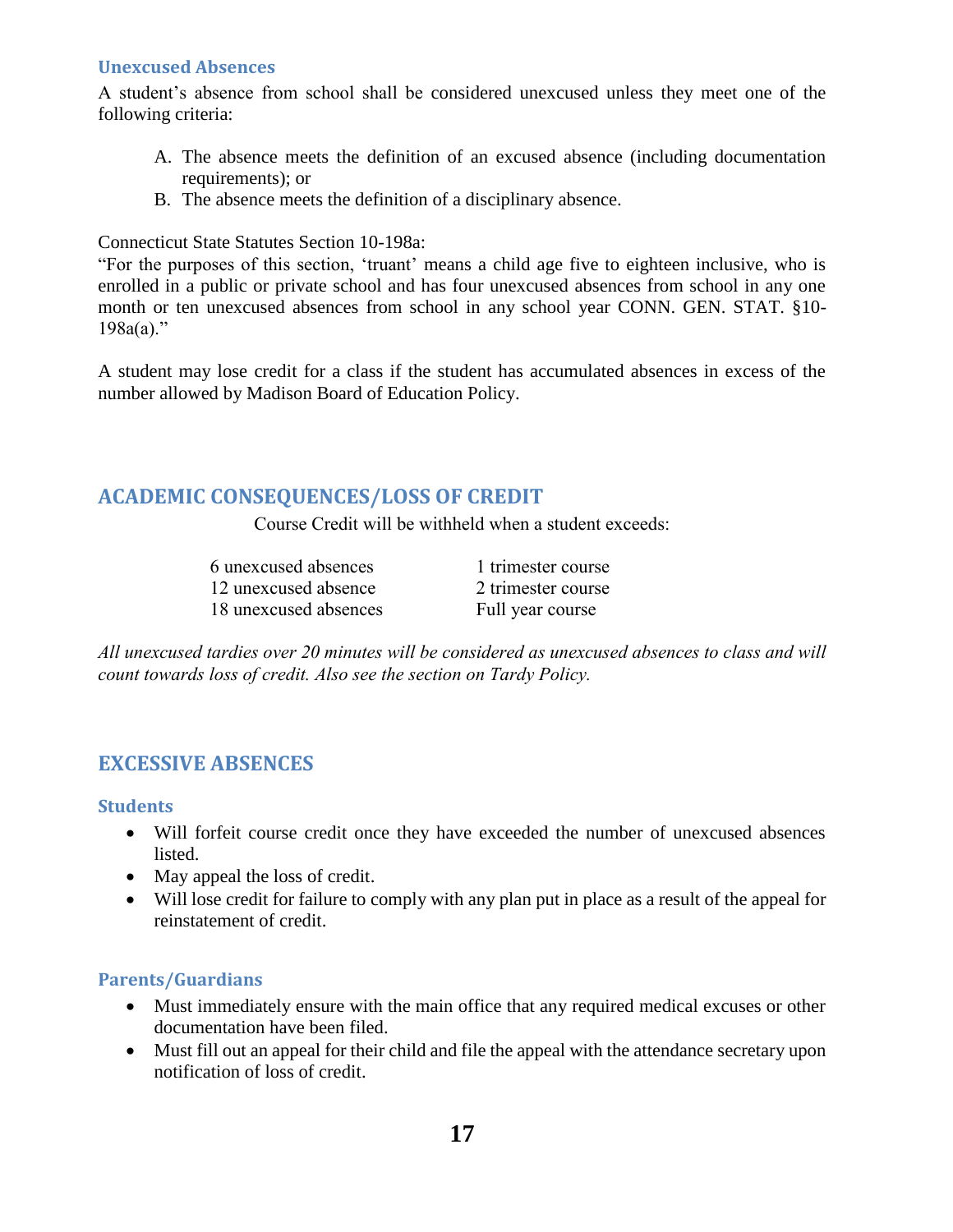#### **School**

- Will identify students with poor attendance patterns and refer to:
	- o Student's School Counselor
	- o Student Support Team (SST) or Planning and Placement Team (PPT)
	- o Outside agencies such as the Court (as required by law), and/or Madison Youth Services
- Will notify parents/guardians when a student has exceeded ten absences.
- Will notify parents/guardians if the student exceeds the class absence limit and may be in jeopardy for credit loss.
- Will forward attendance records (as part of official records) to colleges and employers.
- Will comply with the State of Connecticut truancy law and use the State definitions for excused absences.

# **PRACTICES RELATED TO ATTENDANCE**

## **Attendance Period Two (2)**

All students are expected to be at their assigned attendance location at the beginning of period 2 (8:31 a.m.). Failure to report to a period 2 location will be considered a class cut.

### **Failure to Report to School**

Students who are not in school and are identified as truant will be assigned consequences as outlined in the *DHHS Code of Conduct*.

# **PROCEDURES FOR REPORTING ABSENCES AND IMPACT OF ABSENCES**

### **Students**

- Will not be permitted to participate in interscholastic athletic contests, athletic practices, extracurricular activities, or other school-sponsored events on the day they are absent from school.
- Must be present in school for a minimum of four hours in order to be eligible to participate in any athletic or any other school activity. (For weekend events, students must be present in school on Friday for a minimum of four hours.)
- May not participate in sports or other school activities if sent home from the health office due to an illness.

### **Parents/Guardians**

- Must e-mail the Attendance Secretary, Kelsey McIsaac at [mcisaack@madison.k12.ct.us](mailto:mcisaack@madison.k12.ct.us) or call the attendance line at 203-245-6355 before 9:00 a.m. on the morning of any absence. Provide the student's name, caller's name, and the reason for the absence.
- May email or call in advance of any planned absences (college visit, scheduled doctor's appointment, etc.)

### **School**

• May make an exception to this policy in cases where extenuating circumstances prevail per decision of administration.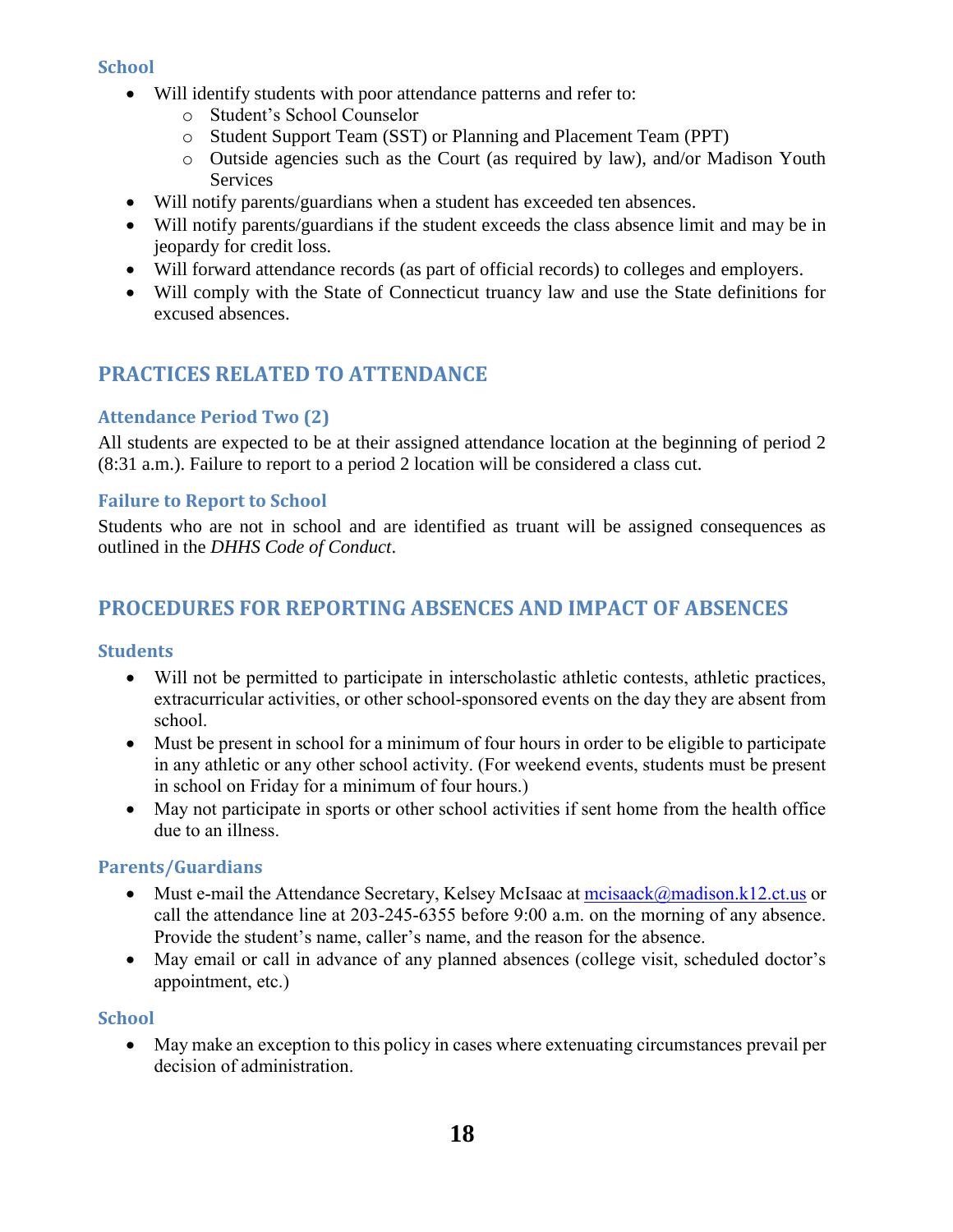# **FAMILY VACATIONS**

#### **Students**

• Must make arrangements with teachers regarding lost instruction time/make-up work.

#### **Parents/Guardians**

- Should consider the State of Connecticut definitions of excused absences.
- Should carefully consider the negative effects that absence from school may have on their children's total educational progress.
- Must provide written notification to the school principal at least two weeks in advance of vacations occurring while school is in session.

#### **School**

• Recommends that family vacations be taken in conjunction with scheduled school vacations.

## **TARDY POLICY**

Tardy is defined as being late to school, class, or activity without permission of school personnel.

#### **Tardy to School/ Tardy to First Time Block Class**

All students arriving tardy to school before 7:45 should go directly to class. Students who arrive to school after 7:45 must report to the main office for a pass. Teachers will not admit students to class after 7:45 without an office pass**.** 

Students tardy to school/first time block class are considered tardy, unexcused, unless parents/guardians have contacted school with an explanation that meets the criteria for an excused absence. Reasons such as oversleeping or missing the bus will not be accepted as excused. All unexcused tardies over 20 minutes will be considered as unexcused absences to class and will count towards loss of credit. Refer to the section on Excused Absences and Loss of Credit.

#### **Tardy to Class**

Teachers will establish a tardy policy. A student may be assigned a teacher detention for each tardy. Once a student has received three tardies, they will be referred to administration.

#### **Students**

- Will be in school on time; failure to report to any class due to unexcused tardiness is considered a class cut.
- Will attend every class on time.
- Will not be excused for excuses such as car problems and oversleeping (except in the event of a power outage) as reasons for being late to school.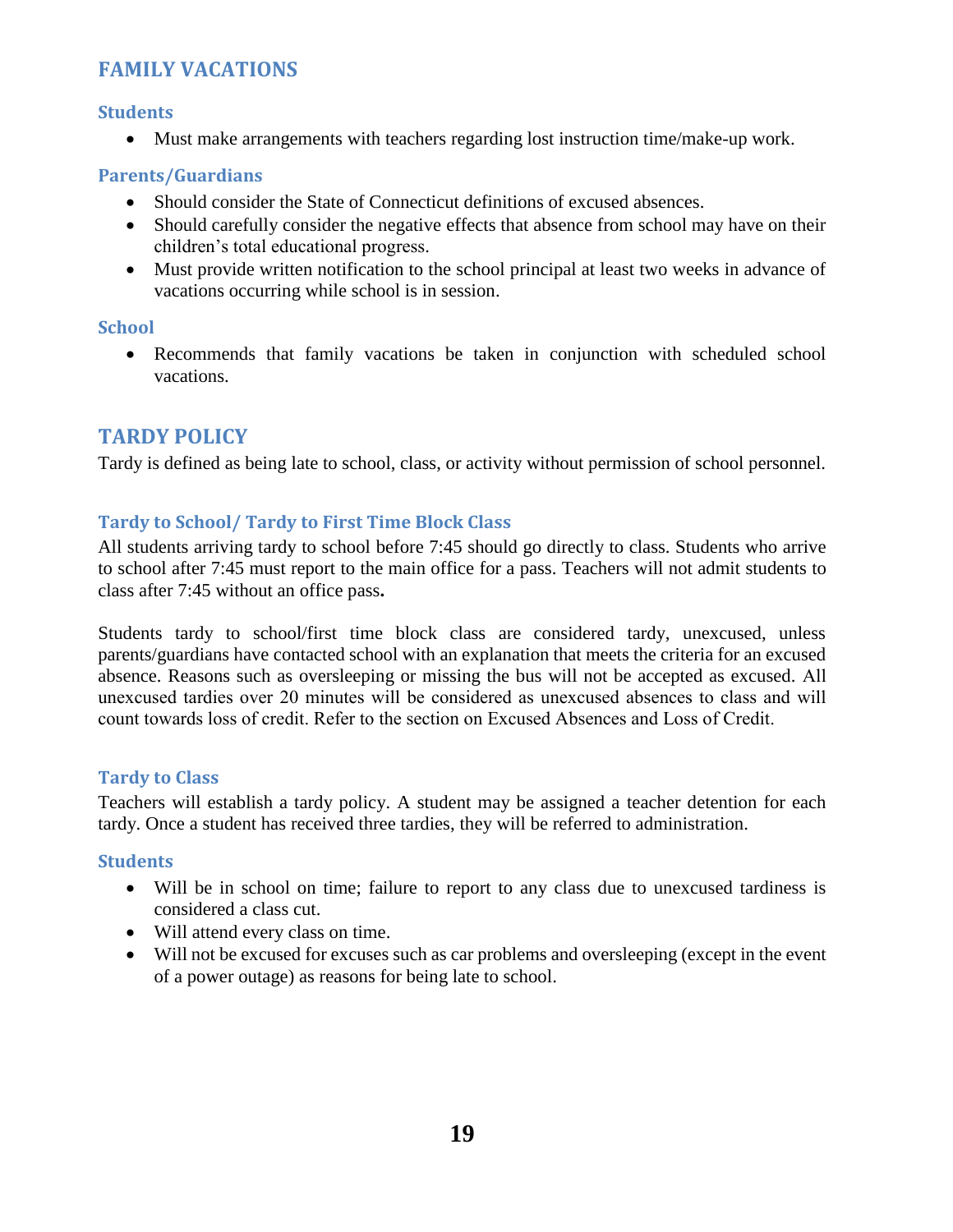#### **School**

- Will work together to address the needs of students who are developing a pattern of being tardy.
- Will refer to a school administrator those students who are not making progress towards correcting tardy issues.
- Recognizes any tardy of twenty (20) minutes or more as an unexcused absence.

# **LATE ADMITTANCE PRIVILEGE**

Seniors and juniors who do not have a period 1 class may arrive to school late with prior approval.

**All** students are expected to be on time for their period 2 class or assigned attendance location. Failure to report to a period 2 location will be considered a class cut.

# **EARLY DISMISSAL**

#### **Students**

- Must bring a note from home stating the reason for early dismissal and must present a note to the Attendance Secretary upon entering school.
- Will be issued an early dismissal slip that must be signed by the teacher and returned to the Attendance Secretary before leaving school.

#### **Parents/Guardians**

- Should only request early dismissal in cases of pressing family business.
- Should send note to school with student explaining early dismissal request.
- Must call the school on the morning of the dismissal to confirm the note.
- Must call the school at any time to request early dismissal for their children in the event of an emergency situation.

#### **School**

• Recognizes any early dismissal of twenty (20) minutes or more as an unexcused absence.

# **TRIMESTER EARLY DISMISSALS**

#### **Seniors**

Seniors may leave school after their last class of the day once they fill out and file a permanent early dismissal form. These forms may be obtained from the main office or on the school website and must be returned to the main office when completed. Trimester early dismissal requests must be approved by an administrator.

#### **Juniors**

Juniors may leave school after their last class of the day for Trimester 3 only, if they meet the following criteria:

- Make the Honor Roll for both first and second trimesters.
- Obtain approval of an administrator after a review of discipline and attendance.

Obtain parental approval and fill out and file an early dismissal form. These forms may be obtained from the main office and must be returned to the main office when completed.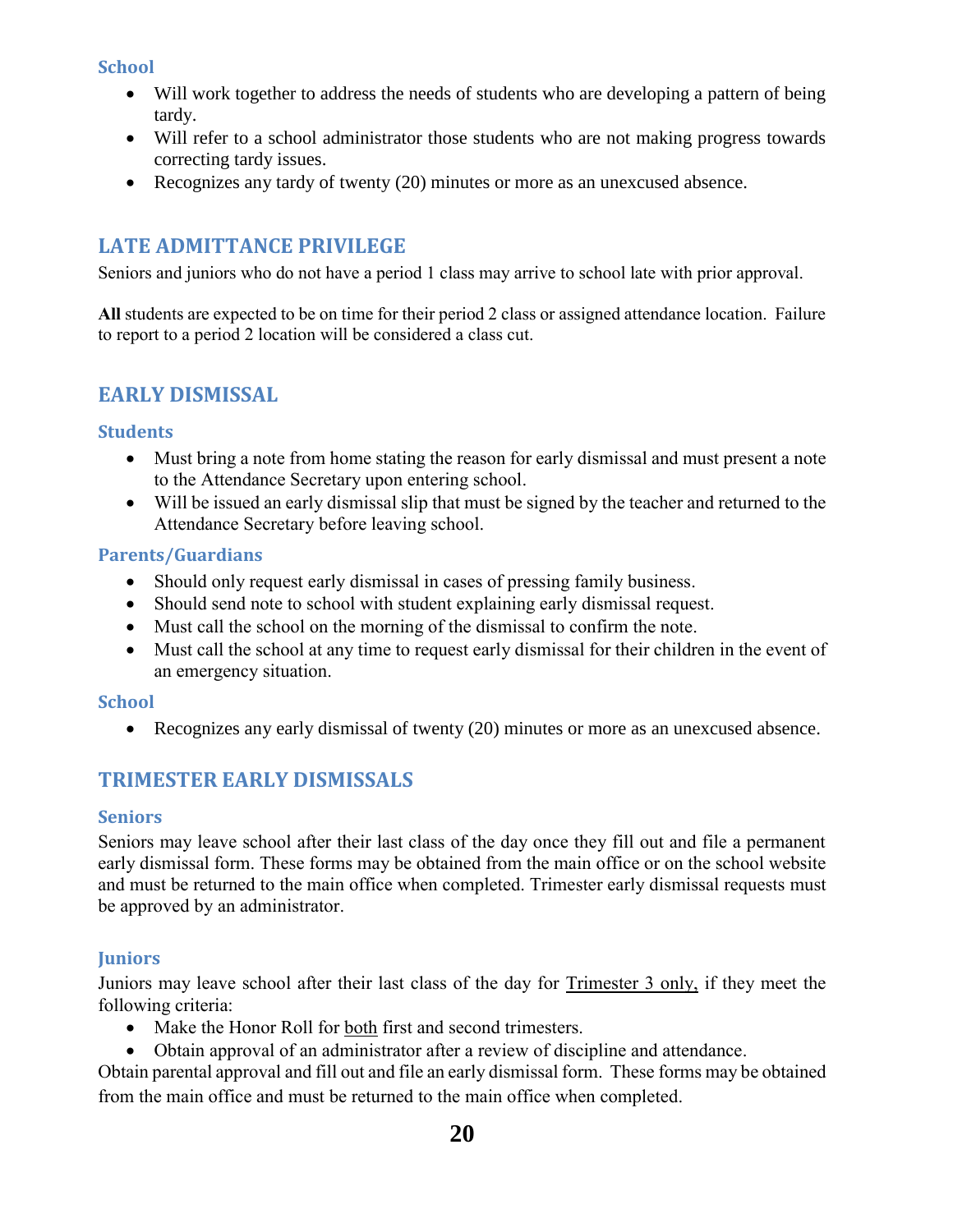# **ACADEMICS: SCHOOL COUNSELING SERVICES**

<span id="page-20-0"></span>The Daniel Hand High School counseling program is a student-centered, sequential program that is consistent with the developmental stages of learning. Our services are delivered to students through a counseling and guidance curriculum model which is in alignment with the state and national standards. The school counselors at DHHS have created specific lessons and activities that are delivered through a variety of settings: classroom, group, and individual conferences. We will be continually assessing and evaluating the program, as we further develop and revise our curriculum framework.

The school counseling program is an integral part of the total educational experience, as we provide continuous assistance, support, and meaningful experiences for all students. Our services complement the instructional program by helping students realize their potential and understand their academic and personal strengths and weaknesses, thus empowering them to participate in their own development.

We feel strongly that learning and personal development are lifelong processes with a series of transitions that result from both individual growth and environment changes. Given the challenges faced by our students, the focus of the DHHS school counseling program is to enhance the learning process in three broad areas: Academic Development, Career Development, and Personal/Social Development. The following are more specific program goals we have implemented as outlined in *Best Practices for School Counseling in Connecticut:*

# **Academic Development**

- Assist students as they acquire the attitudes, knowledge and skills that contribute to effective learning
- Encourages students to employ strategies to achieve academic success and prepare students for wide range of post-secondary options
- Help our students understand the relationship of academics to the world of work, and to life at home and in the community

# **Career Development**

- Assist students in acquiring the skills necessary to investigate the world of work in relation to knowledge of self and to make informed career decisions
- Help students employ strategies to achieve future career success and satisfaction
- Promote the understanding of the relationship between personal qualities, education and training, and the world of work

# **Personal/Social Development**

- Help students acquire the attributes, knowledge and interpersonal skills to help them understand and respect their self and others
- Assist students in making decisions, setting goals and taking the necessary action to achieve goals
- Encourage students to understand and utilize safety and survival skills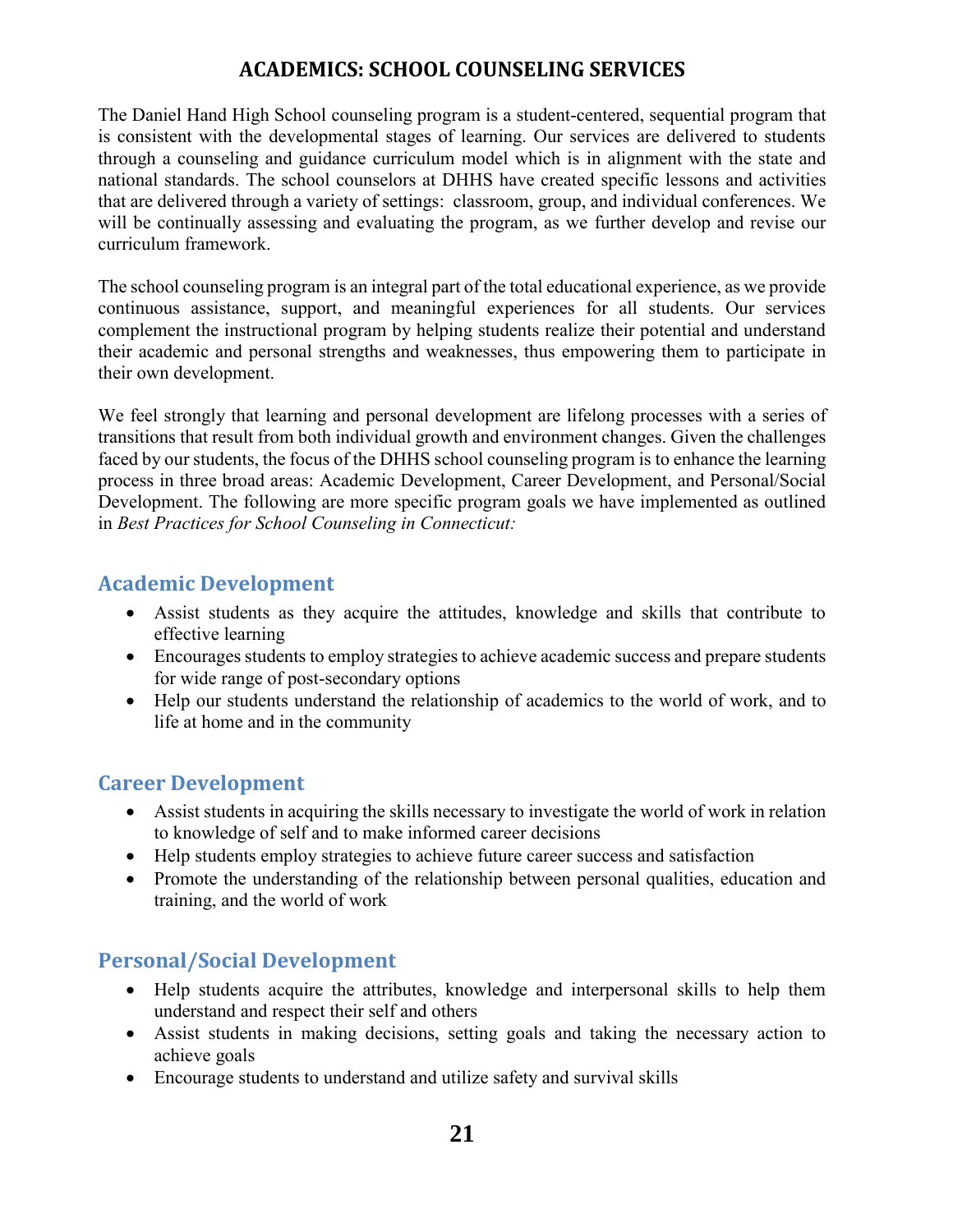Some of the services and activities provided by the counseling department include:

- 1. Planning and implementing orientation and transition programs for new students
- 2. School counseling and scheduling appropriate academic programs with a focus on a fouryear plan
- 3. Coordination standardized testing programs
- 4. Providing college and career counseling
- 5. Organizing and presenting parent/student workshops, assemblies, and presentations on a variety of topics: financial aid, parenting skills, time management, college and career, conflict resolution, decision making skills, study skills and test taking strategies, etc.
- 6. Arranging student, teacher, parent/guardian, counselor conferences
- 7. Providing information regarding summer enrichment programs, internships, and job shadowing opportunities
- 8. Providing group and/or individual counseling for social/emotional or academic difficulties
- 9. Interpreting school records and standardized test scores
- 10. Making referrals to special services staff
- 11. Providing referral services to outside special service agencies

For a more complete list of our services and activities, consult our counseling and guidance website. We encourage our students, parents, and community members to utilize these services.

The DHHS school counselors adhere to the ASCA (American School Counselor Association) ethical standards regarding confidentiality.

## **Working Papers**

Students between the ages of 15-18 may contact the School Counseling Office to secure working papers. Evidence of age and promise of employment must be provided according to state law. Please call for an appointment during the summer months.

# **Withdrawing from School**

Students considering withdrawing from school must meet with their school counselor to discuss the full ramifications of their decision. Should a decision be made to withdraw, they must follow the prescribed procedure. Transcripts and records will not be released for transfer to other schools or employers until all obligations of any nature have been met.

# **Student Educational Records**

School policy protects the student and the student's family from invasion of privacy in the collection, maintenance, and dissemination of information in student's records, and to provide accessibility to information by those legally entitled thereto. The complete Board of Education policy #5180.1 is available from the Principal's Office, the DHHS Library Media Center, the Superintendent's Office and online: [www.madison.k12.ct.us.](http://www.madison.k12.ct.us/)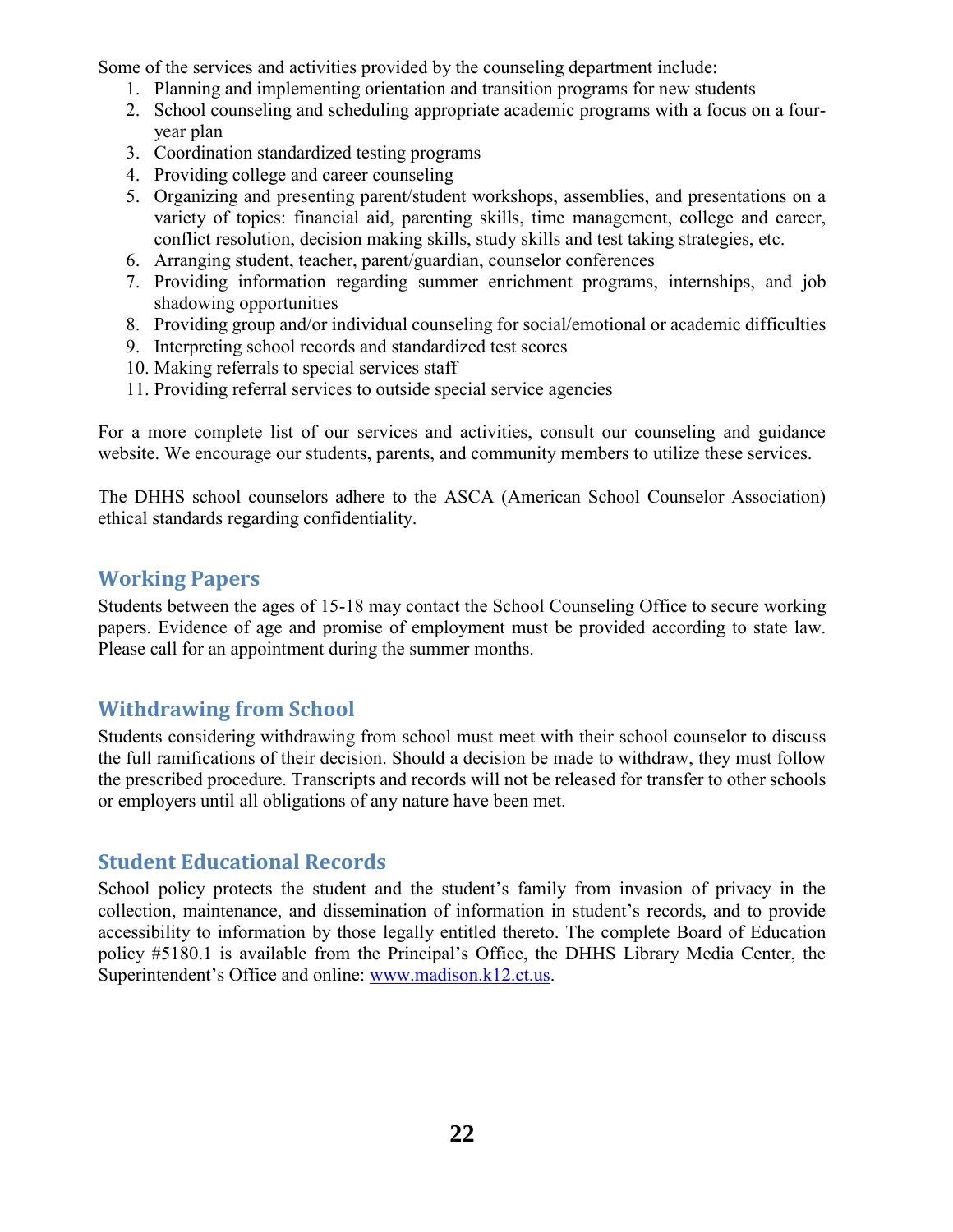# **CAREER AND COLLEGE PLANNING CENTER**

<span id="page-22-1"></span><span id="page-22-0"></span>To assist you in exploring postsecondary options, College Representatives will visit the DHHS Career Center during the fall. The Center's computer lab is used for Naviance workshops and for extended college/career searches.

# **COURSE SELECTION AND SCHEDULING CHANGES**

During the winter, students select courses for their upcoming academic year. It is necessary that careful thought and consideration be given to the selection of all courses since few schedule change requests will be honored the following fall. When selecting courses, students should keep in mind course requirements, individual interest, and the relation of courses to future goals.

After student schedules are finalized to start the school year, schedule changes and/or course adds and drops will only be approved in the following circumstances:

- Error made by counselor or data processing center
- Placement error made by recommending teacher
- Changes required as a result of failure or summer school results
- Adjustment in the building master schedule impacting student schedules

Extenuating circumstances will be considered by the administration.

# **Course Drops/Adds: Student Appeal for a Change in Schedule**

A student seeking to drop or add a course must see their guidance counselor and complete the *Student Appeal for a Change in Schedule* form found in the School Counseling Office. Students must continue to attend all classes currently on their schedule while the request is being considered. Students are responsible for any make-up work missed as a result of adding a course.

#### **\*Deadlines for ADDING a course:**

- 1.50 credit courses must be added within the first 30 school days of the course.
- 1.00 credit courses must be added within the first 20 school days of the course.
- 0.50 credit courses must be added within the first 10 school days of the course.

**\***Requests to add a course after the deadline will be reviewed by the School Counselor, the Coordinator of Guidance and School Counseling and the Principal.

#### **Deadlines for DROPPING a course:**

- 1.50 credit courses must be dropped by the Trimester 2 mid-point of the course.
- 1.00 credit courses must be dropped by the end of the first trimester of the course.
- 0.50 credit courses must be dropped by the mid-point of the course.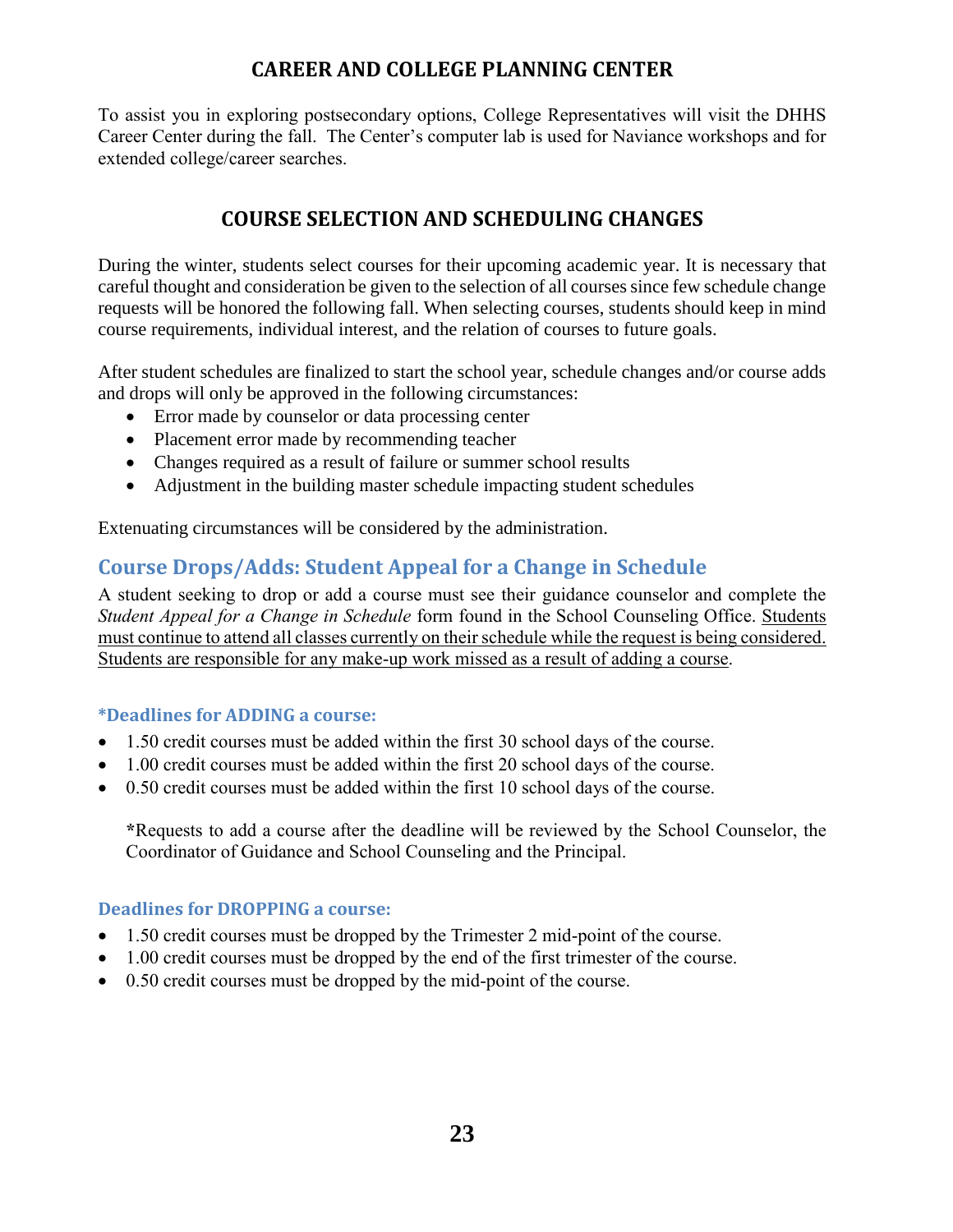#### **Please note if DROPPING a course:**

- If a student drops a course prior to the withdrawal deadline above, the course will not appear on the student's transcript or permanent record.
- If a student drops a course after the withdrawal deadline above, the course will appear on the student's permanent record and transcript. "WP" will indicate the student was passing at the time of withdrawal, and a "WF" will indicate the student was failing at the time of withdrawal.
- A change in schedule may be made only if there is evidence of earnest and consistent effort on the part of the student to meet all expectations of the course and the terms for an override are met.
- No course drop will be considered unless the student schedule maintains the minimum enrollment requirements. (See Program of Studies Credit Requirements section).
- As a reference, copies of both the *Student Appeal for a Change in Schedule* form and the *Override Request Application* form can be found in the back of the <u>Program of Studies</u>.

# **Repeating Courses**

The following policy applies to courses being repeated due to failure:

Students who repeat a course due to failure will have both courses counted in class rank calculations. Both courses will appear on the students' permanent record card.

# **Online Courses**

Courses taken online may be permitted, but only with prior approval. Generally, online courses are not approved to be taken in lieu of required courses, unless the course is being used for credit recovery. Students seeking approval must submit their proposals to the principal in advance of taking the course. An academic review committee will make a determination if online credits will be reflected in the student's transcript. No more than a total of four credits can be transferred over the course of the high school experience. Courses must be from a college recognized by the U.S. Department of Education and the Council of Higher Education. Credit recovery organizations may include: Area Cooperative Educational Services Summer Academy, Keystone, and Brigham Young University High School.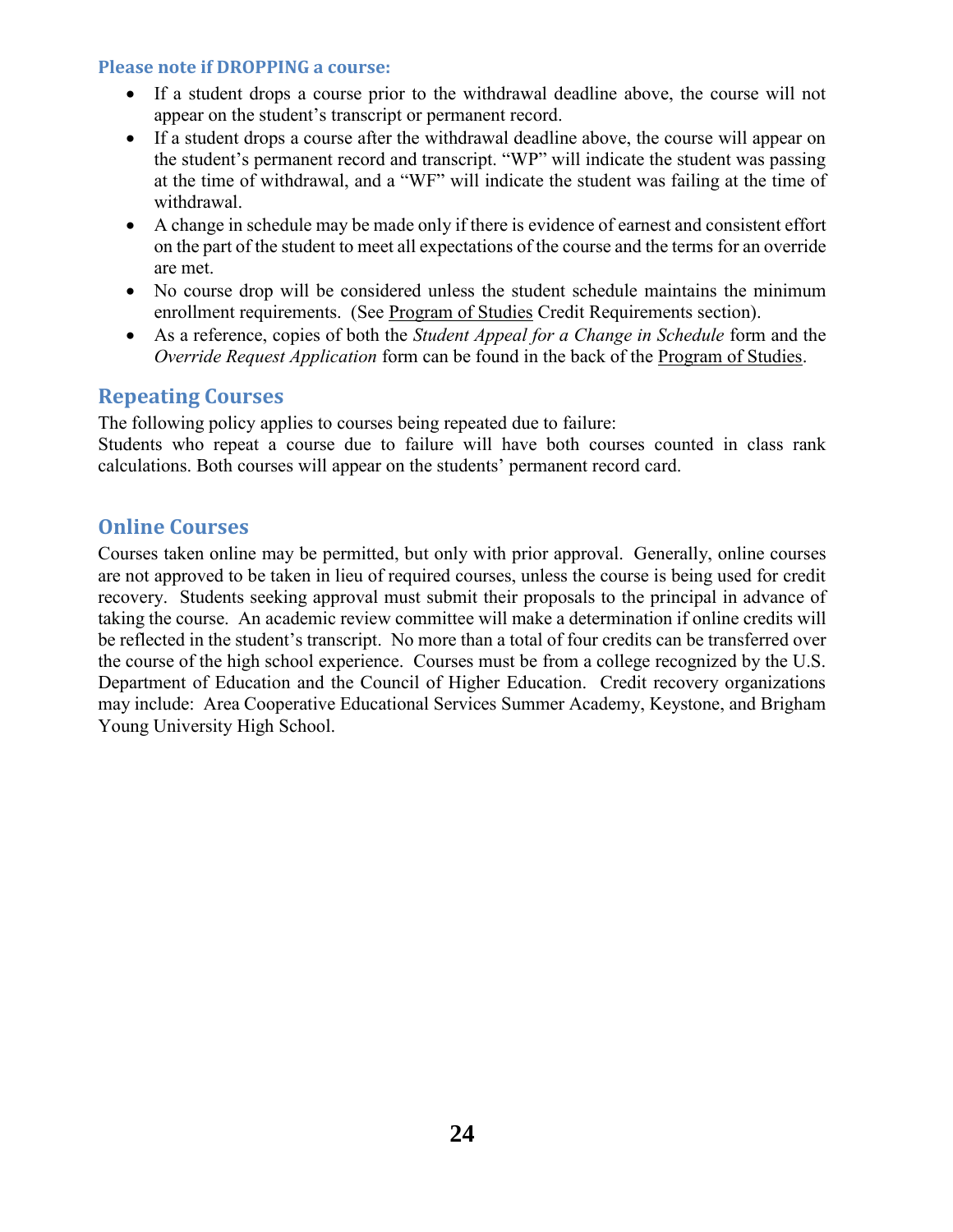# **CREDIT REQUIREMENTS (THROUGH THE CLASS OF 2022)**

# <span id="page-24-0"></span>**Requirements for Enrollment (Course Load) and Promotion**

A graduate of the Madison Public Schools must have earned a **minimum of twenty-four (24)** credits and must have met the credit distribution requirement. Students must have met performance standards in the following: reading, writing, and mathematics.

# **Requirements for Enrollment and Promotion and Graduation:**

- Students in grades 9, 10, and 11 are required to enroll in six and one-half (6.5) credits each year. They may take up to seven and one-half (7.5) credits if their schedule permits them to do so.
- Students must carry a minimum of four courses a trimester.
- The minimum enrollment requirement for seniors is  $s$ ix  $(6.0)$  credits.
- Students must earn four and one-half  $(4.5)$  credits during their senior year in order to be eligible for graduation, regardless of previously earned credits.
- The minimum requirements for promotion are as follows:
	- **•** Grade 10 status, six  $(6)$  credits must be earned
	- Grade 11 status, twelve (12) credits must be earned
	- Grade 12 status, eighteen  $(18)$  credits must be earned
	- Graduation, twenty-four (24) credits must be earned

# **Minimum Requirements for Credit Distribution**

- English courses: 4.5 credits
- Social Studies courses: 3.5 credits
	- Must include United States History (1.0 credit)
	- Must include Civics and American Government (0.5 credit)
- Science courses: 3.0 credits
- Mathematics courses: 3.5 credits
- Physical Education courses: 1.0 credit
- Art, Music or Theater courses: 1.0 credit
- Career and Technical Education (CTE) courses: 1.0 credit
- Health/Wellness courses: 1.0 credit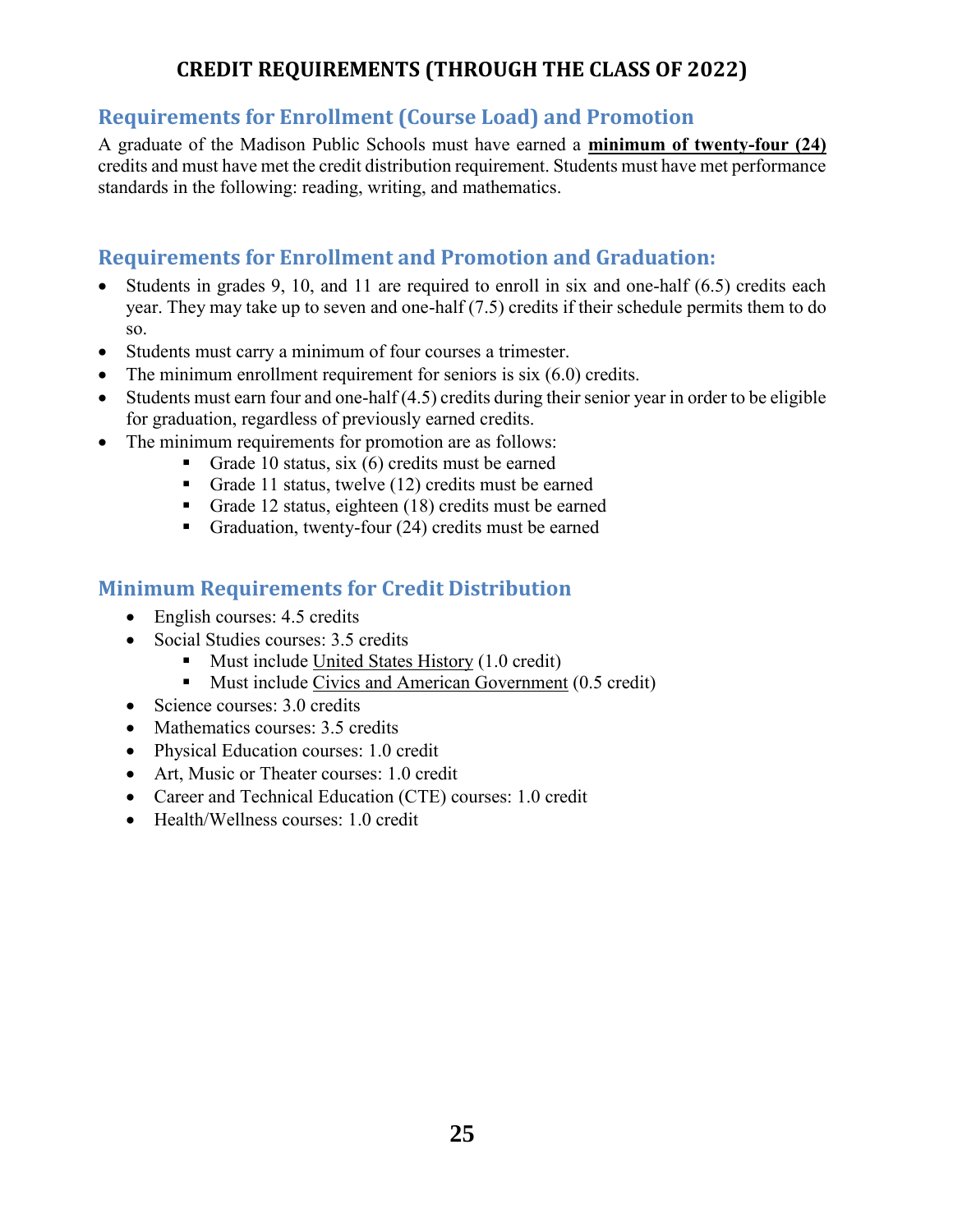# **CREDIT REQUIREMENTS (STARTING WITH THE CLASS OF 2023)**

# <span id="page-25-0"></span>**Requirements for Enrollment (Course Load) and Promotion**

A graduate of the Madison Public Schools must have earned a **minimum of twenty-five (25)** credits and must have met the credit distribution requirement. Students must have met performance standards in the following: reading, writing, and mathematics.

# **Requirements for Enrollment and Promotion and Graduation:**

- Students in grades 9, 10, and 11 are required to enroll in six and one-half (6.5) credits each year. They may take up to seven and one-half (7.5) credits if their schedule permits them to do so.
- Students must carry a minimum of four courses a trimester.
- The minimum enrollment requirement for seniors is six (6) credits.
- Students must earn four and one-half (4.5) credits during their senior year in order to be eligible for graduation, regardless of previously earned credits.
- The minimum requirements for promotion are as follows:
	- **•** Grade 10 status, six  $(6)$  credits must be earned
	- Grade 11 status, twelve (12) credits must be earned
	- Grade 12 status, eighteen  $(18)$  credits must be earned
	- Graduation, twenty-five  $(25)$  credits must be earned

# **Minimum Requirements for Credit Distribution**

- STEM Requirements (9.0) credits
	- Math courses: 3.5 credits
	- Science courses: 3.0 credits
	- Any STEM designated courses: 2.5 credits
		- Math, Science and CTE courses as indicated in the Program of Studies
- Humanities Requirements (9.0) credits
	- $\blacksquare$  English courses: 4.5 credits
	- Social Studies courses: 3.5 credits
		- Must include United States History (1.0 credit)
		- Must include Civics and American Government (0.5 credit)
	- Any Humanities designated courses: 1.0 credit
		- English, Social Studies, CTE, and World Language course as indicated in the Program of Studies
- Additional Requirements (7.0 credits)
	- World Language courses: 1.0 credit
	- Physical Education courses: 1.0 credit
	- Health/Wellness courses: 1.0 credit
	- Career and Technical Education (CTE) courses: 1.0 credit
	- Art, Music, or Theater courses: 1.0 credit
	- Mastery Based Diploma: 1.0 credit
		- Must include Personal Finance  $(0.5)$  credit
		- Must include Independent Project (0.5) credit
	- **•** Any additional courses/elective(s): 1.0 credit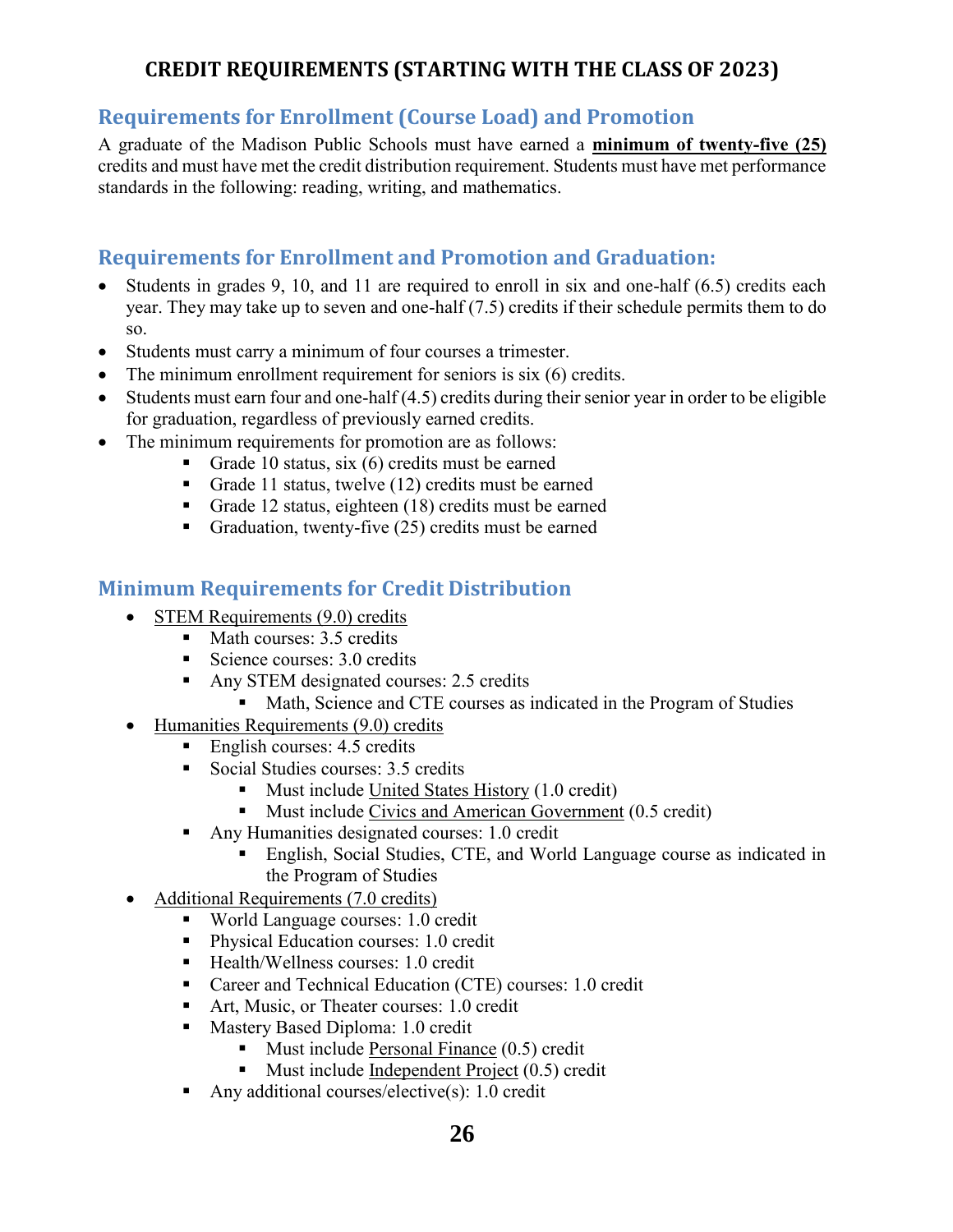# **District Performance Standards for Graduation (ALL Students)**

#### Mathematics Standard

Students may meet this standard in one of the following ways:

- 1. Meeting the state benchmark for the Math SAT.
- 2. Achieving a combined average in the C range for three or more math courses.
- 3. Satisfying the requirements as designated on the IEP for qualifying students.

#### Reading and Writing Standard

Students may meet this standard in one of the following ways:

- 1. Meeting the state benchmark for the Evidence-Based Reading & Writing (ERW) SAT.
- 2. Achieving a combined average in the C range for three or more English courses.
- 3. Producing a portfolio of written work in class that will be evaluated by a panel of teachers related to reading and writing.
- 4. Satisfying the requirements as designated on the IEP for qualifying students.

# **Other Graduation Requirements**

#### *Students must complete all requirements in order to participate in graduation exercises.*

For graduation from Daniel Hand High School, students must:

- Satisfactorily complete a rigorous academic program of study
- Achieve specific academic performance goals in each content area
- Fulfill the legally mandated number and distribution of credits

The detailed requirements and standards for graduation listed above agree with the goals of our schools adopted by the Board of Education. The faculty shall apply measures of achievement to provide evidence that each student has completed these requirements for graduation according to the terms specified above.

Additionally, in recognition of its responsibility for the education of all youths in the school system, including those who drop out of school, the Board of Education shall provide alternative programs that will enable them to acquire a high school or vocational school diploma.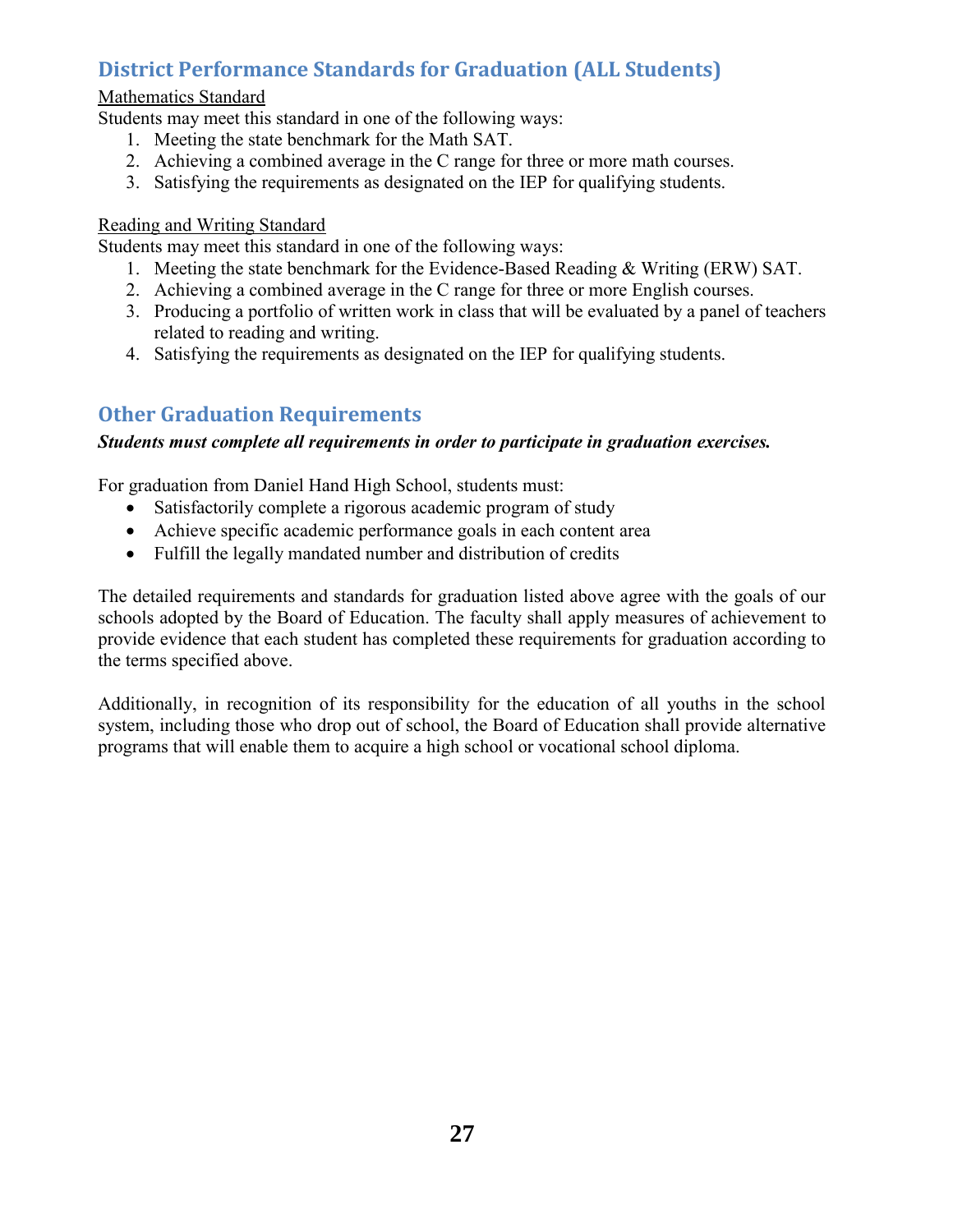#### **GRADING**

## <span id="page-27-0"></span>**Notification Guidelines and Report Cards**

Effective communication is a key ingredient to success in school. The responsibility for this communication must be shared by school personnel, the student, and their parents/guardians. To this end, parents/guardians and students have access to Infinite Campus, the district's online student system, with access to grades and attendance. Teachers will update grades at the mid-point in each trimester for parent and student review. Grades are posted in Infinite Campus and report cards are issued at the end of each trimester.

#### **Incompletes**

All incomplete grades must be made up within two weeks of the close of the marking period. An I.E.P. or 504 plan could alter this timeline.

#### **Grading Scale**

Letter grades are reported on report cards and transcripts. The minimum passing grade at DHHS is 65 (D).

|  |  | Letter Grade System |
|--|--|---------------------|
|--|--|---------------------|

| $A+=97-100$ | $B+=87-89$  | $C_{\pm} = 77 - 79$ | $D = 65-69$ |
|-------------|-------------|---------------------|-------------|
| $A = 93-96$ | $B = 83-86$ | $C = 73-76$         | $F = 64$    |
| $A = 90-92$ | $B = 80-82$ | $C_{-} = 70-72$     |             |

### **GRADE POINT AVERAGE (GPA)**

<span id="page-27-1"></span>Both a Weighted GPA and an Unweighted GPA will be calculated each trimester and reported on the transcript. Our school profile, which is submitted to colleges and universities annually, will have a detailed explanation of our grading system, including Weighted GPA and Unweighted GPA. (The profile is available from the DHHS website).

Please visit [www.danielhand.org/guidance](http://www.danielhand.org/guidance) for examples of how to calculate Weighted and Unweighted Grade Point Averages.

#### **Unweighted Grade Point Average (GPA)**

Unweighted GPA is calculated using all courses (grades 9-12) without regard to level. No additional weighting or points are added for Honors or Advanced Placement courses. A four-point scale (4.0) is used.

#### GPA System

| $A+=4.33$  | $B+=3.33$  | $C+=2.33$  | $D = 1.00$ |
|------------|------------|------------|------------|
| $A = 4.00$ | $B = 3.00$ | $C = 2.00$ | $F = 0.00$ |
| $A = 3.67$ | $B = 2.67$ | $C = 1.67$ |            |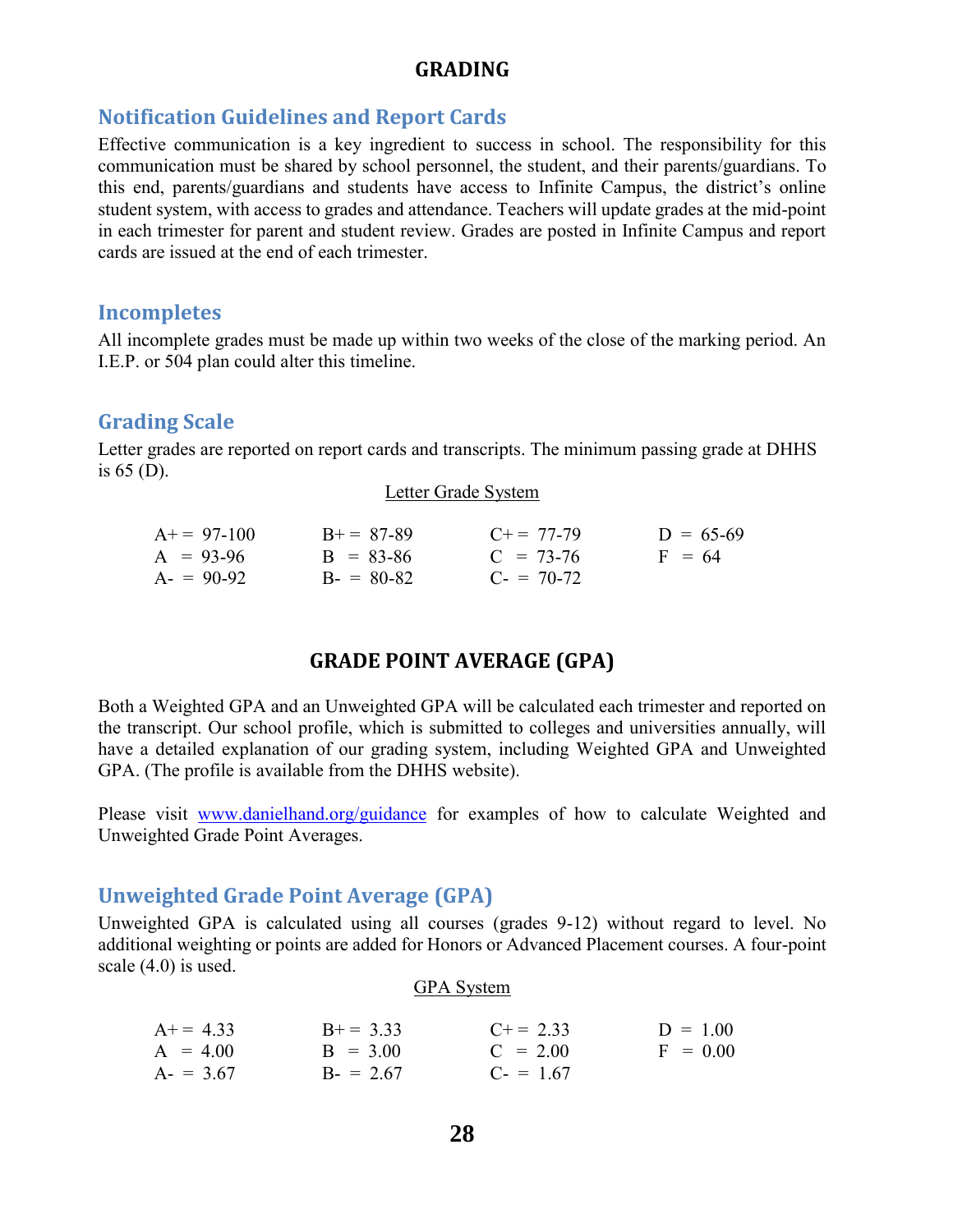# **Weighted Grade Point Average (GPA)**

Weighted GPA is calculated using courses taken in grades 10-12. Freshman courses are not included. The philosophy of DHHS is that freshman year is a transition during which there is significant social, emotional, and academic growth. Weighted GPA is determined by the grade earned and the level designation of the course. A four-point scale (4.0) is used.

|              | GPA by Level |         |         |  |
|--------------|--------------|---------|---------|--|
| Letter Grade | Level 1      | Level 2 | Level 3 |  |
| $A+$         | 5.33         | 4.33    | 3.33    |  |
| A            | 5.00         | 4.00    | 3.00    |  |
| $A-$         | 4.67         | 3.67    | 2.67    |  |
| $B+$         | 4.33         | 3.33    | 2.33    |  |
| B            | 4.00         | 3.00    | 2.00    |  |
| $B-$         | 3.67         | 2.67    | 1.67    |  |
| $C+$         | 3.33         | 2.33    | 1.33    |  |
| C            | 3.00         | 2.00    | 1.00    |  |
| $C$ -        | 2.67         | 1.67    | 0.67    |  |
| D            | 2.00         | 1.00    | 0.33    |  |
| F            | 0.00         | 0.00    | 0.00    |  |
|              |              |         |         |  |

#### **RANK IN CLASS**

<span id="page-28-0"></span>Rank in class is calculated using the Weighted GPA. The class rank, or decile, for a graduating student will not be officially reported on the student's academic transcript. Daniel Hand High School will calculate rank for the purpose of determining which students are eligible for Senior Honors and for some scholarships and awards.

Senior Honors are defined as the top ten ranking positions in the class for honors recognition and shall include the class valedictorian, salutatorian, class essayist, and senior scholars. If Daniel Hand High School has more than one student qualifying for top honors, the students tying for valedictorian honors will be named co-valedictorians. The next recipient will be named salutatorian followed by the class essayist. Final Senior Honors Rank will be based upon six trimesters, beginning sophomore year, plus the first and second trimesters of the student's senior year. An official Senior Honors Rank will be provided to candidates during the third trimester of their senior year.

For students who have not been at Daniel Hand long enough for a Senior Honors Rank calculation, a Rank in Class is calculated for the purpose of determining eligibility for some scholarships and awards. Transfer students should see their guidance counselor for additional information.

Rank in class is governed under Board of Education policy #5128. If a situation exists which is not covered by this policy, it will be reviewed on a case by case basis by the Guidance and School Counseling Department and the building principal.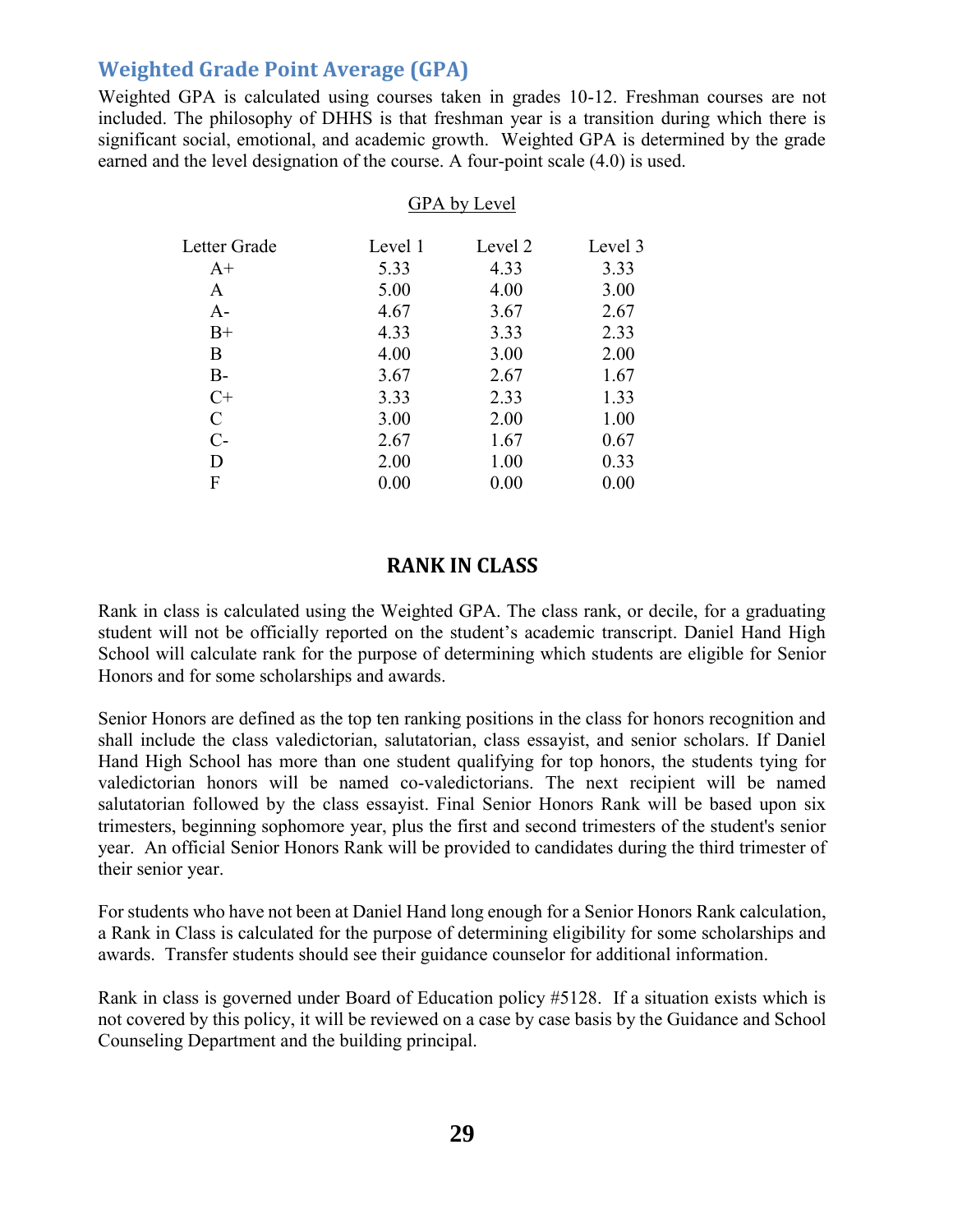### **HONOR ROLL**

<span id="page-29-0"></span>The purpose of the honor roll at DHHS is to recognize strong academic performance and to encourage all students to maintain consistently high performance in all subjects. All courses will be included in the honors calculations. No student may maintain honor status with *any* grade lower than a C+. The following standards have been established based on the trimester grades.

<span id="page-29-1"></span>High Honors: Unweighted GPA of 3.83 or higher Honors: Unweighted GPA of 3.16 to 3.82

# **ACADEMICS: STUDENT SUPPORT TEAM (SST)**

Many students become temporarily at risk for academic and behavior problems during their high school years. However, sometimes students consistently demonstrate a lack of academic, social, and emotional skills that do not allow them to be successful high school students. A Student Support Team has been developed to address these students' problems.

The DHHS Student Support Team is a school-based, problem-solving team whose purpose is to assist teachers with intervention-action plans to improve students' academic and social functioning by utilizing available resources. Academic concerns will be addressed through an action plan including Scientific Research Based Interventions (SRBI). The referring person's involvement begins with the referral and continues during the Student Support Team (SST) process, as determined by the team.

# **Members of the Student Support Team (SST):**

The DHHS Student Support Team is composed of core members including the assistant principals, school counselors, school psychologist, school social worker and Madison Youth & Family Services social worker. The team will involve, as needed, the referring teacher, interventionists, special education coordinator, school nurse and the family to work toward resolution of the problem.

#### **Vision**

The effective operation of the Student Support Team at DHHS will result in the significant improvement in a student's academic and social functioning and enhance teacher morale and the overall school climate.

#### **Mission**

The mission of the DHHS Student Support Team is to improve students' academic and social functioning through early identification, accurate assessment of a range of problems, proactive efforts to assist students and increased involvement of parents, teachers, and the community.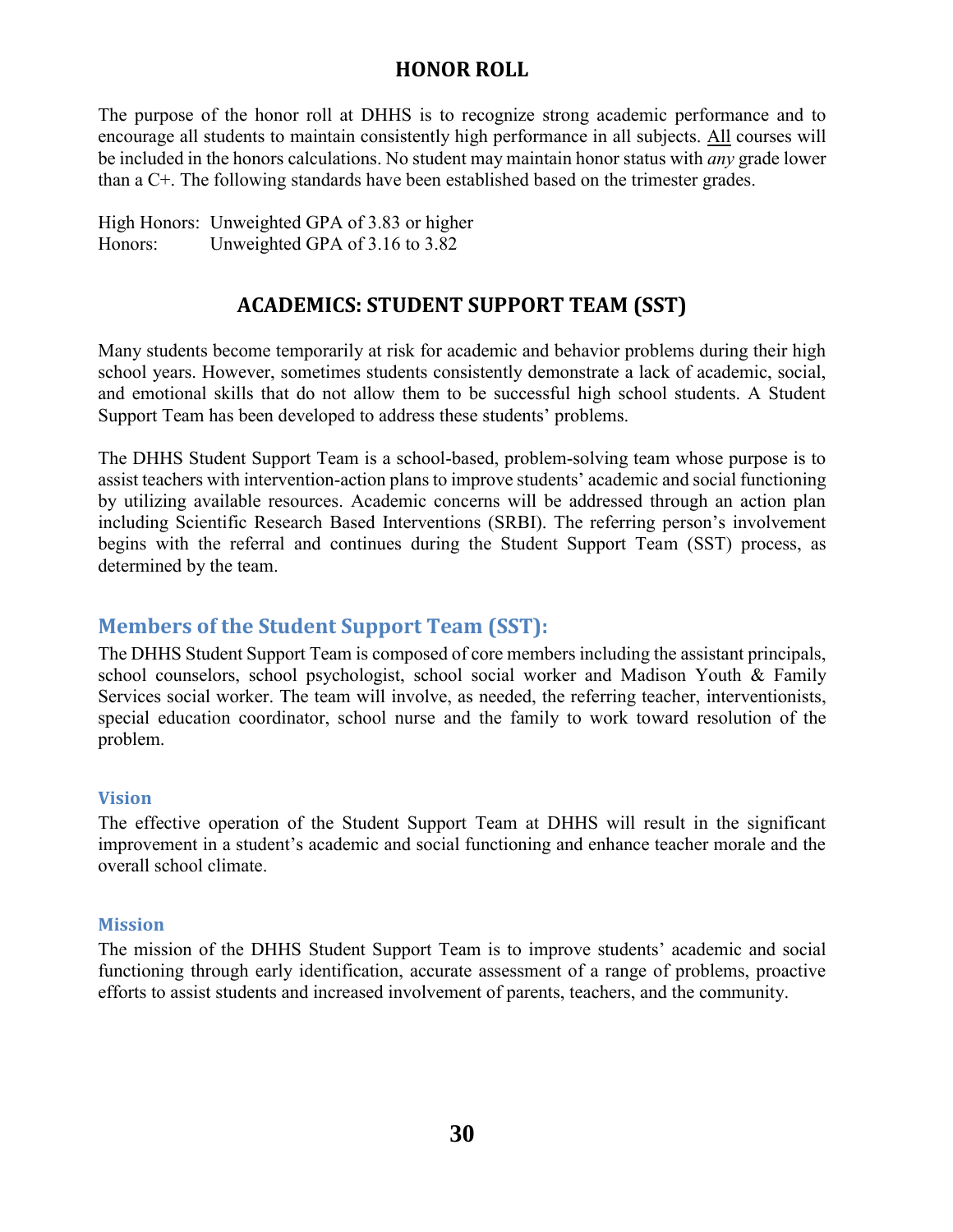#### **Goals**

- 1. To promote early identification of, and assistance for, students whose personal problems interfere with school performance
- 2. To establish an easy, accessible, visible system within school that views student behavioral problems and academic difficulties as symptoms of student distress including a possible substance abuse problem
- 3. To provide information and to teach coping skills to all students in order to prevent future problems
- 4. To increase student awareness of resources that are available within the school and to promote a school atmosphere in which "it's okay to seek help"
- 5. To increase staff awareness of the type and extent of problems faced by adolescents today
- 6. To increase staff awareness of resources in the school and to increase staff referrals to these resources for specific behavioral or academic problems
- 7. To increase communication between school and parents regarding student problems
- 8. To provide parents with information regarding school and community resources for students and families
- 9. To increase the interaction between school and community in order to provide additional resources for youth within the community

# **Who should be Referred/Referral Process**

Students who exhibit behaviors of concern should be referred to SST. Behaviors of concern may include, but are not limited to, poor attendance, low academic performance, behavior problems, discipline, changes in behavior or performance, and personal problems. Students reentering the high school from outside placement with behaviors of concern should also be referred to the team. Students struggling academically are referred to SST to initiate the SRBI process. At the end of this SRBI process, a student may be referred to special education.

Any parent, student, teacher, or staff member who is concerned about a student may make a referral to the student's school counselor.

# **Student Support Team Actions**

Some of the following actions may be used to promote early identification and coordinate appropriate interventions:

- Gather information concerning the reported problem
- Discuss the information and develop an action plan, including SRBI interventions where appropriate
- Provide feedback to the referring party
- Refer the student to other professionals within the school community
- Monitor the student's behavior through assigned support staff
- Arrange for after-school support for the student
- Notify parent of the referral
- Advise students and families of the availability of community resources

# **Special Education Referral Process**

Please refer to the district website for policies and procedures related to Special Education.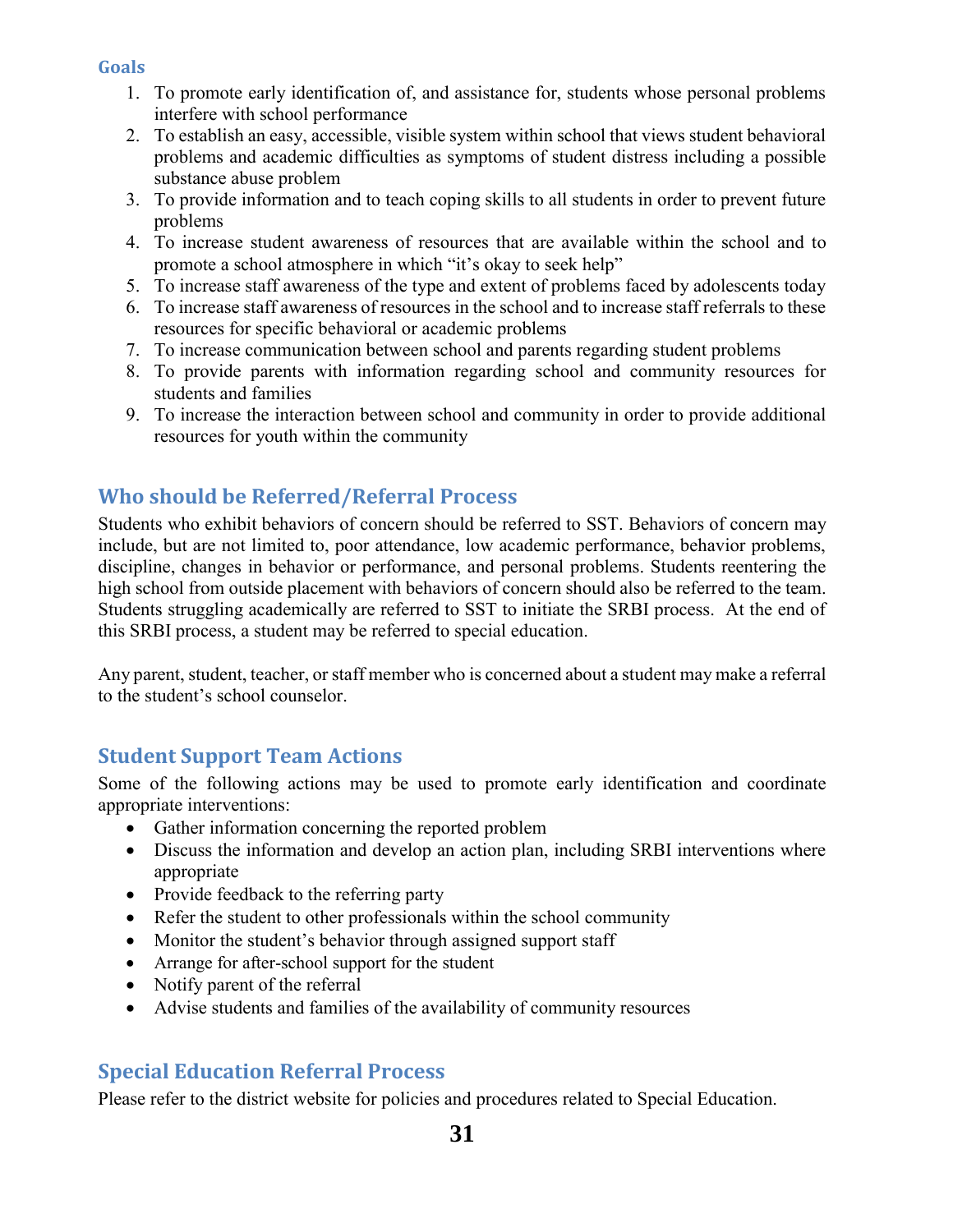# **ACADEMICS: OTHER**

## **INTEGRITY AND ETHICS**

<span id="page-31-0"></span>Daniel Hand High School strives to be an ethical academic community. Members of an ethical academic community are concerned with what is right and wrong, and not merely with what is legal, socially accepted, or tolerated. Consequently, ethical students should be guided by the principles from which rules are derived and not by rules alone. Chief among these principles is integrity: a sense of moral wholeness, the source of which is honesty and respect. Honesty within the academic community includes accepting responsibility not only for one's own actions, but also for the actions of others when such actions adversely affect the rest of the community. Likewise, respect for self and others require students to protect not only their own welfare and property but also that of others. Encouraging, tolerating, and participating in dishonest, disrespectful behaviors such as plagiarism, cheating, and other forms of academic misconduct are actions which breach the integrity of the entire group.

# **Plagiarism**

Plagiarism is defined as intentionally or unintentionally presenting another's work as your own. Any source material (electronic, written, verbal) accessed to complete an assignment must be cited. Plagiarism includes, but is not limited to the following:

- Copying verbatim or blending source material with your own without proper attribution
- Paraphrasing source material or borrowing ideas, terms, or concepts without acknowledging the source
- Inventing sources or false attributions for sources
- Supplying/selling/sharing your work with another or purchasing/copying another's work

# **Cheating**

Cheating is defined as copying all or part of an assignment or assessment or allowing another to copy your work. It is also doing someone's work or having someone else do your work. Cheating includes, but is not limited to the following:

- Using unauthorized materials, devices, or assistance of any kind to complete your work or assessment, including on-line translators
- Collaborating on a task without the teacher's authorization
- Providing or receiving information so as to give/gain an unfair advantage
- Aiding another in cheating

# **Other Academic Misconduct**

Other forms of serious academic misconduct include but are not limited to:

- Altering grades
- Stealing or obtaining test/assessment materials or answers
- Submitting the same (or nearly the same) work for more than one class without disclosure or approval
- Falsifying information on school related documents and forms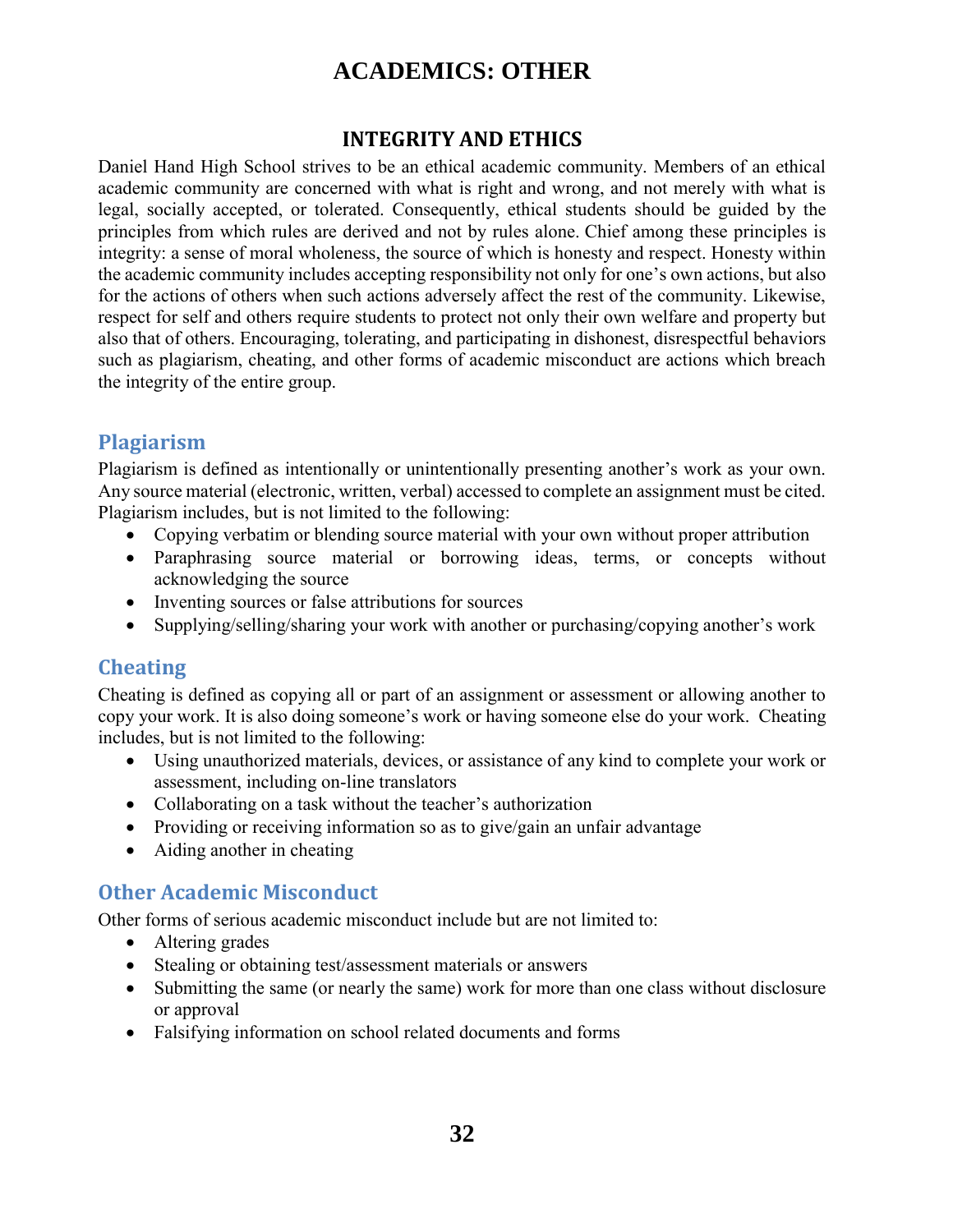# **The Honor Code Statement**

Students may be asked to demonstrate commitment to academic integrity by signing this statement on a variety of assessments:

<span id="page-32-0"></span>I attest that this is solely my work.

(Student signature)

# **NATIONAL HONOR SOCIETY**

The National Honor Society is open to a select students at Daniel Hand High School who meet very high criteria in terms of scholarship, service, leadership, and character. Students who meet the academic criteria (a Weighted GPA of 4.0 or higher) are invited to seek membership in the spring of their junior year. Each of these students is asked to write an essay that sets forth their qualifications for membership and to document service and leadership on an activity chart. The committee relies heavily upon the essay and chart to learn about service and leadership activities; there completeness and accuracy are essential. Students also submit two advisor references. In addition, all faculty members are surveyed concerning the candidates.

The following criteria are used by the faculty and administration for evaluation:

- *A. Service*
	- 1. Willingness to render any service to the school or community when called upon
	- 2. Willingness to do committee or staff work
	- 3. Readiness to show courtesy by assisting visitors, teachers, and students

#### *B. Leadership*

- 1. Demonstrate leadership in classroom or organizational work
- 2. Demonstrate leadership in promoting school activities
- 3. Successfully holds school offices or positions of responsibility
- 4. Is thoroughly dependable in any responsibility he or she accepts
- 5. Demonstrates initiative in carrying out any responsibility without prodding from the teacher
- 6. Exemplifies the qualities and attitude which are silent but positive influences on others
- C. *Character*
	- 1. Promptly meets pledges and responsibilities to school and teacher
	- 2. Demonstrate highest standards of honesty and reliability
	- 3. Consistently exemplifies desirable qualities of personality, cheerfulness, friendliness
	- 4. Cooperates by complying with school regulations as evidenced by an administrative review of disciplinary records
	- 5. Upholds principles of morality and ethics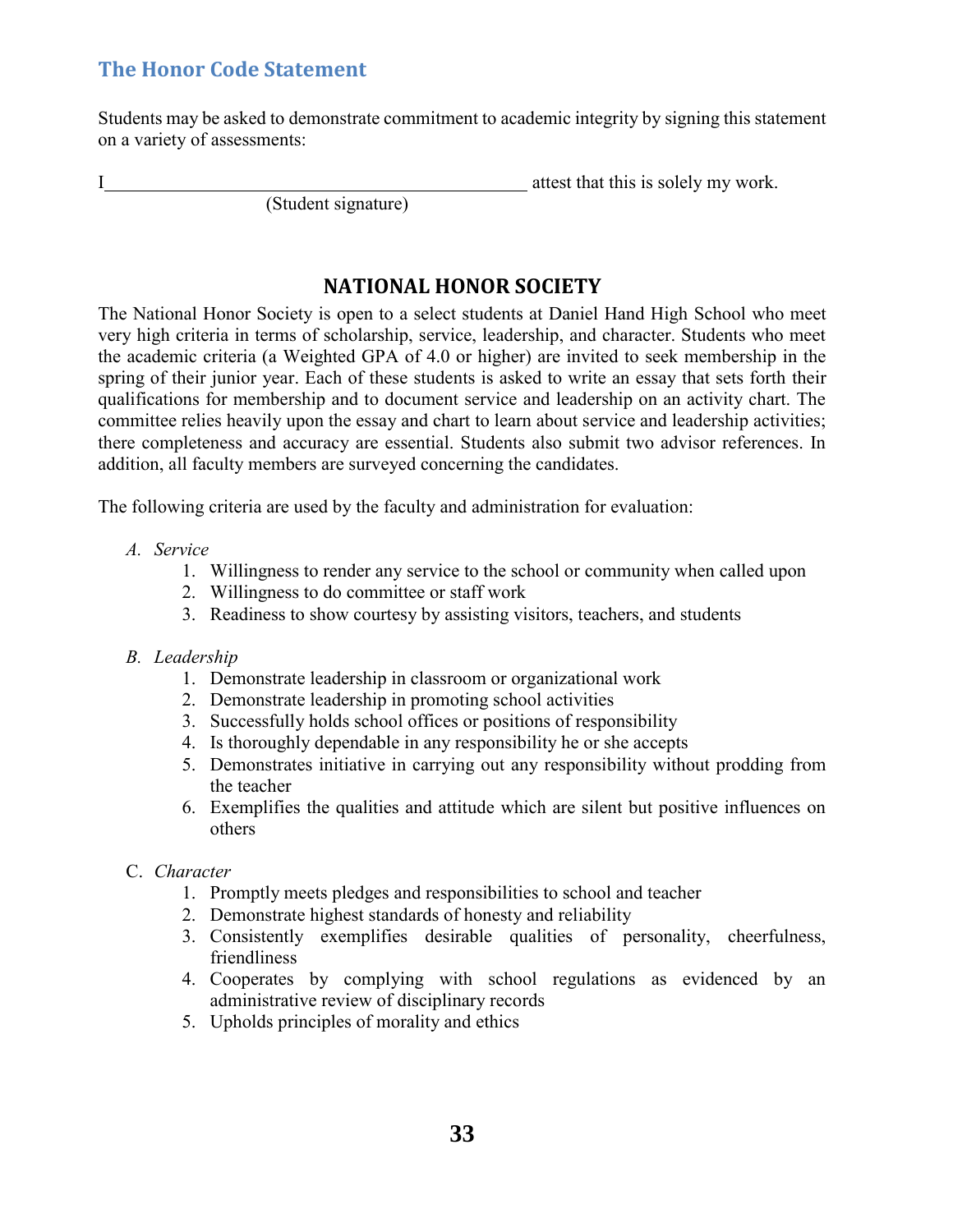After all of this data is collected, the selection committee (comprised of five faculty members and the non-voting advisor) discusses each application and nominates members for induction. A second selection process occurs during the first trimester of the senior year. At this point, the committee will reevaluate candidates deferred from the initial selection if they still meet the academic criteria. In accordance with National Honor Society guidelines, there is no appeals process; the committee's decision is final. If a member of the National Honor Society no longer upholds the standards (Scholarship, Service, Leadership, Character) which were the basis for selection, the faculty council may take action to determine continued membership.

The National Honor Society meets several times during the school year. Members are asked to perform service to the school through a tutorial program through the Guidance Department.

# **ADDITIONAL ACADEMIC INFORMATION**

#### **Homework**

All high school students should be assigned homework. In designing homework assignments, teachers need to consider time requirements for both short-term everyday types of assignments as well as for ongoing long-term assignments. Students in grades 9-12 should spend an average of 30 minutes on homework and/or class preparation per subject on a nightly basis unless otherwise noted in the Program of Studies.

#### **Make-Up Work**

Students who have been absent are required to consult their classroom teachers about work missed as a result of the absence. Students will have make-up work completed in the time specified by the classroom teachers. If absent on one day, the student is responsible for the work previously assigned and due on the day he/she returns (unless excused by the teacher). Students who have been absent from classes because of cutting, truancy, or unexcused tardies will be allowed to make up work but may not receive credit. This policy does not apply to students returning from suspension. Students should consult with classroom teachers regarding make-up work prior to absences related to field trips.

#### **Major Tests\***

- 1. No student will be required to take more than two major tests on a given day.
- 2. Whenever a student is assigned a third major test on a given day, they will notify the teacher assigning the third test at the time it is assigned. Otherwise, they will be required to take a third test.
- 3. Students who comply with #2 above will make up the third test usually within two (2) days or at the teacher's discretion or receive a failing grade on the test.
- 4. All students are encouraged to speak with their teachers if they have any concerns about assessments.

\*Major tests are those designed to last a full class or cover a major segment of course work.

#### **Trimester Exams**

If a student is ill and will miss or be late to a scheduled exam or a make-up exam, a parent MUST call the school on the morning of the scheduled exam. Failure to call the school will almost certainly result in denial of permission to take a make-up exam.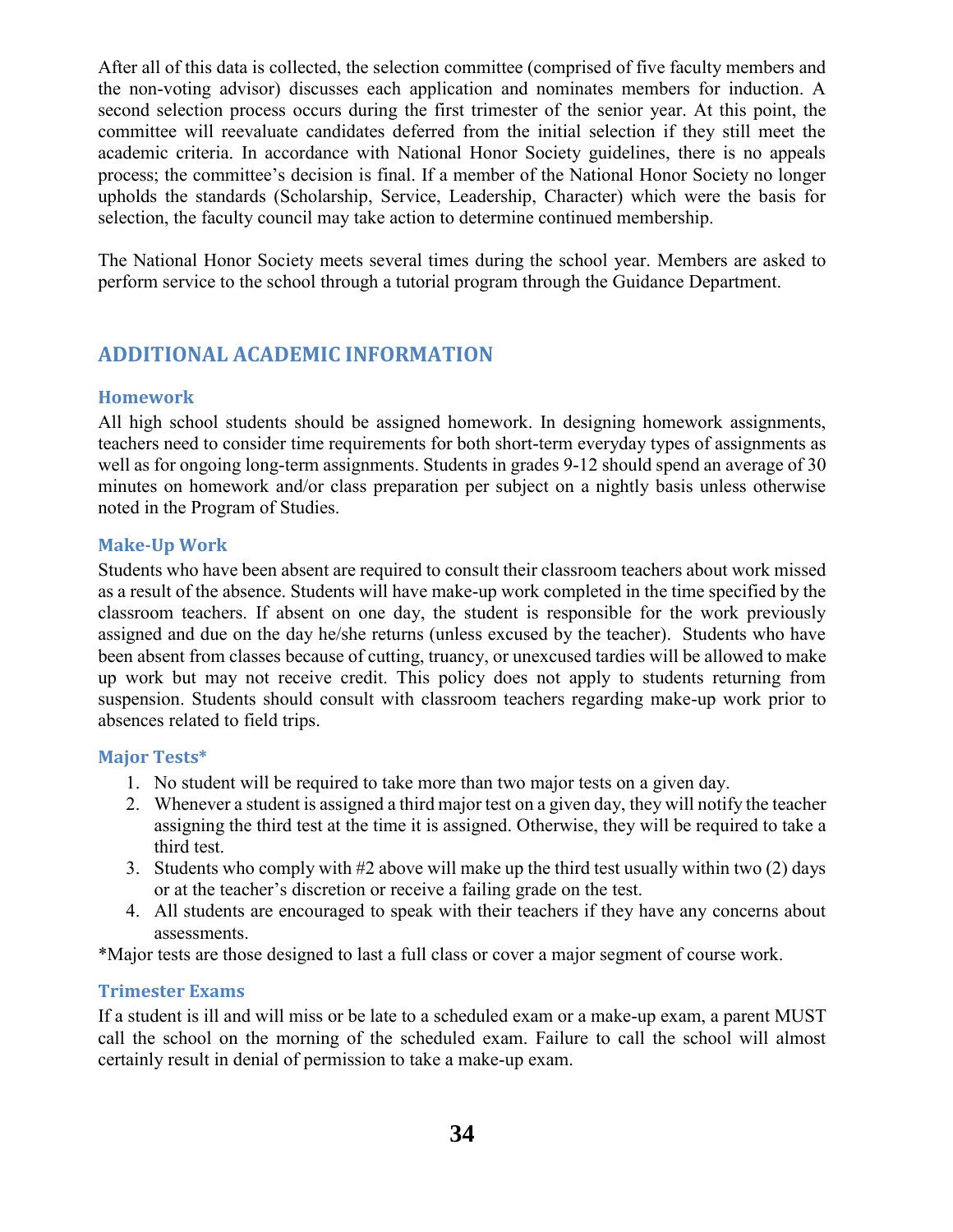Exceptions to this policy can only be made by the Principal. Make-up examinations are given to students who are unable to attend the regularly scheduled exam period for reasons of illness or other extenuating circumstances. All other reasons for taking a make-up exam in lieu of the regularly scheduled exam MUST be discussed with the teacher involved PRIOR TO THE DATE OF THE EXAM.

#### **Final Exam Exemption Policy for Seniors**

This exemption applies to final exams only, not to trimester exams. The senior final exam exemption requires a cumulative final average of an 89.5 or higher.

This exemption applies for all senior courses with the following exceptions; an exam, paper, or project is required for these classes or departments:

| Art                      | All Art courses require a final exam/project                                                                                                                          |  |
|--------------------------|-----------------------------------------------------------------------------------------------------------------------------------------------------------------------|--|
|                          | Career & Technical Education UCONN/ECE Individual and Family Development                                                                                              |  |
| English                  | <b>UCONN/ECE AP English</b><br><b>Creative Writing</b>                                                                                                                |  |
| Mathematics              | <b>UCONN/ECE AP Calculus I (AB)</b><br>UCONN/ECE AP Calculus I+II (BC)<br><b>UCONN/ECE AP Statistics</b><br><b>UCONN/ECE Discrete Math</b><br>AP Computer Science (A) |  |
| Music                    | Piano 1<br>Piano 2<br>Music Theory $1+2$                                                                                                                              |  |
| Physical Education       | No Exemptions                                                                                                                                                         |  |
| Science/Health           | <b>UCONN/ECE AP Chemistry</b><br><b>UCONN/ECE AP Physics (1)</b><br>UCONN/ECE AP Physics (C)<br><b>AP Biology</b>                                                     |  |
| <b>Social Studies</b>    | AP Macroeconomics<br>AP Psychology<br>AP European History                                                                                                             |  |
| <b>Special Education</b> | No Exemptions                                                                                                                                                         |  |
| <b>World Languages</b>   | <b>UCONN/ECE Mandarin Chinese 4</b><br><b>UCONN/ECE Spanish 6 Honors</b><br>AP Latin 4<br>AP Spanish 5<br>AP French 5                                                 |  |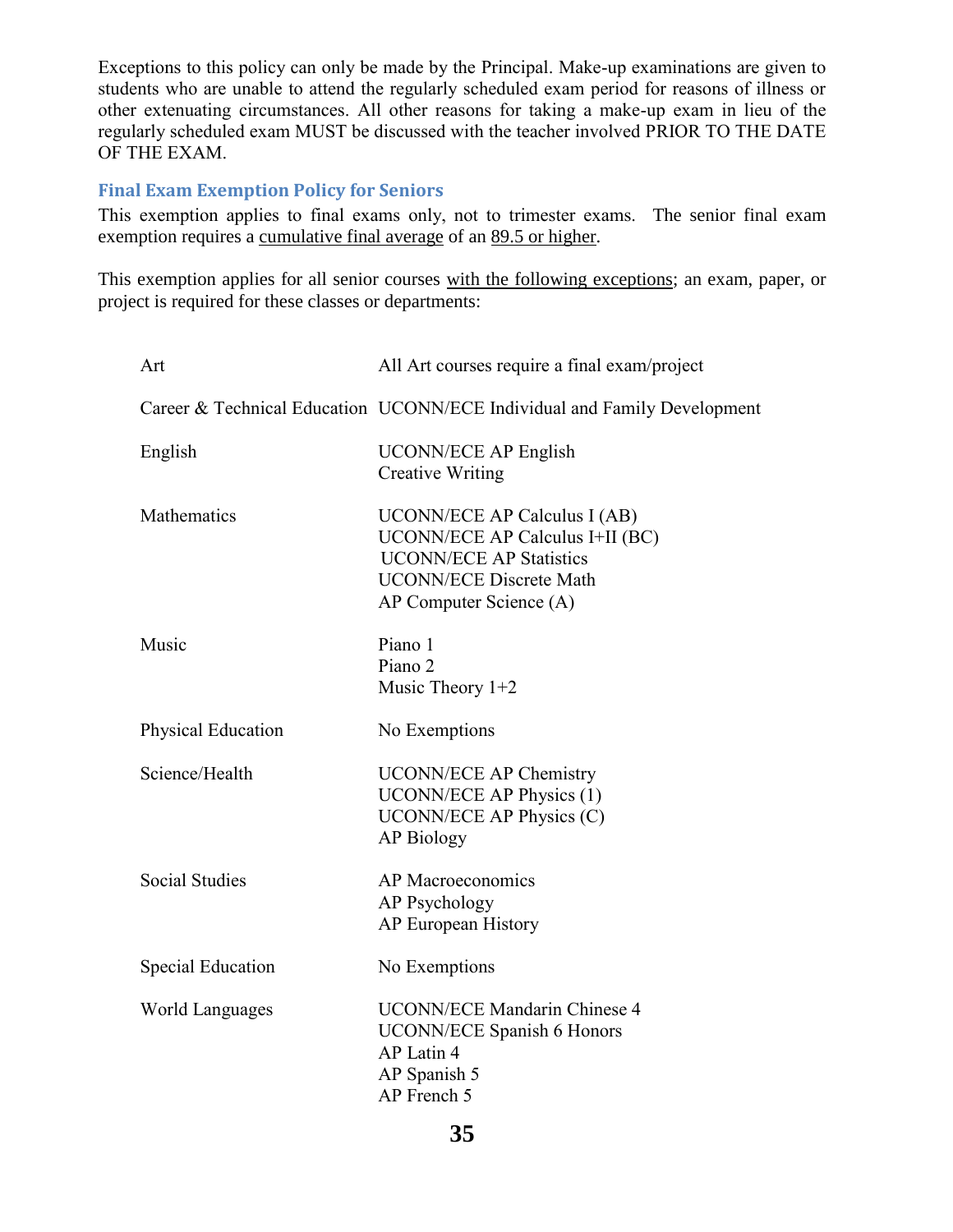#### **Requests for Early Examinations**

The administration strongly discourages parents from requesting early examinations for students. Such requests, in the interest of examination security, require teachers to make up a separate exam. Should unique circumstances exist requiring a change of a student's examination schedule, parents should submit a written request to the Principal at least three weeks prior to the scheduled exams. The teacher and the Principal will determine whether an exam will be given early or after the conclusion of the term.

#### **Physical Education Requirements**

Freshmen and sophomores will be taught the fundamentals of individual and team sports. Juniors and seniors will be offered a program in sports that has carryover value in later life.

All students are required to be properly attired according to dress regulations as established by the Physical Education Department. Only valid medical excuses will be honored as an exemption from active participation in physical education classes. Any student who seeks a medical exemption must obtain a form from the school nurse. This form must be completed by the student's family physician. Requests for medical exemptions do not carry over from one year to the next. They must be filed annually.

## **GENERAL INFORMATION**

### <span id="page-35-0"></span>**PAW (Partnership for Advisement and What's happening)**

All certified staff is assigned a PAW group. This staff member advises a group of about a dozen students throughout their time in high school. Various information and timely topics are addressed during PAW, which meets approximately once a month.

# **Textbooks, Educational Materials and Equipment**

Some educational materials, including textbooks and equipment, are loaned to students. Teachers will record each student's name, book or item number, and condition upon distribution of materials. Students are responsible for the items loaned to them. Students must pay for lost items before they are provided with a replacement. Students who fail to fulfill obligations for lost or damaged materials will not receive final report cards or schedules for the following school year.

### **Lost Books**

Inquiries may be made to the security specialists or in the main office. If a student does not find the book within a week, they will be required to purchase a new one from the department coordinator.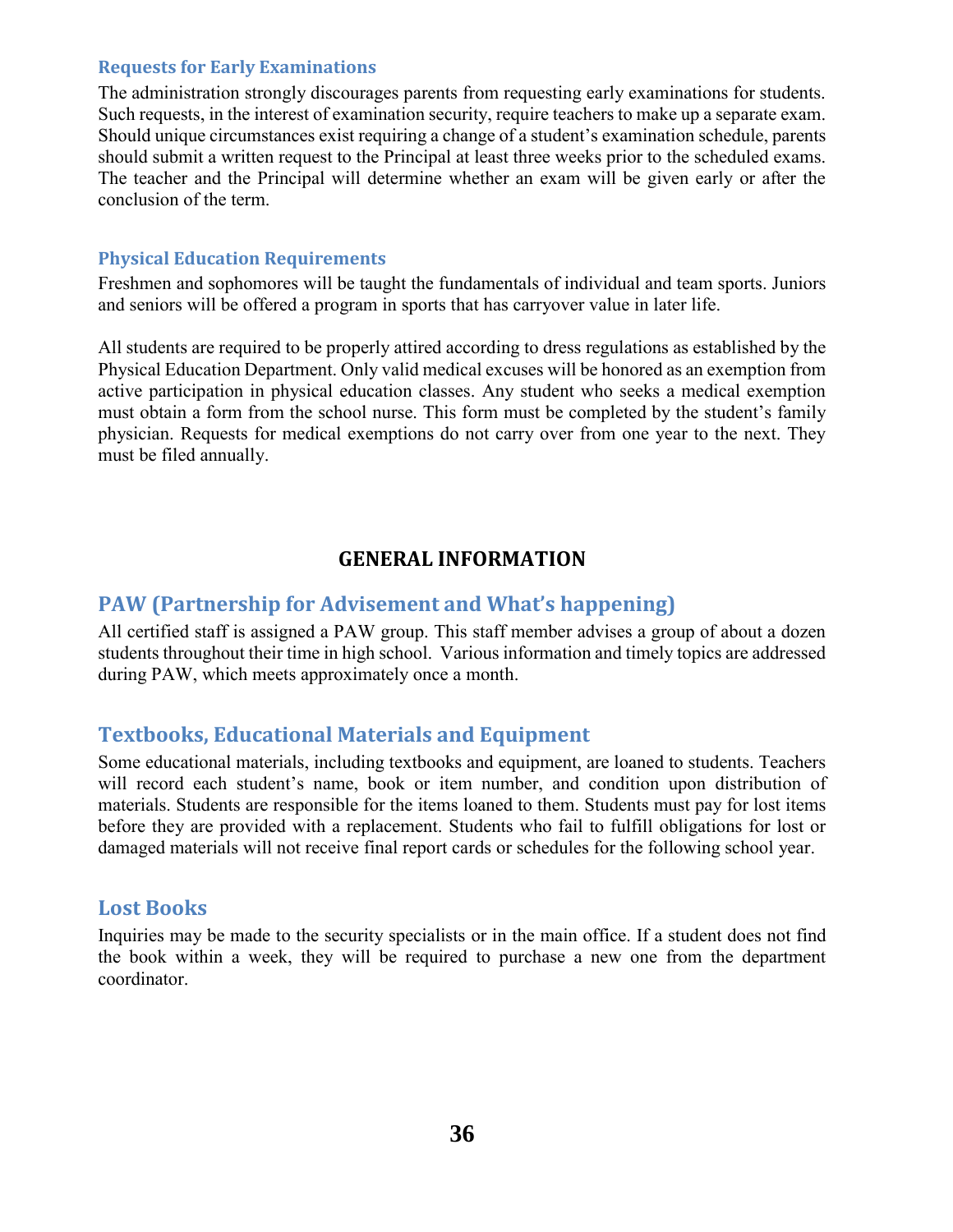## **NETWORK USE AGREEMENT**

<span id="page-36-0"></span>To log onto a computer at DHHS for the first time, a student's ID number (found on their schedule) should be used as both user ID and the password. In order for a student to use the computers and on-line services at Daniel Hand High School, a network use agreement form must be completed and signed by the student and their parent/guardian. The user agreement specifies student responsibilities when using computers, the Internet, and other types of technology.

# **BYOD (BRING YOUR OWN DEVICE)**

<span id="page-36-1"></span>Students bring mobile learning devices to school at their own risk. Daniel Hand High School is not responsible for lost, damaged, or stolen devices. The Daniel Hand administration expects that mobile learning devices (cell phone, tablets, laptops, etc.) are used responsibly and with respect toward fellow members of the Daniel Hand community. Mobile learning devices should remain silent throughout the school day and are subject to the Network Use Agreement.

Mobile learning devices will be allowed during class time when approved by the teacher for educational purposes. The Library Media Center and study halls are considered academic environments. Students should not be playing games.

Mobile learning devices will be allowed during non-class times. Locations include the dining and assembly hall, senior commons, etc. Mobile learning devices must be used within current school regulations (academic integrity/cheating; disrespectful language, gestures, bullying, gambling, etc.) Students should not use mobile learning devices in hallways. Seniors may use earphones/earbuds on the bridge; however, all students need to remove earphones/earbuds during transitions in the hallways.

# **HEALTH AND ATHLETIC TRAINING OFFICE**

### <span id="page-36-2"></span>**Location**

The Health and Athletic Training Office is located in the corridor across from the Main Office in the East Building.

### **Emergencies**

If an emergency should arise and the nurse or the athletic trainer is not available, students should go to the Main Office.

### **Staff**

The Health and Athletic Training Office is staffed by a registered nurse, a school health paraprofessional, and a certified athletic trainer, who is available during after school hours.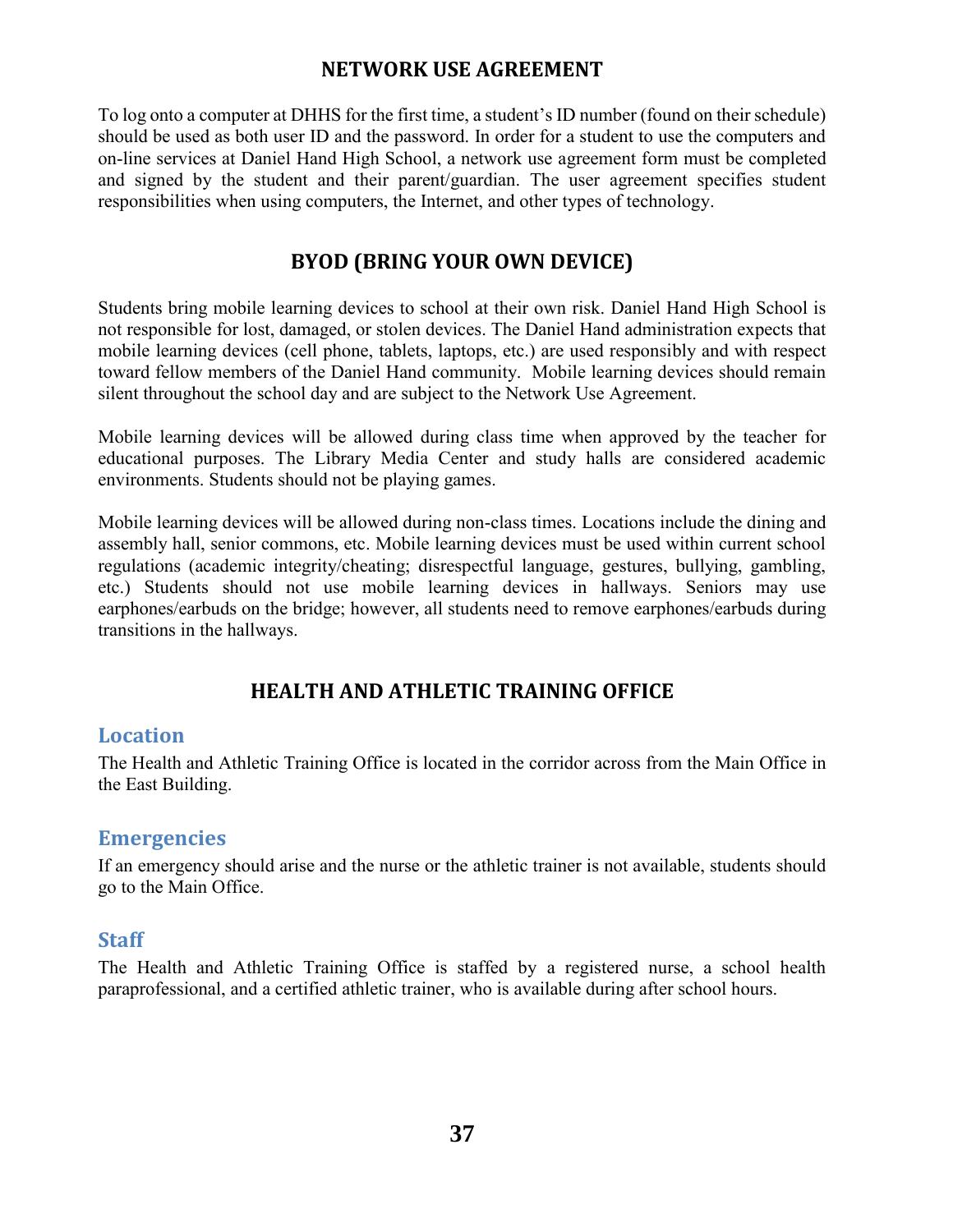# **Services**

The Health and Athletic Training Office staff provides health and emergency services for the students and staff of Daniel Hand. If possible, students should visit the office in between classes and during their study hall or unassigned period. They are responsible for securing a pass from their teacher if they visit the office during class time. The health office will maintain a log of student visits in their individual health record in the MPS computer-based system.

The staff of the Health and Athletic Training Office, in addition to supplying health and emergency services, also coordinates the athletic medicine program. This program includes prevention, treatment, and rehabilitation of athletic injuries by a certified athletic trainer.

# **Sick Guidelines**

Any student who exhibits any of the following symptoms, should remain home and not return to school until they are symptom free and without the aid of medicine for a minimum of 24 hours. Please communicate with your child's medical provider for specific advice and possible treatment plan.

- Fever over  $100^{\circ}$ F; recorded by a thermometer
- Severe cough
- Undiagnosed rash
- Vomiting
- Diarrhea
- Yellow/green mucus discharge from nose
- Severe earache
- Conjunctivitis
- Active infestation of head lice
- Communicable illness

# **Reporting Injuries**

Students must immediately report any injury suffered in school to their teacher or staff member supervising the activity.

# **Health Records**

Immunizations and health records are mandated by state law for enrollment in public schools. A student may not be enrolled without a complete record of immunizations.

# **Medical Releases**

If a student requires a medical excuse from participation in physical activities, he/she should submit a medical note to the Health Office. The medical note is put in the student's health record. The Physical Education Department and the Guidance Office are notified that medical releases are on record. A medical release excuse *does not carry over* from one year to the next. It must be completed annually or as needed. It is each student's responsibility to report as scheduled to class.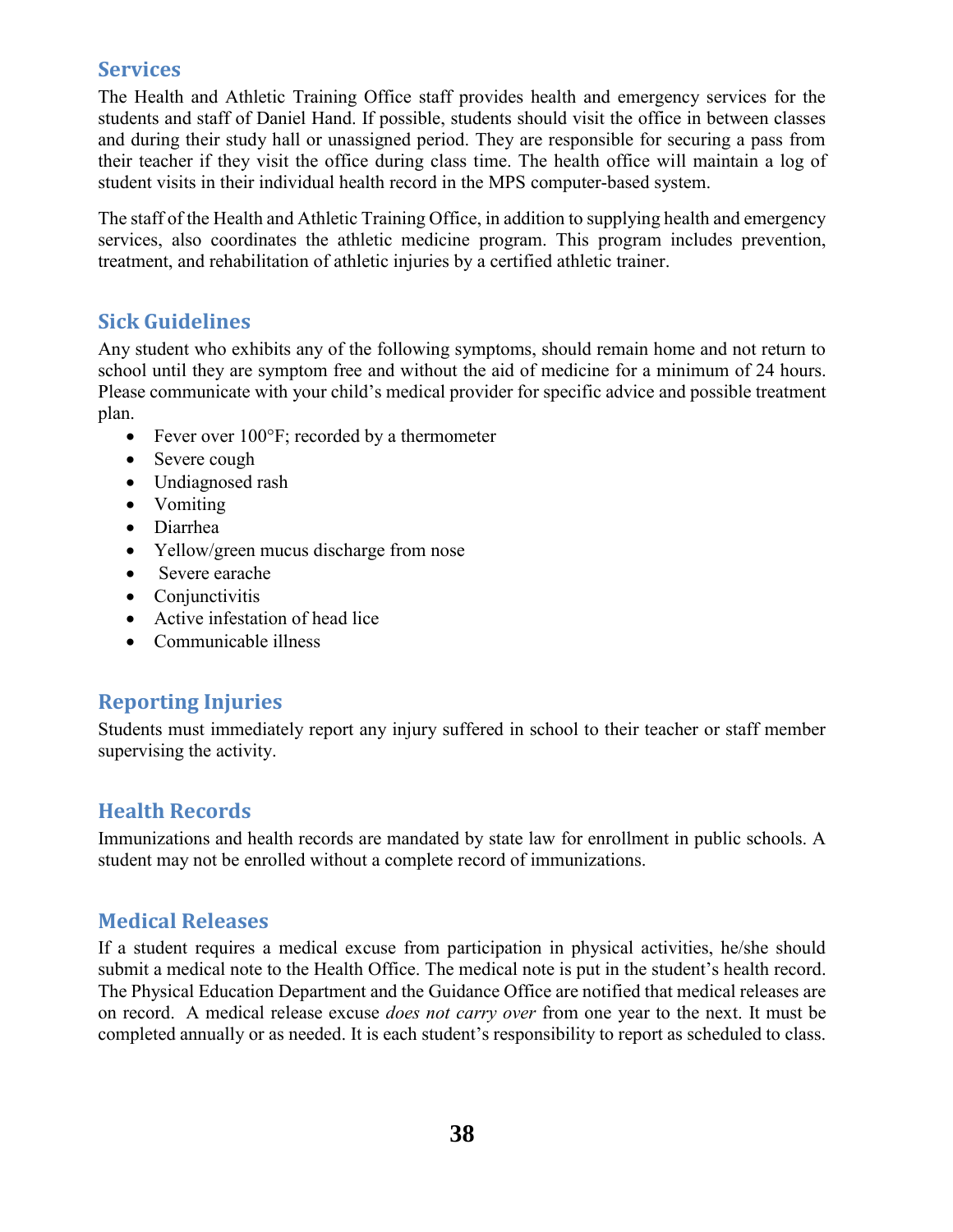# **Physical Exams**

- 1. Madison Board of Education policy and Connecticut State Law, Section 10-205-C, require a physical examination for all tenth-grade students. Examinations must be completed between June 1 of grade nine and the remainder of the tenth-grade school year. If the assessment (original or faxed from the provider's office fax) is not forwarded to the school before the following school year begins, the student will not be permitted to enter the eleventh grade.
- 2. All students participating in interscholastic athletics must have a (yearly) physical exam assessment every thirteen months (original or faxed from the provider's office fax) and a complete sports packet found at the following link. All physical exams are to be submitted to the Health Office.
- 3. All newly enrolled students from out of state are mandated by the State of Connecticut to have a physical examination within the last 12 months before attending school, by an U.S. licensed MD, DO, APRN or PA.
- 4. Families who experience difficulty with this requirement for financial reasons should consult the school nurse or social worker.

# **Administration of Medication**

- 1. No medications are to be carried on a student's person or kept in lockers, with the exception of approved asthma and anaphylaxis medication. This includes over-the-counter as well as prescription medication, including vitamins and similar supplements. Medications to be taken by a student in school must be given to the nurse by a responsible adult with a written authorization as described below in a properly labeled container or sealed over-the-counter container. Failure to comply with this requirement may result in disciplinary consequences as defined in the *DHHS Code of Conduct*.
- 2. Connecticut State Law and Regulations require a physician's written order and parent/guardian authorization for the administering of medicine. Forms for authorization for the administering of medicine are available from the school Health Office.
- 3. The Health Office does maintain a supply of Acetaminophen. Acetaminophen may be dispensed to a student only after the school has received written authorization from a parent or guardian. This authorization form is distributed the first week of school and is valid for that school year.
- 4. The emergency information/census form is sent home at the beginning of the school year. It should be reviewed by a parent/guardian, revised as needed, signed and returned within the first week of school.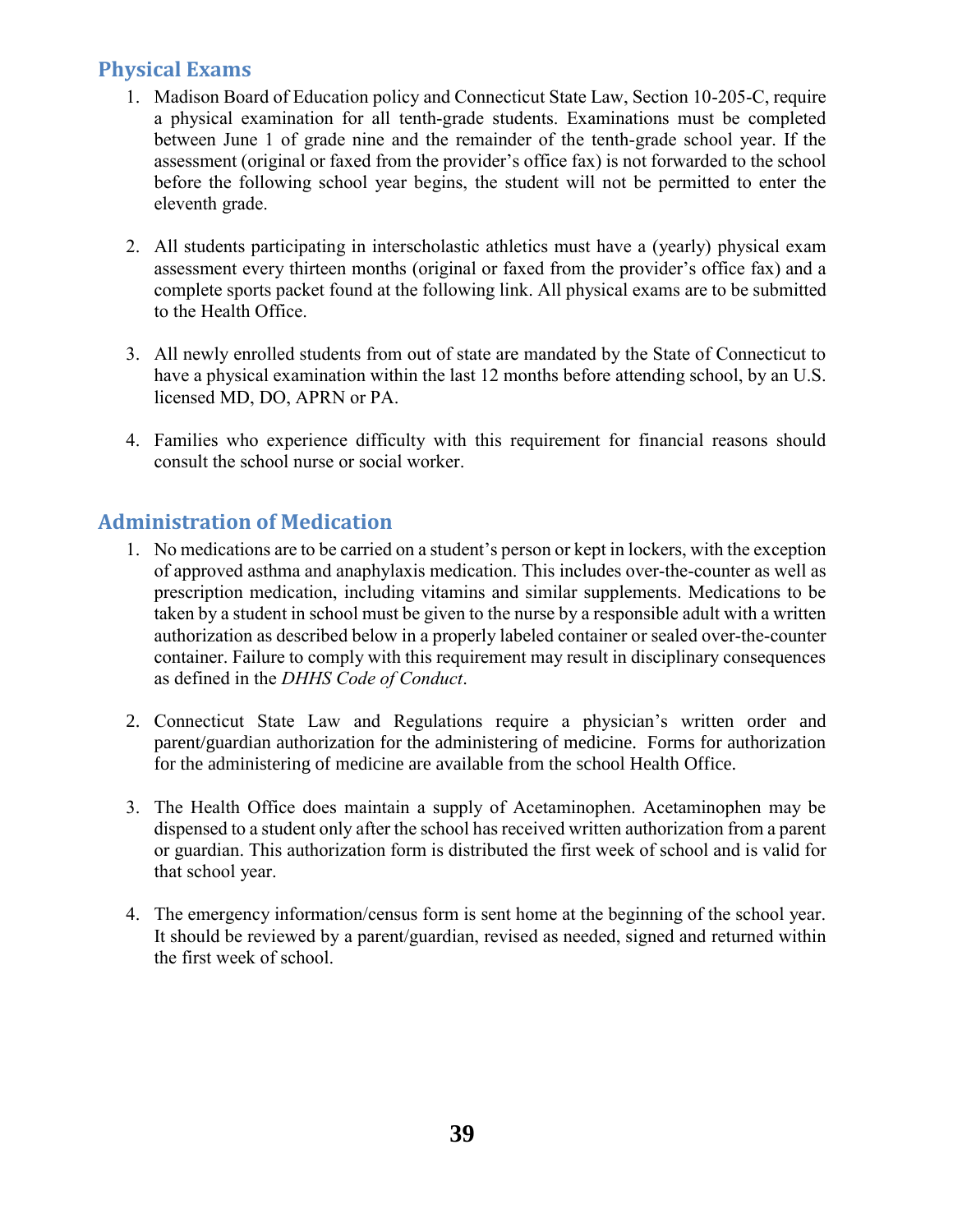# **Epinephrine**

The State of CT Public Act 14-176 requires schools to notify parent/guardians that a trained staff member may administer Epinephrine (EpiPen or generic) in an emergency situation if your child is having a severe allergic reaction. This applies to a child who has not been diagnosed with a severe allergy and does not have the medicine prescribed. You may choose to notify the school RN that you do not want this to occur for your child in writing each school year. For more information please visit:

## **LIBRARY MEDIA CENTER**

<span id="page-39-0"></span>

| 7:00 a.m. $-4:00$ p.m. |
|------------------------|
| 7:00 a.m. $-3:00$ p.m. |
|                        |

The primary purpose of the Library Media Center (LMC) is to support Daniel Hand High School's teaching and research.

# **Patron Code of Conduct**

Hours:

- Reasonable quiet is expected. Patrons shall conduct conversations in a manner that does not disturb other patrons.
- A maximum of six students from each study hall may go to the LMC. Students who show the study hall teacher an assignment that requires LMC materials will have priority on the LMC list. Students who do not report to the LMC are cutting class and will be written up by the study hall teacher. These students will also be prohibited from using the LMC for a week or more. All students except juniors and seniors must stay in the LMC for the entire period.
- Students must sign in at the circulation desk when they arrive and stay until the bell at the end of the period. Students may sign out to the lavatory and return in a timely manner.
- With the permission of the LMC staff, students may use the small group rooms. Office and storage areas are off limits to students.
- No food or drink, besides water, is allowed in the LMC at any time.
- Patrons shall not use audio equipment that can be heard by others. All audio should be at a low enough volume so that the student can still hear announcements from the librarians.
- Students will be prohibited from using the LMC for a week or more for improper behavior or failure to follow the LMC or school guidelines. In addition, students may be assigned office detention or assigned to a study hall (if exempt) for the penalty period.
- Patrons who vandalize, steal or destroy library materials, equipment or building components will forfeit all library privileges as well as serve consequences per the *DHHS Code of Conduct*.

# **Circulation**

• All materials must be checked out at the Circulation Desk. Books may be borrowed for two weeks and renewed after that. Books that have been put on reserve by a teacher may be used in the LMC or checked out at the end of the school day and returned in the morning.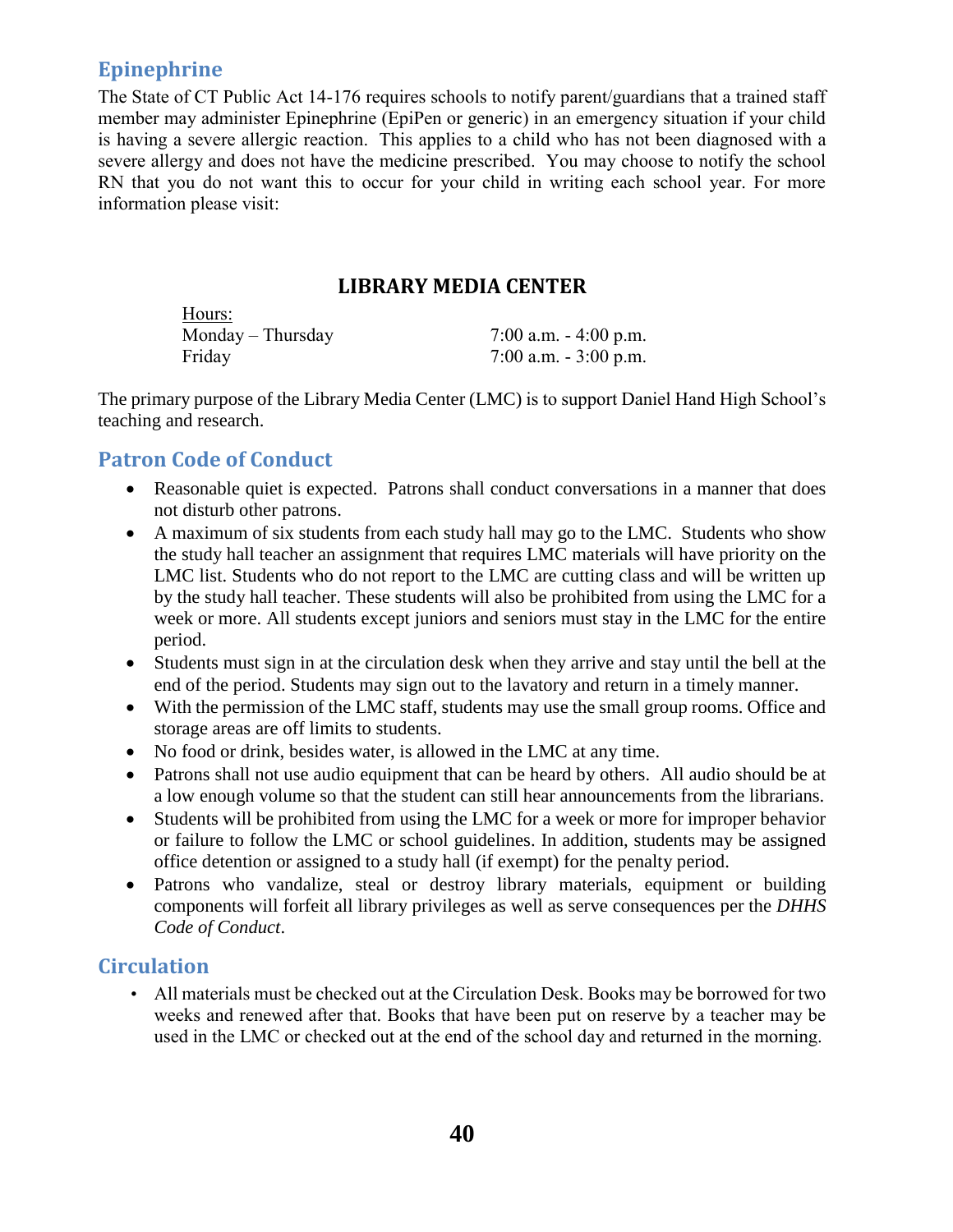# **DINING AND ASSEMBLY HALL**

<span id="page-40-0"></span>The Dining and Assembly Hall is one the busiest areas within our school. A high quality of service and cleanliness can only be maintained with the cooperation of all students in order to ensure a safe and secure environment.

## **Students:**

- Will eat their lunches exclusively in the designated areas
- Must clean their table areas after eating
- Should remain in the dining hall until the end of the lunch period
- Should keep all food and/or beverages within the dining hall area unless other arrangements have been approved by teachers or administrators
- Who do not have a lunch period may take lunch from the dining hall to class with a special pass from Guidance
- Should deposit trays, utensils, and trash in appropriate collection areas
- Will address staff, teachers, and fellow students courteously
- Will not bring book bags into serving line
- Should sit appropriately at tables without overcrowding
- Must notify staff of accidental food spills
- Should maintain a reasonable noise level
- Must obtain permission from staff to visit lavatory
- Must refrain from soliciting money or food for any reason
- Will return through the cafeteria to report to next period class
- Must refrain from playing cards, or throwing snow balls, frisbees, and similar items even in the courtyard

### **School:**

- Will remove students who do not display proper maturity in the dining hall
- Will revoke privileges for any student who does not adhere to dining hall expectations

# **Lunch Charging**

In accordance with Board of Education Policy #3542 (which may be viewed on the District website), the District strongly discourages the charging of meals, but understands that an occasional emergency may occur. In the event a student has no money, or their account balance is insufficient, the student will be allowed to charge up to two (2) reimbursable meals. No snack or a-la-carte items shall be charged. Parents shall be notified of any negative balance and asked for prompt payment. Once a student has reached their charging limit (the value of two reimbursable meals), they will be offered an alternate meal. The District shall determine the alternate meal to be offered.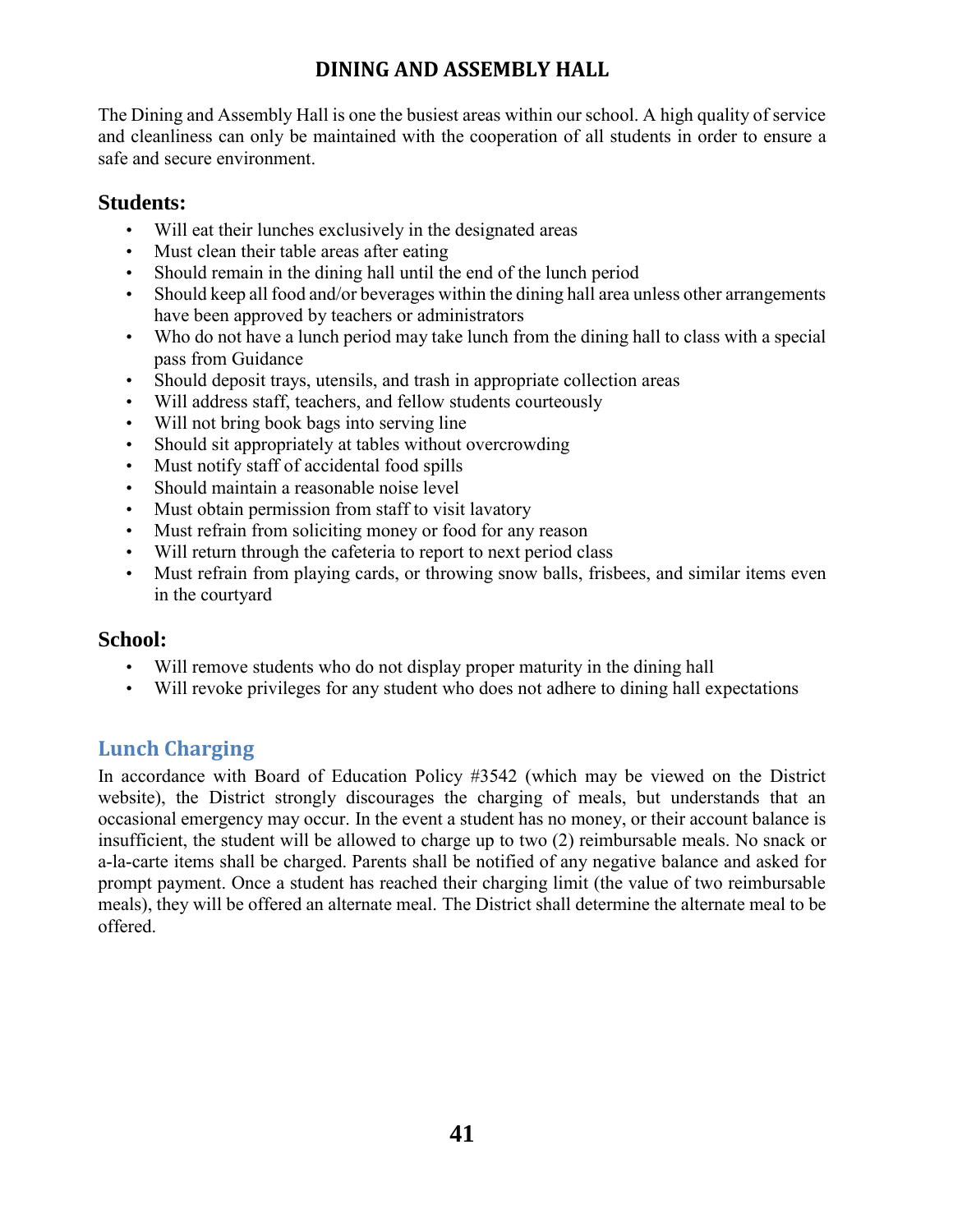# **HALLWAYS, STAIRWELLS, AND RAMP AREAS**

<span id="page-41-0"></span>While at school, students are expected to follow appropriate standards of behavior in hallways, stairwells and ramp areas.

# **Students:**

- Will use appropriate language and behavior
- Will walk on the right side of the hallway, stairs, or ramp
- Should use railings (when available)
- Will move to their destination in a timely and safe manner (no loitering)
- Will move quietly to their destination so that they do not disrupt classroom activities
- Will not use electronic devices during passing times

# **School:**

<span id="page-41-1"></span>• Will discipline any student (up to and including suspension), who does not meet the student expectations listed above.

# **PHYSICAL EDUCATION, ATHLETIC, AND SCHOOL LOCKERS**

Lockers are the property of the school and are subject to school administration inspection in the case of an emergency or suspicion of illegal or illicit material or violation of school policy. Each student has access to a locker for their use. Students are responsible for the maintenance of the lockers, both inside and out.

## **Students:**

- Must keep their lockers clean at all times (including graffiti)
- Should store only items necessary for school (no valuable personal items)
- Should store items only in the locker assigned to them
- Should keep their locker secured when not in use

# **School:**

<span id="page-41-2"></span>• Will discipline anyone found tampering with, damaging, or violating school policy for locker use

# **STUDY HALLS**

All freshmen and sophomores will be required to attend assigned study halls. Students who wish to use the Library Media Center (LMC) during assigned study hall periods will obtain a library pass from their study hall teacher. Upon entering the LMC students must present the pass to the library staff and sign in at the Circulation desk. Students will be expected to remain in the LMC for the entire period. Juniors and seniors will not be assigned to study halls.

Any student may meet with a teacher, counselor, or administrator during a study period providing they have made an appointment for such a meeting. Freshmen and sophomores must show passes to the study hall proctor. Students are encouraged to visit the math Learning Lab if their schedule allows.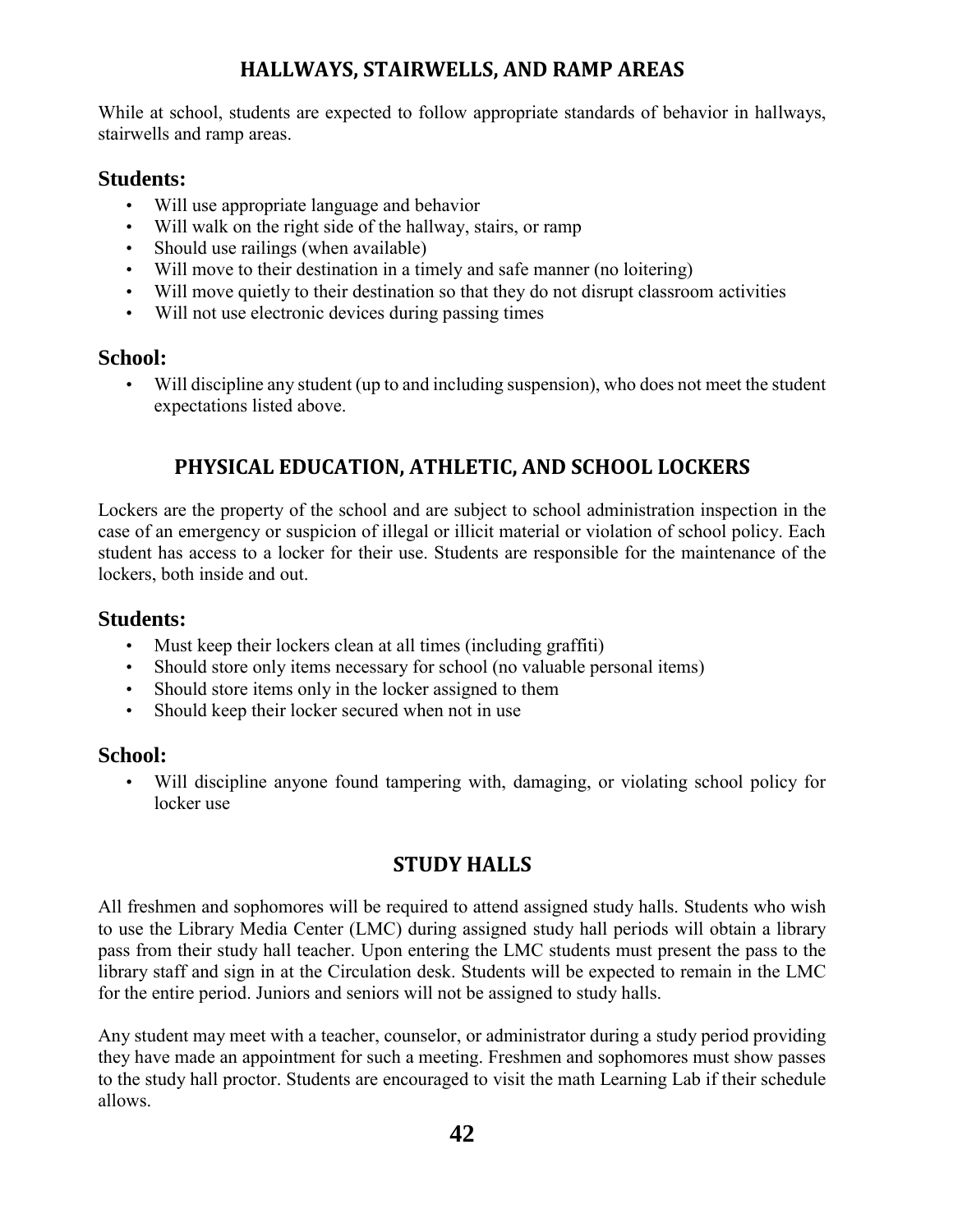# **SATURDAY DETENTION REGULATIONS 8:00 A.M. – 12:00 NOON**

- <span id="page-42-0"></span>• Saturday detentions will be held in the Dining and Assembly Hall. Students will enter through the west parking lot doors. Please note, if there is a location change it will be posted.
- All students serving detention must arrive prior to 8:00 a.m. Tardy students will be turned away and the detention will be considered a cut.
- No bus transportation is provided. Transportation is the student's responsibility.
- Students are to bring their own school work. No student will be allowed to leave the detention room to go to his/her locker for books. Mobile learning devices may be used for academic purposes only.
- Students will be assigned seats by the detention monitor.
- While serving a detention, there will be no eating, throwing items, sleeping, disturbing others, drinking, or talking.
- The use of electronic devices will only be allowed for legitimate and approved educational purposes. Students must receive approval from the detention monitor.
- Violation of rules will result in additional disciplinary consequences. A student who is removed from detention by the monitor will be given additional disciplinary consequences and receive no credit for the time served.

It is expected that all students will serve their assigned detentions. In the event of a serious illness, death in the family, religious reasons, or other extenuating circumstances prior administrative approval is required to reschedule the detention. Employment is not an excused reason for missing detention.

# **SAFETY PROCEDURES**

# <span id="page-42-1"></span>**School Closings**

Information regarding school closings will be broadcast in the following ways:

- 1. District eNotify and district website [www.madison.k12.ct.us.](http://www.madison.k12.ct.us/)
- 2. Television stations WTNH (Channel 8 or Comcast 19) and METV (Comcast) and the following radio stations will broadcast closings between 6:45 a.m. and 7:00 a.m.: WELI (960 AM), WKSS (95.7 FM), WHCN (106 FM), WNHC (1340 AM), WLIS (1420 AM), WPLR (99.1 FM).
- 3. There will be times when school openings will be delayed. Notification will be released by methods mentioned above.

Parents and students should not call the police department or the fire department for information on school closings. Lines to these departments must remain open for emergency calls.

# **Access to DHHS**

During school hours, visitors must enter the building via the main entrance and report to the main office to check in. Visitors must identify themselves in view of the camera in order to enter the school building starting at 7:25 a.m.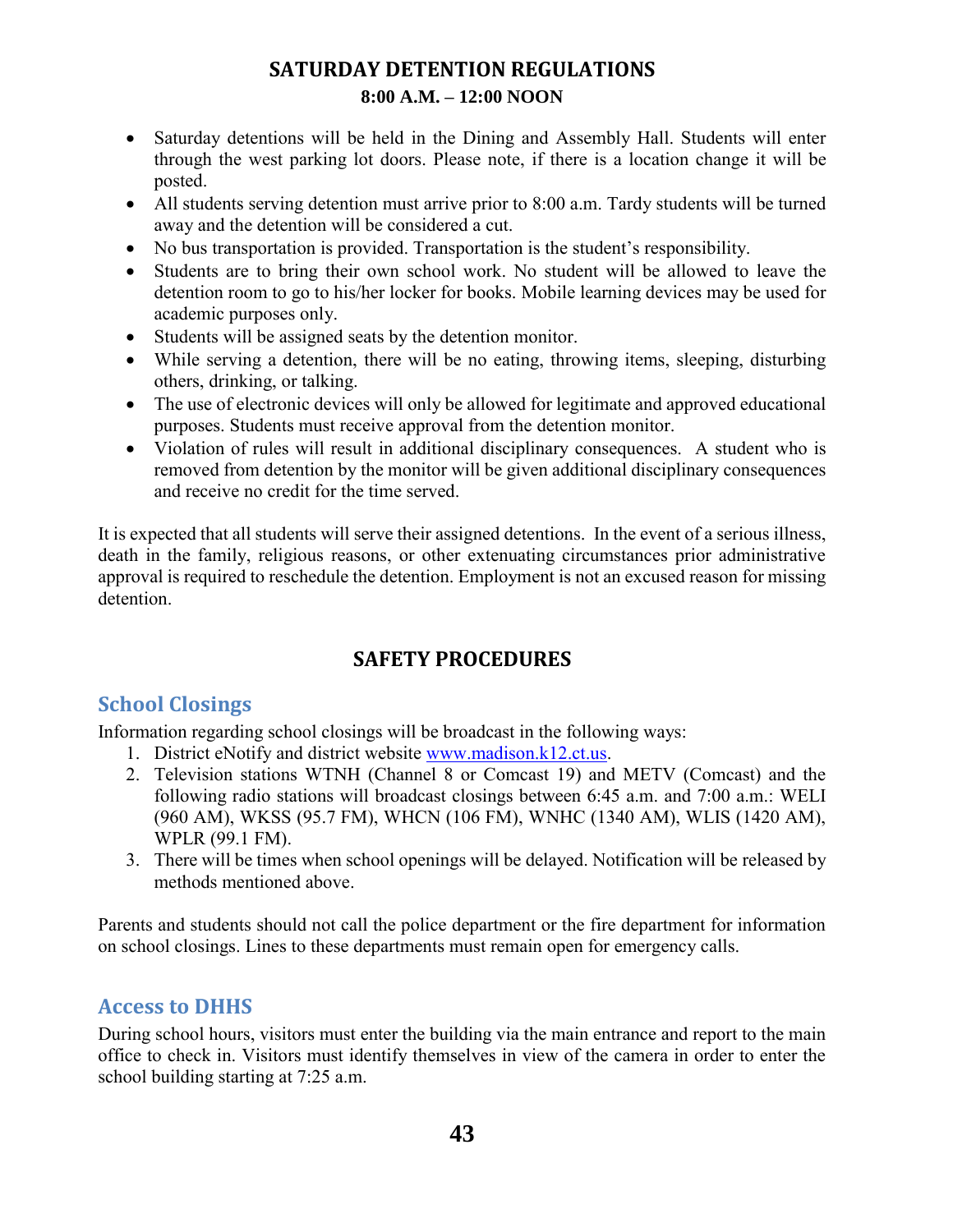### **Fire Drill Procedures**

Each teacher will instruct the class in procedures for exiting from the classrooms in the event of a fire alarm. Students are required to leave the building in a prompt, orderly manner. All books must be left in the classroom. Students are not permitted to go to their lockers to get coats or personal belongings. All students are expected to return directly to class upon completion of the drill.

#### **Lock Down Procedures**

<span id="page-43-0"></span>Each teacher will instruct his/her class in the safety procedures for a lock down. Students who find themselves in the hallway or lavatory will be directed to an appropriate location. All students are expected to follow the directions given by any staff member.

#### **OUTSTANDING OBLIGATIONS**

Students must pay all financial obligations, including but not limited to, lost/damaged textbooks, Chromebooks, equipment, athletic equipment, parking fines, negative lunch balances, and fees. Students who fail to fulfill any financial obligations will not receive their final report cards, cap, gown, tickets for graduation, as well as their diploma.

#### **VISITORS**

<span id="page-43-1"></span>All visitors must check in at the Main Office upon entering the building. Students are generally not allowed to have guests. On rare occasions, if an exception is made, permission must be obtained from a school administrator no less than three (3) days in advance of the scheduled visit. The school administrator reserves the right to restrict the number of visitors at any time during the school day or the school year.

#### **PARKING**

<span id="page-43-2"></span>Driving to school and parking on school property are privileges extended only to seniors in good standing on a first-come first-served basis. Parking on school property without the appropriate permit or in a reserved space, handicapped space, or other designated "no parking" area, or while expelled or serving out-of-school suspension is prohibited. Seniors must comply with all regulations outlined in the parking permit forms (see also the *DHHS Code of Conduct*). Driving privileges may be lost without benefit of refund for parking. All student drivers may have to wait for the busses to depart after school and should plan accordingly. Please note that students are not allowed to park at Polson Middle School, Jeffrey Elementary School, or Bauer Park during school hours.

#### **FIELD TRIPS**

<span id="page-43-3"></span>Field trips are enriching educational experiences. Classroom learning is also an important educational experience, and it is necessary to balance one against the other. Students planning to attend a field trip must secure a field trip permission form from the teacher supervising the trip and have it signed at least 24 hours in advance by the teachers of the classes they will be missing. Students also must have a parent/guardian sign the field trip permission form and submit it before being permitted to participate in the trip. There may be additional requirements for overnight field trips.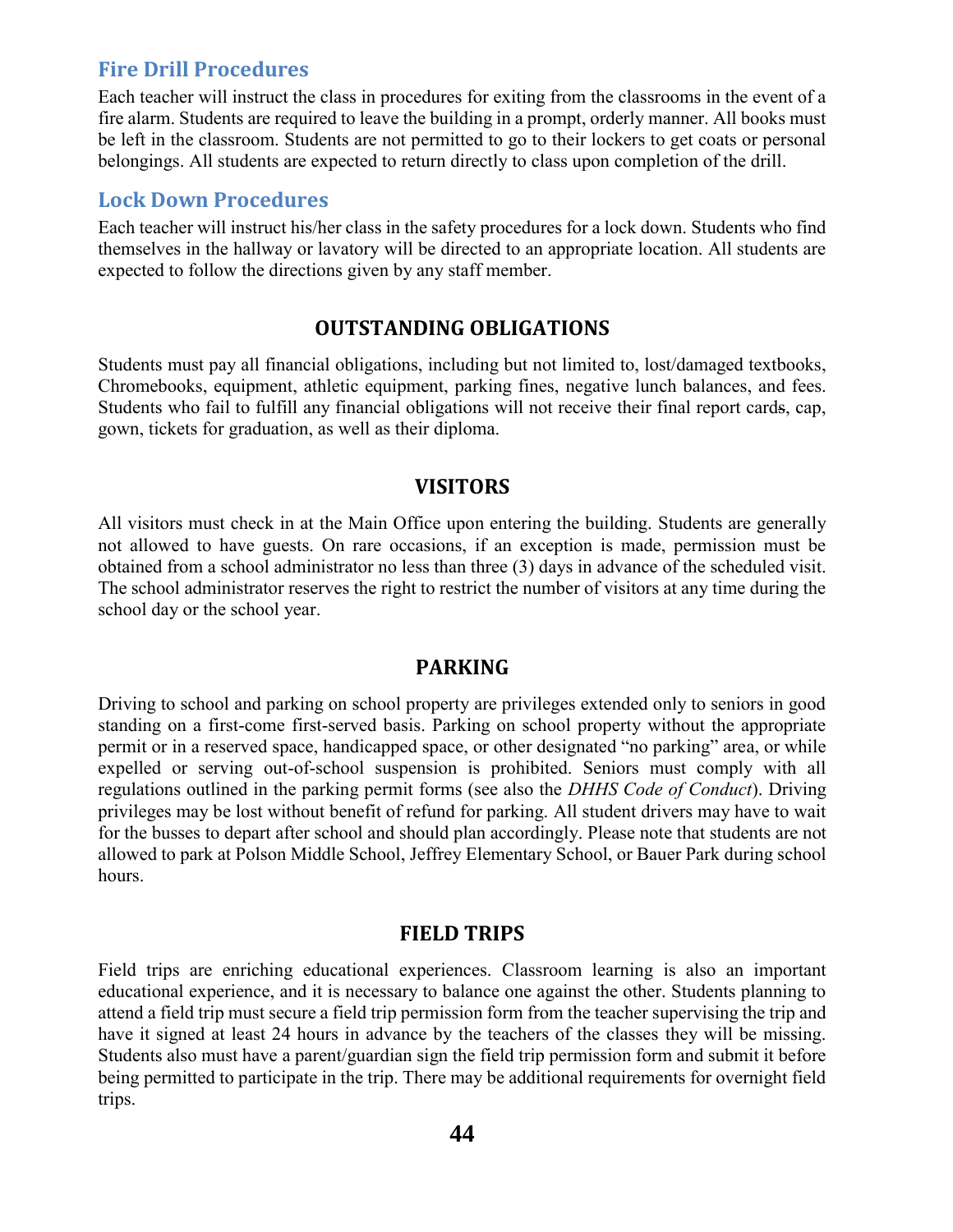# **Field trips: Guidelines and limits**

- 6 days per student per year (2 per trimester)
- Student is responsible for the work covered during the missed classes.
- Students should consult with classroom teachers regarding make-up work prior to absences related to field trips.

The Administration reserves the right to prohibit any student from participating in a field trip for any of the following reasons:

- Excessive class cuts or tardies
- Other disciplinary infractions as determined by administration
- Restrictions may be placed upon a student's participation as warranted. The building principal will make that judgment based upon the student's welfare or that of other students participating in student travel.

# **STUDENT ACTIVITIES**

<span id="page-44-0"></span>Students are provided with a variety of social, recreational, and educational activities throughout the course of the school year. The types of activities offered depend upon student interest and staff availability. The various clubs and student organizations will take the lead in developing, planning, and implementing a variety of extracurricular activities. The formation of new clubs requires the approval of the school administration. A faculty advisor is also required for each school club. Participation in all extracurricular activities, athletic or non-athletic, is deemed a privilege and is reserved for those students who are in good standing academically and behaviorally.

Students who are placed on academic probation are in danger of losing their eligibility for participation and must take steps to improve academic performance to maintain eligibility. A student is placed on probation when he/she has failed two or more courses and has a grade point average below C-. Excessive unexcused absences, suspensions, or other inappropriate patterns of behavior will also result in probation. Failure to demonstrate improved behavior to the satisfaction of the Administration will result in forfeiture of activity privilege(s). *Also see the section on Interscholastic Athletics.*

# **THROWING OF SNOWBALLS, FRISBEES, AND OTHER ITEMS**

<span id="page-44-2"></span><span id="page-44-1"></span>Students who throw snowballs, rocks, food, milk, bottles, etc. will be disciplined by the administration according to the *DHHS Code of Conduct*. Throwing of Frisbees, footballs, etc. in and around the building during school hours may result in confiscation and disciplinary action.

# **SOCIAL AND RECREATIONAL ACTIVITIES**

The school plans to provide the student body with a variety of social and recreational activities throughout the school year. The number and type of activities will depend upon student interest and effort in the promotional, planning, and supervisory phases of these functions.

School sponsored dances are for members of the student body. Student participation in any and all events sponsored by the school is subject to administrative approval.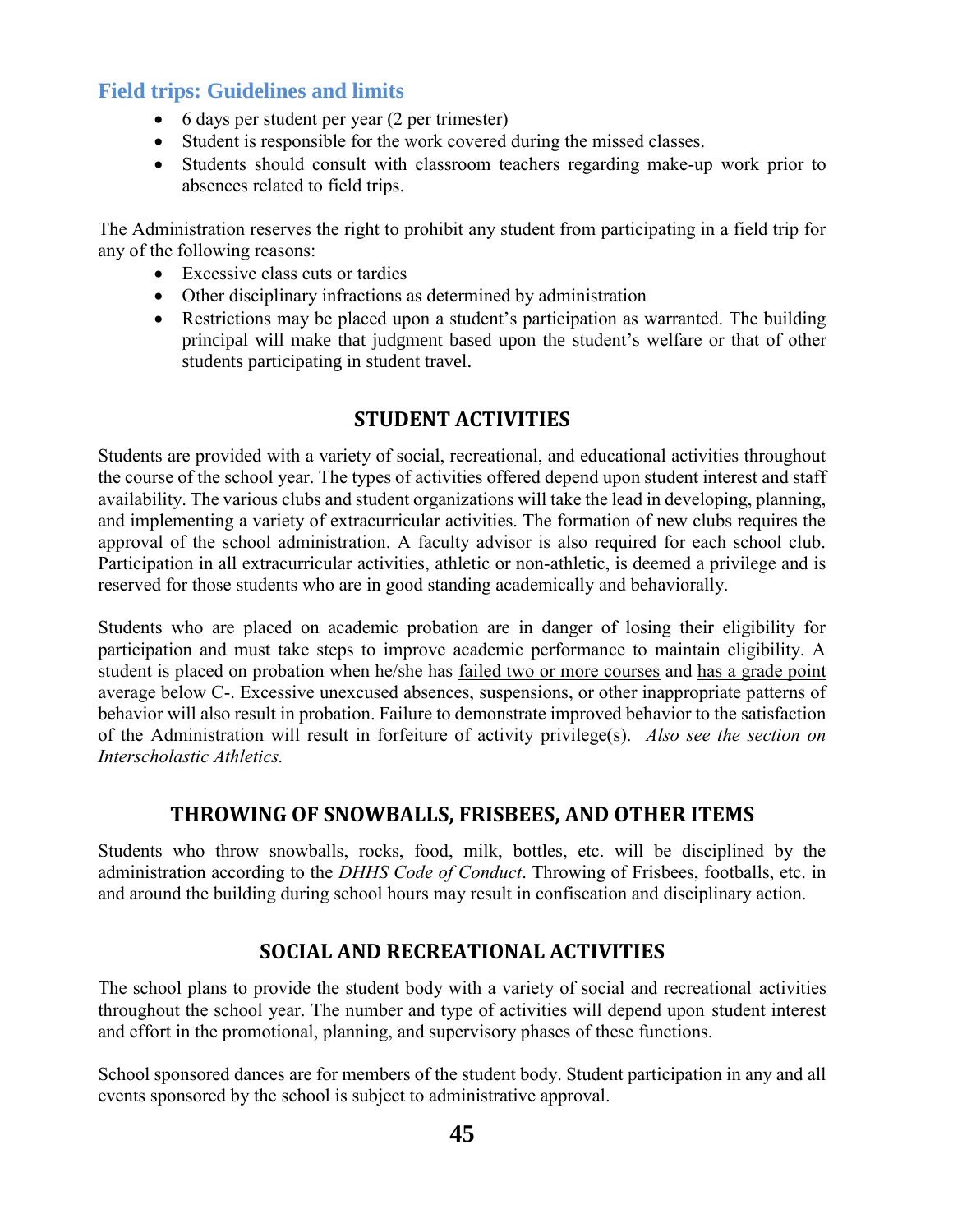# **DRESS CODE**

<span id="page-45-0"></span>In order to maintain an environment conducive to the educational process, the Madison Board of Education prohibits the following from wear during the academic school day, deemed disruptive to the educational environment:

- a. Coats, jackets or other attire normally worn as outerwear.
- b. Head coverings. Approved coverings worn as part of a student's religious practice or belief, or as required or permitted in conjunction with school district health and safety protocols, shall not be prohibited under this policy.
- c. Sunglasses unless required pursuant to a documented medical issue.
- d. Attire or accessories that may present a safety hazard to the student, other students or staff.
- e. Attire or accessories that contain vulgarity or that contain overly offensive or disruptive writing or pictures.
- f. Attire or accessories depicting or suggesting violence so as to disrupt the educational environment or that provokes others to act violently or causes others to be intimidated by fear of violence or that constitute "fighting words," including but not limited to attire or accessories depicting the Confederate flag and/or the Nazi swastika.
- g. Attire or accessories that depict logo or emblems that encourage the use of drugs, tobacco products, or alcoholic beverages.
- h. Shirts and/or blouses that reveal the abdomen or chest, see-through clothing, shorts, miniskirts, or pants that reveal undergarments.

Backpacks and/or book bags are permitted to be carried between classes, but shall not obstruct safe passage in the classroom or in the corridors.

Students who fail to comply with Board policy and regulations concerning student dress will be subject to school discipline up to and including expulsion in accordance with the Board's policy on student discipline.

<span id="page-45-1"></span>(BOE Policy 5090.3.1)

# **STUDENT FEES**

- Class dues
- Cap and gown
- Field trips
- Miscellaneous, as quoted in the Program of Studies
- Athletic registration fee
- Parking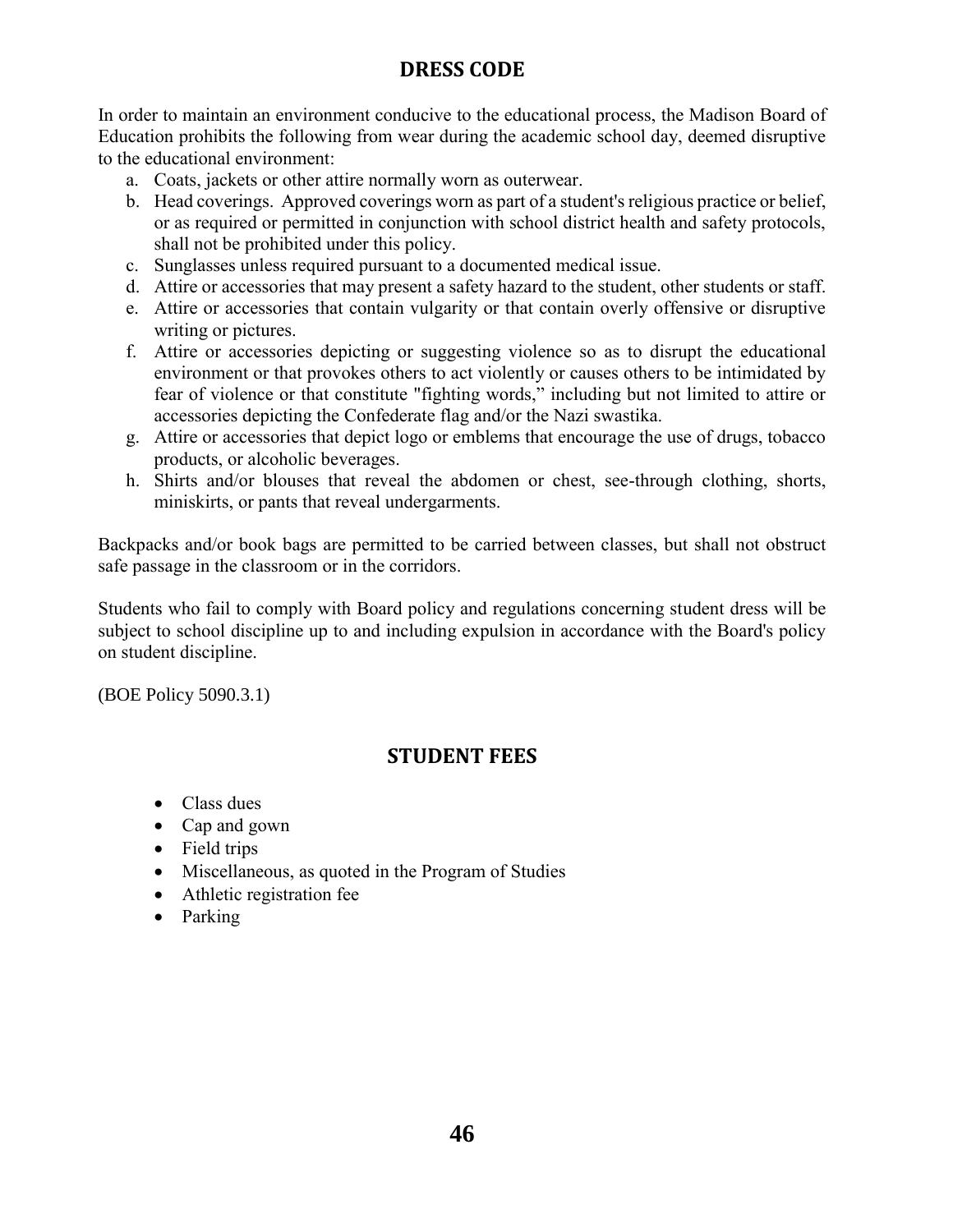## **THE STUDENT COUNCIL**

<span id="page-46-0"></span>The Student Council of Daniel Hand High School is a representative body of students. Each member represents his or her class and serves as a liaison between the students of that class and council. The constitutionally established purposes of the council include prompting the general welfare of the school, foster school spirit, and building stronger ties between students and faculty. It also serves as a forum for student grievances and is one avenue through which student ideas are channeled. As a general representative assembly, the Student Council conducts its meetings according to Robert's Rules of Order.

### **THE LEADERSHIP TEAM**

<span id="page-46-1"></span>This group is comprised of the officers of each class, officers of the Student Council and their advisors, student representatives to the Board of Education, and editors of the *Hand Print*. Regular meetings will be held with the school administration to foster school-wide communication and to promote school improvement.

## **EXPECTATIONS FOR STUDENT LEADERS**

Effective leadership is demonstrated through positive attitudes and actions. DHHS students who are in or aspire to hold leadership positions, including but not limited to class officers, DHHS Student Council members, athletic team captains, National Honor Society inductees/members, are expected to demonstrate exemplary conduct and attitude.

In addition to the *DHHS Code of Conduct* for students, all school leaders must also adhere to the following:

- 1. **Grades** All leaders must maintain a C average. If the average is not maintained, the student will be placed on probation for the following marking period and removed the following trimester if grades do not improve.
- 2. **Integrity/Ethics** Students risk removal from the position for encouraging, tolerating, and participating in dishonest, disrespectful behavior such as plagiarizing, cheating, and all other forms of academic misconduct.
- 3. **School policies** Students risk removal from the position for disciplinary actions or attendance issues at the discretion of the administration.
- 4. **Suspensions or violation of substance abuse policy** Suspensions will be reviewed on a case by case basis; however, suspensions and violations of substance abuse policy will result in the forfeiture of the student's position and renders the student ineligible to be considered for or hold a leadership position
- 5. **Attendance** Leaders are expected to attend all meetings of their organization. Continued poor attendance will eventually result in removal from the position. Each organization will develop an attendance policy at the start of the school year.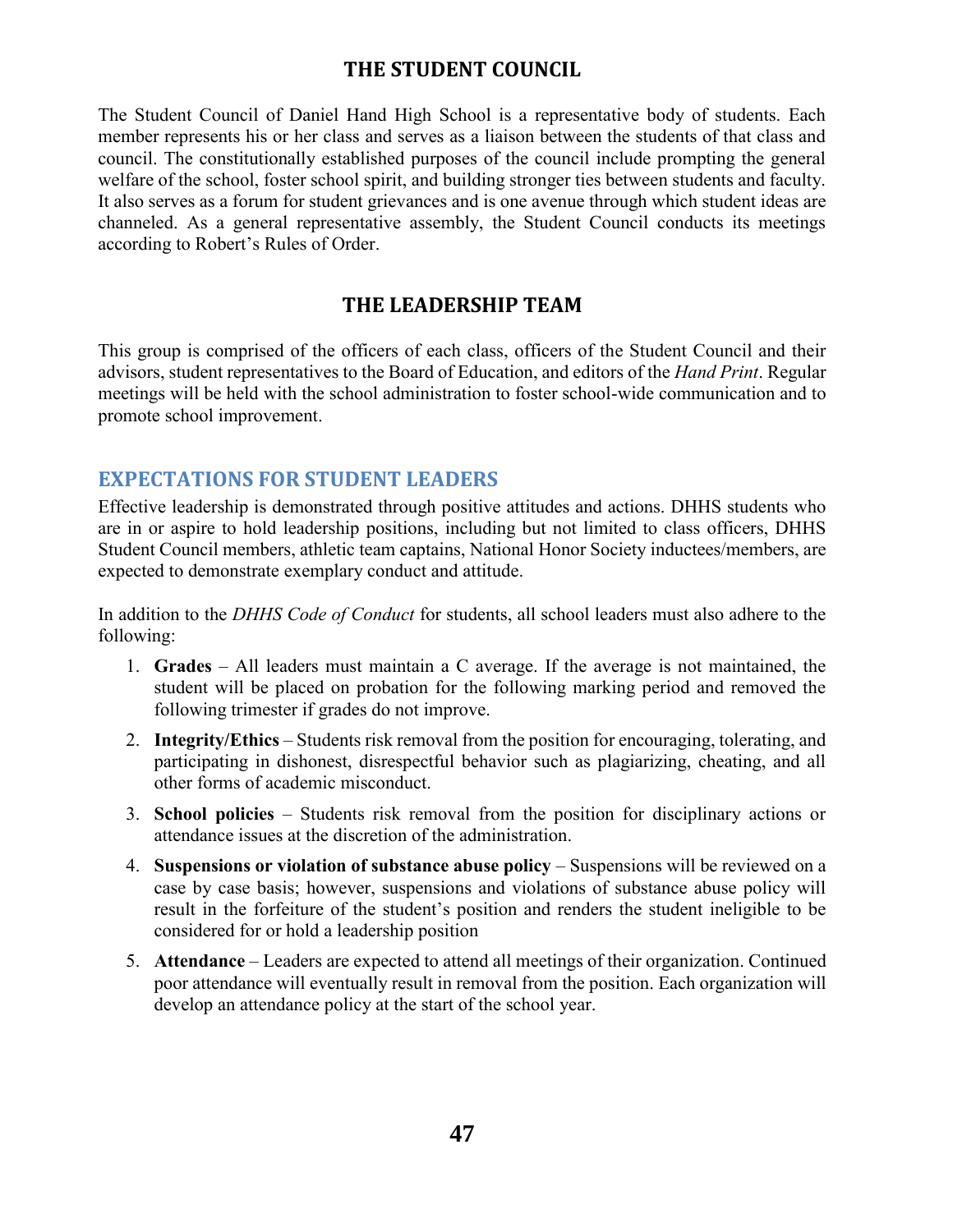# **CLASS OFFICER APPLICATION**

Holding a class office as a member is a demanding and time-consuming job. The student must be responsible, supportive, and willing to spend time after school preparing for the class events and activities. All candidates must meet the following criteria to run for an elected position:

- 1. Students shall exhibit exemplary behavior and citizenship, including strong ethics and integrity in all areas.
- 2. Students must have an overall "C" average. (2.0 on the Honor Roll Scale)
- 3. Students must not have excessive absences.
- 4. Students must obtain the recommendations and signatures of five current teachers.
- 5. Students who are running for a second, third, or fourth term must obtain a recommendation and signature of one class advisor to verify that you are currently an active class officer.
- 6. Students must complete an essay expressing his/her qualifications and reasons why they would like to hold a position as Class Officer.
- <span id="page-47-0"></span>7. Students must have administrative approval.

# **INTERSCHOLASTIC ATHLETICS**

The Administration wholeheartedly supports the interscholastic athletic program at Daniel Hand High School. The school encourages each and every student, parent, and faculty member to attend the various athletic events that take place each year. Nothing is more gratifying to students participating in athletic events than the encouragement of a large contingent of fans from their school and hometown. All Daniel Hand High students are expected to treat visiting teams and fans in a courteous, respectful manner. Behavior at athletic events is a reflection upon students, their school, and their families. All school rules regarding student behavior are in effect at athletic events.

There is a published athletic handbook that provides detailed information for athletic programs. Copies can be accessed on the Athletics page of the DHHS website.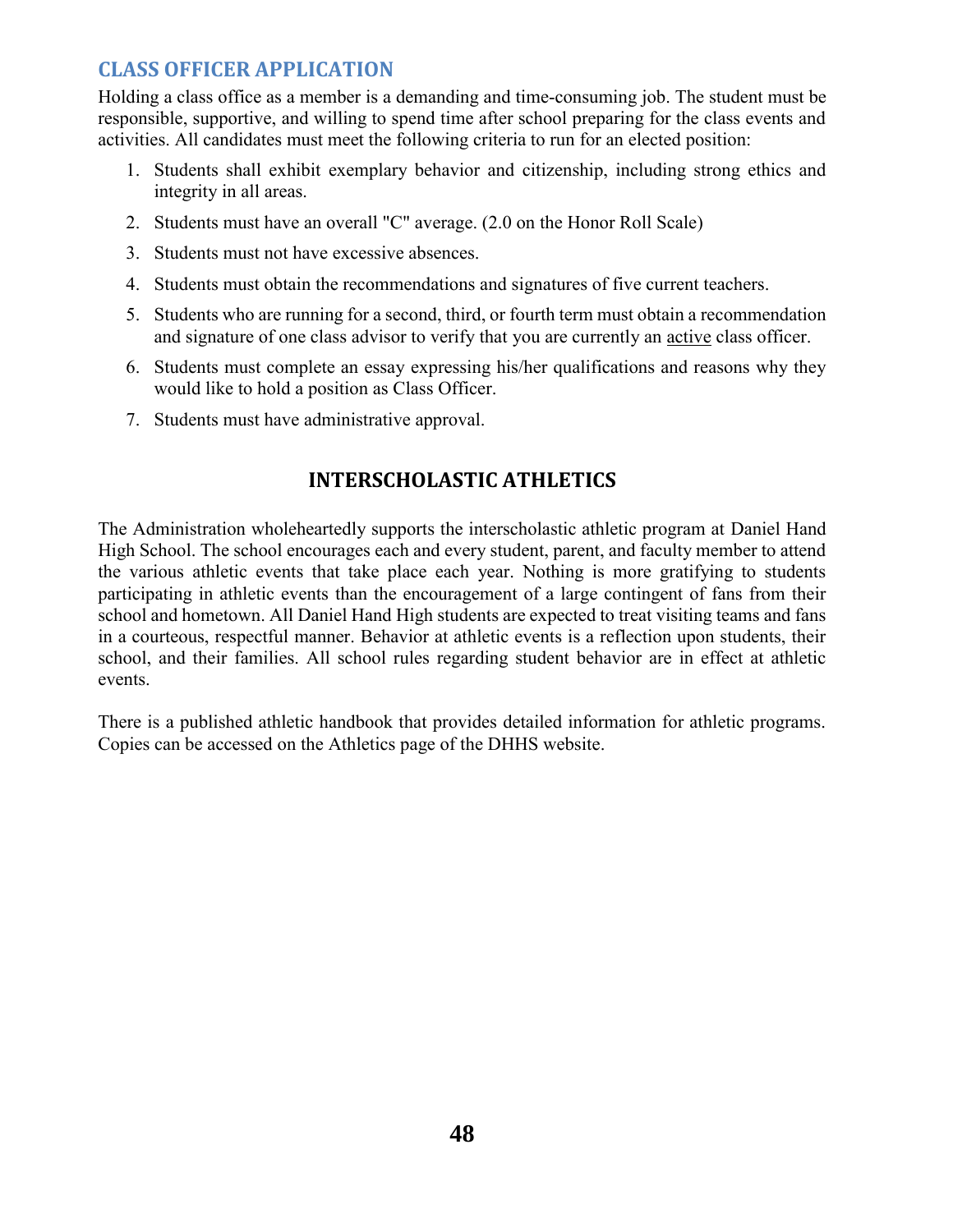# **Academic Guidelines for CIAC Eligibility**

A student-athlete cannot at any time represent a school unless he/she is enrolled in at least four Carnegie units/courses or its equivalent.

During the school year, a student must pass at least four Carnegie units/courses in the trimester immediately preceding the athletic season. For example, to be eligible for fall sports a student must have received credit toward graduation for four Carnegie units/courses of study for which he/she has not previously received during the proceeding spring trimester.

Students receiving an incomplete grade for any course will have ten days to submit the necessary course work to receive a completed grade. If after this ten day period, the course work has not been submitted, the student shall be deemed to have failed the course.

Freshmen may compete in the FIRST trimester regardless of marks received in eighth grade. For participation in winter sports, first trimester grades will determine eligibility as outlined above.

# **Academic Guidelines for NCAA Eligibility**

Eligibility for NCAA Division I and Division II athletics, consists of a several requirements including completing the required core courses, obtaining the minimum score(s) on standardized tests and maintaining a minimum grade point average. An overview of these requirements is provided below. Please refer to the Program of Studies and/or the Athletic Handbook for the full eligibility guidelines.

#### **DIVISION I**

#### **Core Courses – 16 Total**

- 4 years of English
- 3 years of Mathematics (Algebra I or higher)
- 2 years of Natural/Physical Science (1 year of lab)
- 1 year of additional English, Mathematics or Natural/Physical Science
- 2 years of Social Science
- 4 years of additional courses (from any area above; World Language; comparative Religion/Philosophy)

#### **Test Scores**

• Sliding scale is used to match test scores and core GPA.

#### **Grade-Point Average (GPA)**

- NCAA GPA is calculated using NCAA core courses only.
- GPA required to receive athletic aid and/or practice is  $2.000 2.299$ .
- GPA required to be eligible for competition is 2.300.
- Corresponding test score requirements are listed on the NCAA Eligibility Center's website [www.eligibilitycenter.org](http://www.eligibilitycenter.org/) .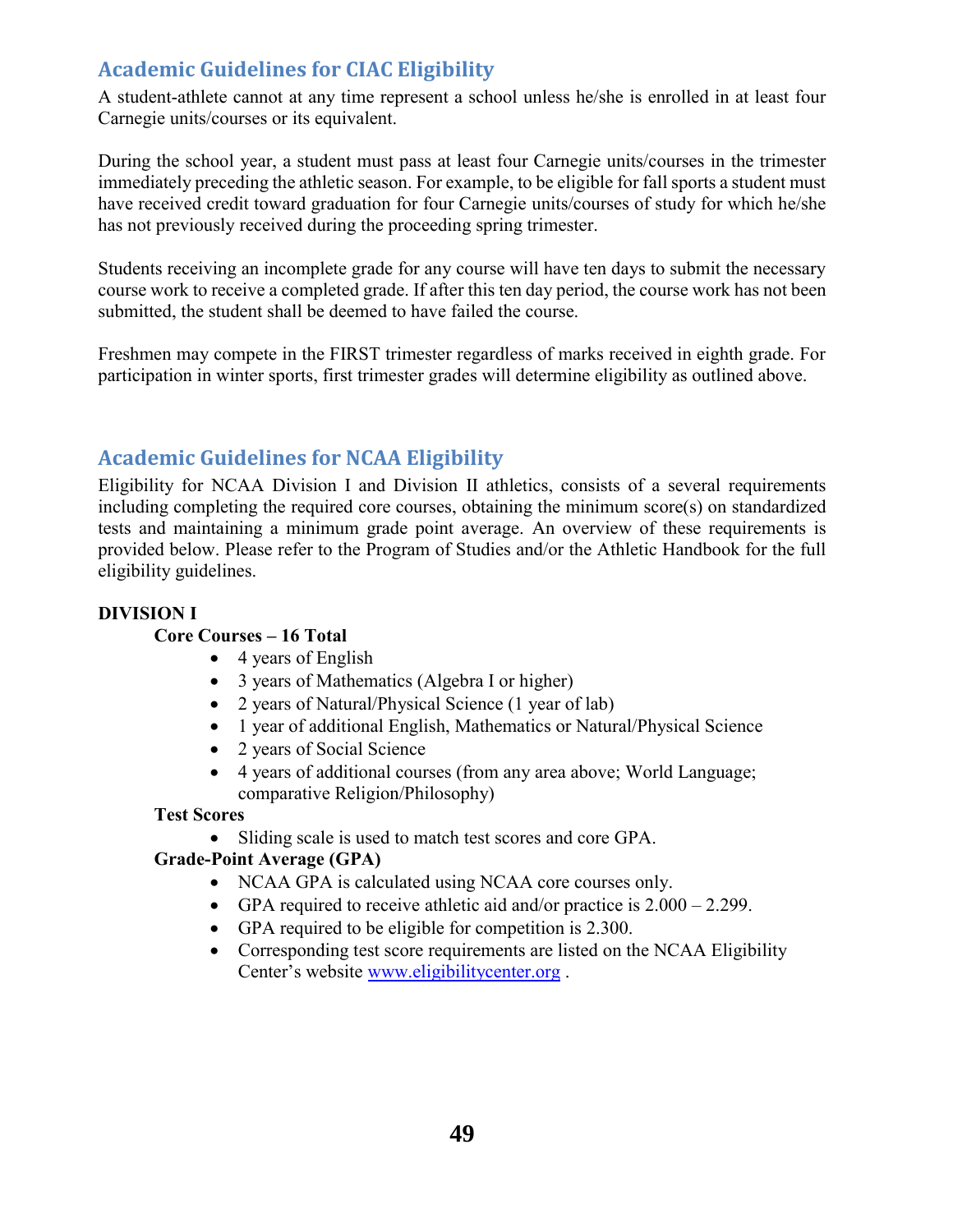#### **DIVISION II**

#### **Core Courses – 16 Total**

- 3 years of English
- 2 years of Mathematics (Algebra I or higher)
- 2 years of Natural/Physical Science (1 year of lab)
- 3 year of additional English, Mathematics or Natural/Physical Science
- 2 years of Social Science
- 4 years of additional courses (from any area above; World Language; comparative Religion/Philosophy)

#### **Test Scores**

- Minimum SAT score of 820
	- Only critical reading and math sections.
- Minimum ACT score of 68
	- Sum of the following sections: English, Mathematics, Reading and Science

#### **Grade-Point Average (GPA)**

- NCAA GPA is calculated using NCAA core courses only.
- GPA requirement is a minimum of 2.000.

# **DHHS Student and Parent Notification of Ineligibility**

The academic success of our students is our primary purpose. Extracurricular activities, although secondary, are a very important part of our overall educational program. It is expected that all students will maintain passing grades and that they and their parents will be kept current on academic progress.

At the mid-point in a trimester, if a student is receiving grades in the D and F range their guidance counselor will contact the student and his/her parents for discussion on strategies for academic improvement.

At the mid-point in a trimester, the athletic director will be notified of the student athletes whose grades are in the D and F range which may lead to athletic ineligibility. The athletic director and coach will contact the student in an effort to support and encourage the student in making strides to improve his/her academic standing.

Prior to report card distribution a student athlete's grades will be reviewed by the guidance department and the athletic director. Any students who are deemed academically ineligible as well as their parents will be notified by guidance. Guidance will put in place supports for academic improvement as needed, and the athletic director will work with the student in developing a plan whereby the student can still feel connected to the athletic community.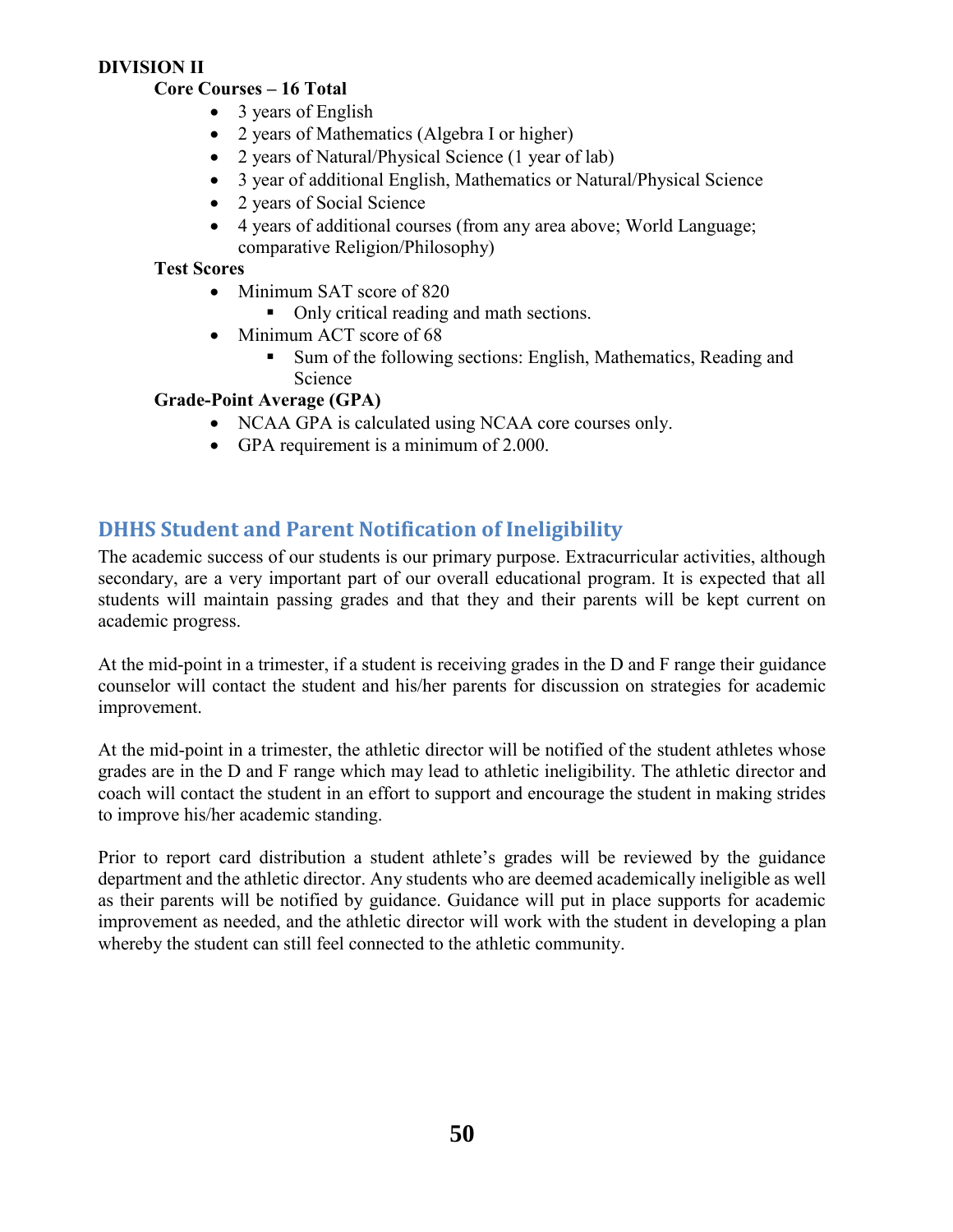# <span id="page-50-0"></span>**SCHOOL CALENDAR 2021-2022**

#### **TRIMESTER AND EXAM DATES**

#### **Trimester 1:** August 30 – December 3

- o Mid-point: October 15
- o Exams: December 1, 2, 3

#### **Trimester 2:** December 6 – March 10

- o Mid-point: January 25
- o Exams: March 8, 9, 10

#### **Trimester 3:** March 11 – June 14

- o Mid-point: May 2
- o Exams June 9, 10, 13, 14 (Make-up Exams)

#### **Last Day of School:** June 14

\*Please note that all dates are tentative due to the possibility of school cancellations.

## **CLASS OFFICERS 2021-2022**

| Class of 2022           | Class of 2023           | Class of 2024           | Class of 2025           |
|-------------------------|-------------------------|-------------------------|-------------------------|
| Trey Adams              | Lydia Doraz             | Eli Ackerman            | Aden Chorney            |
| Noah Chorney            | Anna Flanagan           | Gus Hodge               | Nora Hughes             |
| Natasha McCarthy        | Walsh Gobleck           | Matt Kasper             | Noah Izzo               |
| Natalia Nolan           | Michelle Jiang          | Elliot Lee              | Morgan Mastrobattisto   |
| Paul Odyniec            | Kiran Pathy             | Danny McSweeney         | Sophie Mervine-Schiff   |
| Jack Signorello         | Coco Rourke             | Trip Rizzo              | Shailen Pathy           |
| Ethan Speerli           | Rebecca Wahl            | Calvin Walker           | Adam Signorello         |
| Lila Sullivan           | Alice Walker            | Madeline Wines          | Lily Vest               |
| Angela Zhang            |                         |                         | Oliver Wilker           |
| <b>Faculty Advisors</b> | <b>Faculty Advisors</b> | <b>Faculty Advisors</b> | <b>Faculty Advisors</b> |
| Mrs. Aguzzi             | Mrs. McGrady            | Ms. Butcher             | Mrs. Carroll            |
| Mrs. Greenvall          | Mrs. Simmons            | Mr. Kaeser              | Mrs. Dunn               |
|                         |                         |                         |                         |

#### **STUDENT REPRESENTATIVES 2021-2022**

Student Council Alvaro Correa, *President* TBD, *Vice-President* TBD, *Secretary* TBD, *Treasurer*

Faculty Advisor Mr. Nye

Board of Education Isabelle Vagell, *Class of 2022* Lucy Fritzinger, *Class of 2023*